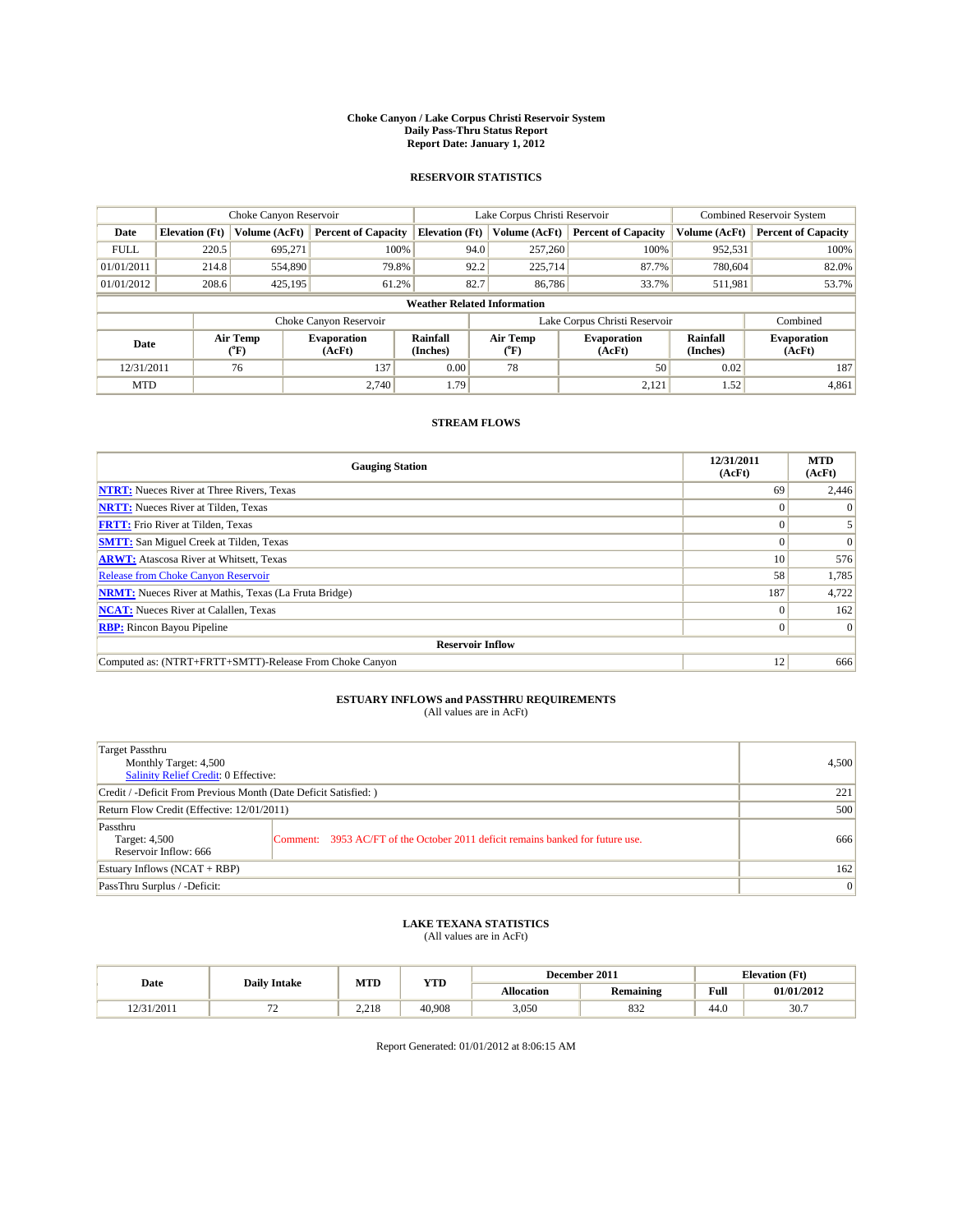#### **Choke Canyon / Lake Corpus Christi Reservoir System Daily Pass-Thru Status Report Report Date: January 2, 2012**

## **RESERVOIR STATISTICS**

|             | Choke Canyon Reservoir             |                                           |                              |                       | Lake Corpus Christi Reservoir | <b>Combined Reservoir System</b> |                      |                              |  |  |
|-------------|------------------------------------|-------------------------------------------|------------------------------|-----------------------|-------------------------------|----------------------------------|----------------------|------------------------------|--|--|
| Date        | <b>Elevation</b> (Ft)              | Volume (AcFt)                             | <b>Percent of Capacity</b>   | <b>Elevation</b> (Ft) | Volume (AcFt)                 | <b>Percent of Capacity</b>       | Volume (AcFt)        | <b>Percent of Capacity</b>   |  |  |
| <b>FULL</b> | 220.5                              | 695.271                                   | 100%                         | 94.0                  | 257,260                       | 100%                             | 952,531              | 100%                         |  |  |
| 01/02/2011  | 214.8                              | 555,579                                   | 79.9%                        | 92.2                  | 225.011                       | 87.5%                            | 780,590              | 81.9%                        |  |  |
| 01/02/2012  | 208.6                              | 425,390                                   | 61.2%                        | 82.7                  | 86,786                        | 33.7%                            | 512,176              | 53.8%                        |  |  |
|             | <b>Weather Related Information</b> |                                           |                              |                       |                               |                                  |                      |                              |  |  |
|             |                                    |                                           | Choke Canyon Reservoir       |                       |                               | Lake Corpus Christi Reservoir    |                      | Combined                     |  |  |
| Date        |                                    | Air Temp<br>$({}^{\mathrm{o}}\mathrm{F})$ | <b>Evaporation</b><br>(AcFt) | Rainfall<br>(Inches)  | Air Temp<br>(°F)              | <b>Evaporation</b><br>(AcFt)     | Rainfall<br>(Inches) | <b>Evaporation</b><br>(AcFt) |  |  |
| 01/01/2012  |                                    | 66                                        | 228                          | 0.00                  | 65                            | 155                              | 0.00                 | 383                          |  |  |
| <b>MTD</b>  |                                    |                                           | 228                          | 0.00                  |                               | 155                              | 0.00                 | 383                          |  |  |

## **STREAM FLOWS**

| <b>Gauging Station</b>                                       | 01/01/2012<br>(AcFt) | <b>MTD</b><br>(AcFt) |
|--------------------------------------------------------------|----------------------|----------------------|
| <b>NTRT:</b> Nueces River at Three Rivers, Texas             | 69                   | 69                   |
| <b>NRTT:</b> Nueces River at Tilden, Texas                   |                      |                      |
| <b>FRTT:</b> Frio River at Tilden, Texas                     |                      | $\Omega$             |
| <b>SMTT:</b> San Miguel Creek at Tilden, Texas               |                      | $\Omega$             |
| <b>ARWT:</b> Atascosa River at Whitsett, Texas               | 9                    | $\mathbf Q$          |
| <b>Release from Choke Canyon Reservoir</b>                   | 58                   | 58                   |
| <b>NRMT:</b> Nueces River at Mathis, Texas (La Fruta Bridge) | 167                  | 167                  |
| <b>NCAT:</b> Nueces River at Calallen, Texas                 | $\Omega$             | $\Omega$             |
| <b>RBP:</b> Rincon Bayou Pipeline                            | $\Omega$             | $\Omega$             |
| <b>Reservoir Inflow</b>                                      |                      |                      |
| Computed as: (NTRT+FRTT+SMTT)-Release From Choke Canyon      | 12                   | 12                   |

# **ESTUARY INFLOWS and PASSTHRU REQUIREMENTS**<br>(All values are in AcFt)

| Target Passthru<br>Monthly Target: 2,500<br>Salinity Relief Credit: 0 Effective: |                                                                                | 2,500        |
|----------------------------------------------------------------------------------|--------------------------------------------------------------------------------|--------------|
| Credit / -Deficit From Previous Month (Date Deficit Satisfied: )                 | 162                                                                            |              |
| Return Flow Credit (Effective: 01/01/2012)                                       | 500                                                                            |              |
| Passthru<br>Target: 2,500<br>Reservoir Inflow: 12                                | Comment: 3953 AC/FT of the October 2011 deficit remains banked for future use. | 12           |
| Estuary Inflows (NCAT + RBP)                                                     |                                                                                | $\Omega$     |
| PassThru Surplus / -Deficit:                                                     |                                                                                | $\mathbf{0}$ |

# **LAKE TEXANA STATISTICS** (All values are in AcFt)

|           |                     | MTD            | <b>TIMP</b><br>1 I.D | January 2012 |                  |                                                | <b>Elevation (Ft)</b> |
|-----------|---------------------|----------------|----------------------|--------------|------------------|------------------------------------------------|-----------------------|
| Date      | <b>Daily Intake</b> |                |                      | Allocation   | <b>Remaining</b> | <b>Full</b><br>the contract of the contract of | 01/02/2012            |
| 1/01/2012 | o.,                 | $\Omega$<br>63 | $\sim$<br>o.,        | 3,050        | 2,967            | 44.0                                           | 30.7                  |

Report Generated: 01/02/2012 at 8:21:08 AM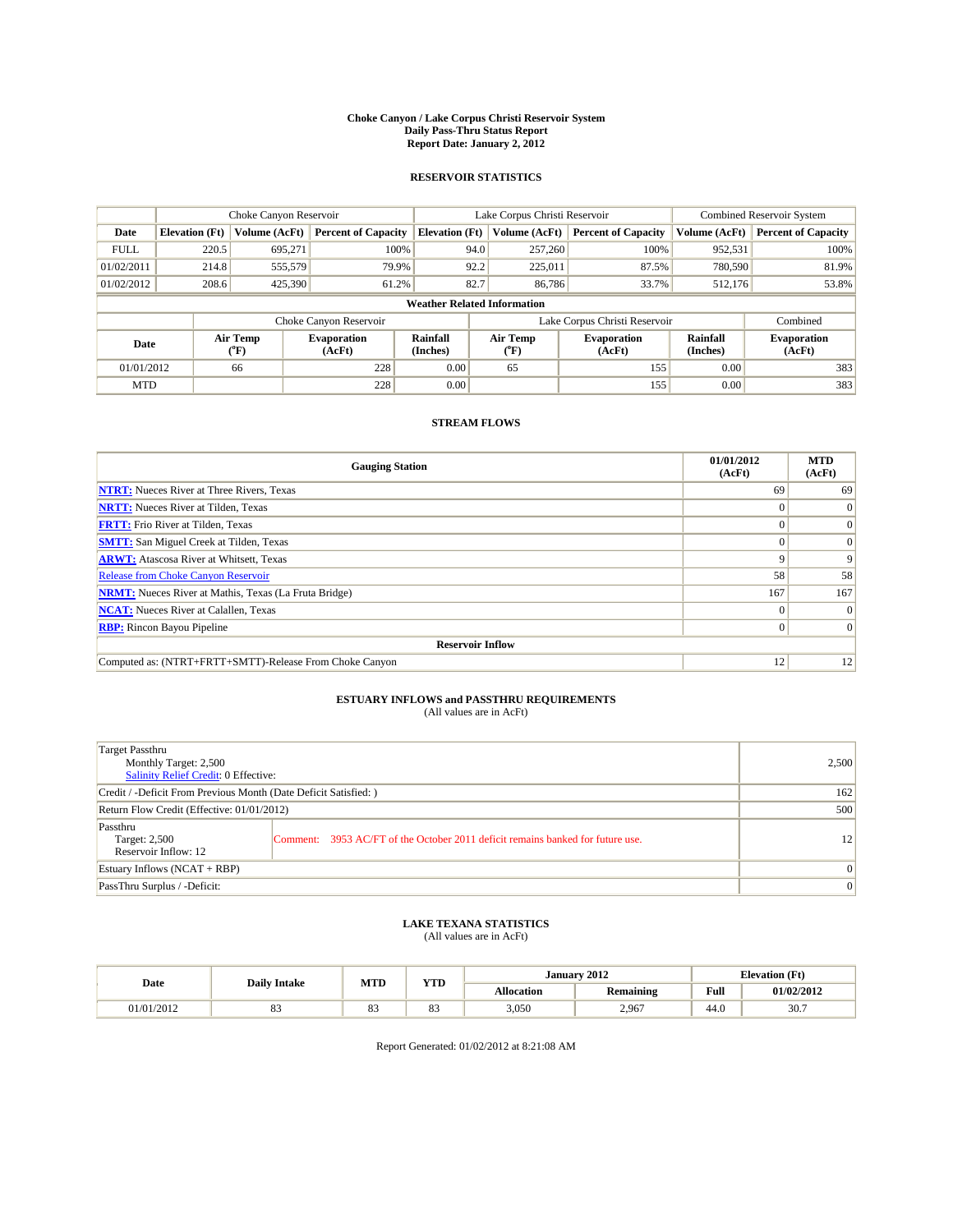#### **Choke Canyon / Lake Corpus Christi Reservoir System Daily Pass-Thru Status Report Report Date: January 3, 2012**

## **RESERVOIR STATISTICS**

|             | Choke Canyon Reservoir             |                                           |                              |                       | Lake Corpus Christi Reservoir | <b>Combined Reservoir System</b> |                      |                              |  |  |
|-------------|------------------------------------|-------------------------------------------|------------------------------|-----------------------|-------------------------------|----------------------------------|----------------------|------------------------------|--|--|
| Date        | <b>Elevation</b> (Ft)              | Volume (AcFt)                             | <b>Percent of Capacity</b>   | <b>Elevation</b> (Ft) | Volume (AcFt)                 | <b>Percent of Capacity</b>       | Volume (AcFt)        | <b>Percent of Capacity</b>   |  |  |
| <b>FULL</b> | 220.5                              | 695.271                                   | 100%                         | 94.0                  | 257,260                       | 100%                             | 952,531              | 100%                         |  |  |
| 01/03/2011  | 214.8                              | 555,808                                   | 79.9%                        | 92.1                  | 223,957                       | 87.1%                            | 779.765              | 81.9%                        |  |  |
| 01/03/2012  | 208.6                              | 426,171                                   | 61.3%                        | 82.7                  | 86,148                        | 33.5%                            | 512,319              | 53.8%                        |  |  |
|             | <b>Weather Related Information</b> |                                           |                              |                       |                               |                                  |                      |                              |  |  |
|             |                                    |                                           | Choke Canyon Reservoir       |                       |                               | Lake Corpus Christi Reservoir    |                      | Combined                     |  |  |
| Date        |                                    | Air Temp<br>$({}^{\mathrm{o}}\mathrm{F})$ | <b>Evaporation</b><br>(AcFt) | Rainfall<br>(Inches)  | Air Temp<br>(°F)              | <b>Evaporation</b><br>(AcFt)     | Rainfall<br>(Inches) | <b>Evaporation</b><br>(AcFt) |  |  |
| 01/02/2012  |                                    | 60                                        | 205                          | 0.00                  | 61                            | 105                              | 0.00                 | 310                          |  |  |
| <b>MTD</b>  |                                    |                                           | 433                          | 0.00                  |                               | 260                              | 0.00                 | 693                          |  |  |

## **STREAM FLOWS**

| <b>Gauging Station</b>                                       | 01/02/2012<br>(AcFt) | <b>MTD</b><br>(AcFt) |
|--------------------------------------------------------------|----------------------|----------------------|
| <b>NTRT:</b> Nueces River at Three Rivers, Texas             | 69                   | 139                  |
| <b>NRTT:</b> Nueces River at Tilden, Texas                   | $\theta$             |                      |
| <b>FRTT:</b> Frio River at Tilden, Texas                     |                      | $\Omega$             |
| <b>SMTT:</b> San Miguel Creek at Tilden, Texas               |                      | $\Omega$             |
| <b>ARWT:</b> Atascosa River at Whitsett, Texas               | 9                    | 17                   |
| <b>Release from Choke Canyon Reservoir</b>                   | 58                   | 115                  |
| <b>NRMT:</b> Nueces River at Mathis, Texas (La Fruta Bridge) | 165                  | 331                  |
| <b>NCAT:</b> Nueces River at Calallen, Texas                 | $\Omega$             | $\Omega$             |
| <b>RBP:</b> Rincon Bayou Pipeline                            | $\Omega$             | $\Omega$             |
| <b>Reservoir Inflow</b>                                      |                      |                      |
| Computed as: (NTRT+FRTT+SMTT)-Release From Choke Canyon      | 12                   | 24                   |

# **ESTUARY INFLOWS and PASSTHRU REQUIREMENTS**<br>(All values are in AcFt)

| Target Passthru<br>Monthly Target: 2,500<br>Salinity Relief Credit: 0 Effective: |                                                                                | 2,500        |
|----------------------------------------------------------------------------------|--------------------------------------------------------------------------------|--------------|
| Credit / -Deficit From Previous Month (Date Deficit Satisfied: )                 | 162                                                                            |              |
| Return Flow Credit (Effective: 01/01/2012)                                       | 500                                                                            |              |
| Passthru<br>Target: 2,500<br>Reservoir Inflow: 24                                | Comment: 3953 AC/FT of the October 2011 deficit remains banked for future use. | 24           |
| Estuary Inflows (NCAT + RBP)                                                     |                                                                                | $\mathbf{0}$ |
| PassThru Surplus / -Deficit:                                                     |                                                                                | $\mathbf{0}$ |

## **LAKE TEXANA STATISTICS** (All values are in AcFt)

|            | <b>Daily Intake</b> | MTD | T/TID<br>1 I D |            | January 2012     | <b>Elevation</b> (Ft)                       |            |
|------------|---------------------|-----|----------------|------------|------------------|---------------------------------------------|------------|
| Date       |                     |     |                | Allocation | <b>Remaining</b> | Full<br>the contract of the contract of the | 01/03/2012 |
| 01/02/2012 |                     | 170 | 170            | 3,050      | 2,880            | 44.0                                        | 30.7       |

Report Generated: 01/03/2012 at 8:16:11 AM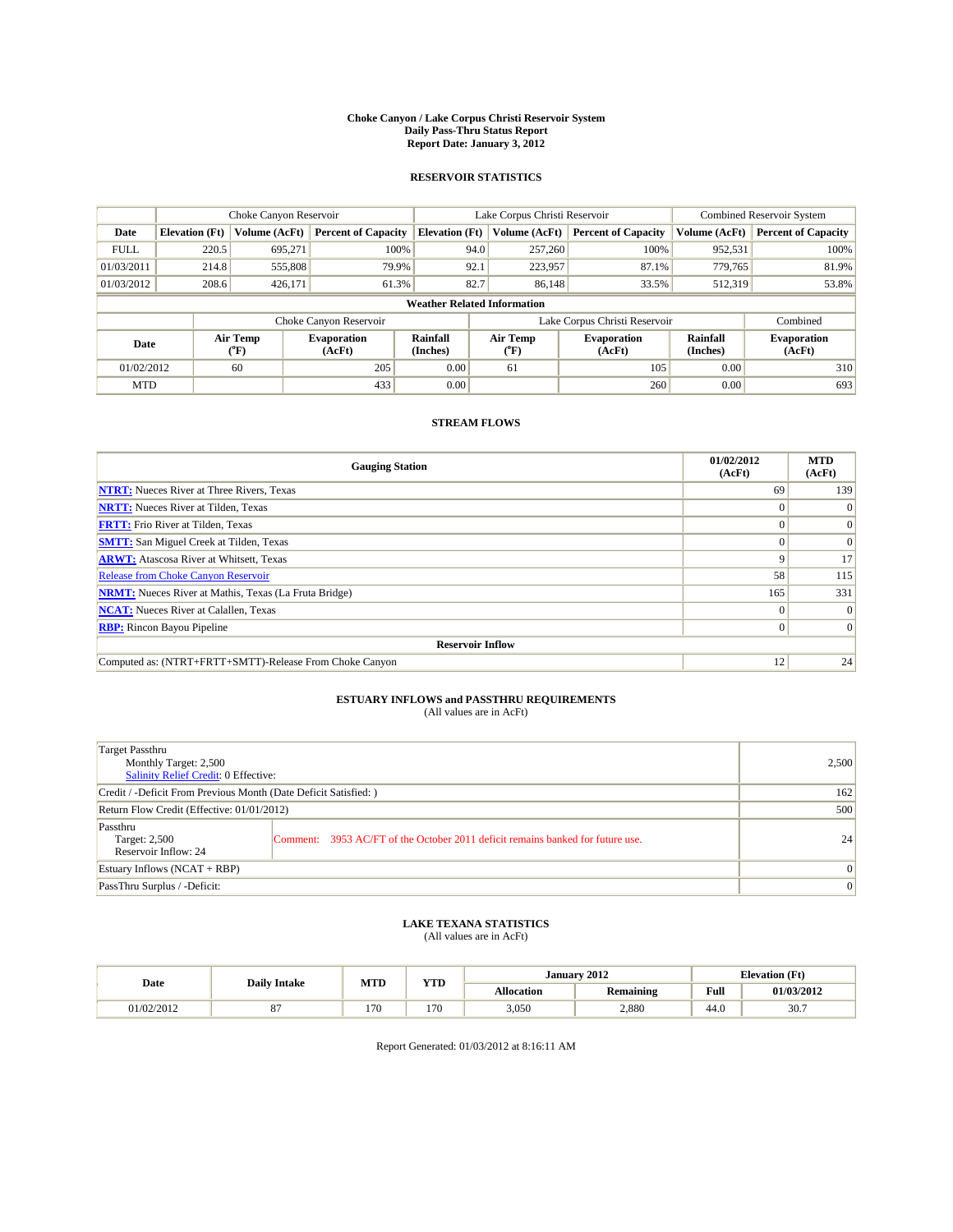#### **Choke Canyon / Lake Corpus Christi Reservoir System Daily Pass-Thru Status Report Report Date: January 4, 2012**

## **RESERVOIR STATISTICS**

|             | Choke Canyon Reservoir             |                  |                              |                             | Lake Corpus Christi Reservoir | <b>Combined Reservoir System</b> |                      |                              |  |  |
|-------------|------------------------------------|------------------|------------------------------|-----------------------------|-------------------------------|----------------------------------|----------------------|------------------------------|--|--|
| Date        | <b>Elevation</b> (Ft)              | Volume (AcFt)    | <b>Percent of Capacity</b>   | <b>Elevation</b> (Ft)       | Volume (AcFt)                 | <b>Percent of Capacity</b>       | Volume (AcFt)        | <b>Percent of Capacity</b>   |  |  |
| <b>FULL</b> | 220.5                              | 695,271          | 100%                         | 94.0                        | 257,260                       | 100%                             | 952,531              | 100%                         |  |  |
| 01/04/2011  | 214.8                              | 556,038          | 80.0%                        | 92.2                        | 224,308                       | 87.2%                            | 780,346              | 81.9%                        |  |  |
| 01/04/2012  | 208.7                              | 426,366          | 61.3%                        | 82.6                        | 85,936                        | 33.4%                            | 512,302              | 53.8%                        |  |  |
|             | <b>Weather Related Information</b> |                  |                              |                             |                               |                                  |                      |                              |  |  |
|             |                                    |                  | Choke Canyon Reservoir       |                             |                               | Lake Corpus Christi Reservoir    |                      | Combined                     |  |  |
| Date        |                                    | Air Temp<br>(°F) | <b>Evaporation</b><br>(AcFt) | <b>Rainfall</b><br>(Inches) | Air Temp<br>(°F)              | <b>Evaporation</b><br>(AcFt)     | Rainfall<br>(Inches) | <b>Evaporation</b><br>(AcFt) |  |  |
| 01/03/2012  |                                    | 63               | 137                          | 0.00                        | 62                            | 117                              | 0.00                 | 254                          |  |  |
| <b>MTD</b>  |                                    |                  | 570                          | 0.00                        |                               | 377                              | 0.00                 | 947                          |  |  |

## **STREAM FLOWS**

| <b>Gauging Station</b>                                       | 01/03/2012<br>(AcFt) | <b>MTD</b><br>(AcFt) |
|--------------------------------------------------------------|----------------------|----------------------|
| <b>NTRT:</b> Nueces River at Three Rivers, Texas             | 67                   | 206                  |
| <b>NRTT:</b> Nueces River at Tilden, Texas                   | $\left( \right)$     |                      |
| <b>FRTT:</b> Frio River at Tilden, Texas                     |                      | $\Omega$             |
| <b>SMTT:</b> San Miguel Creek at Tilden, Texas               |                      | $\Omega$             |
| <b>ARWT:</b> Atascosa River at Whitsett, Texas               |                      | 25                   |
| <b>Release from Choke Canyon Reservoir</b>                   | 58                   | 173                  |
| <b>NRMT:</b> Nueces River at Mathis, Texas (La Fruta Bridge) | 161                  | 492                  |
| <b>NCAT:</b> Nueces River at Calallen, Texas                 | $\Omega$             | $\Omega$             |
| <b>RBP:</b> Rincon Bayou Pipeline                            | $\Omega$             | $\Omega$             |
| <b>Reservoir Inflow</b>                                      |                      |                      |
| Computed as: (NTRT+FRTT+SMTT)-Release From Choke Canyon      | 10                   | 34                   |

# **ESTUARY INFLOWS and PASSTHRU REQUIREMENTS**<br>(All values are in AcFt)

| Target Passthru<br>Monthly Target: 2,500<br>Salinity Relief Credit: 0 Effective: |                                                                                | 2,500        |
|----------------------------------------------------------------------------------|--------------------------------------------------------------------------------|--------------|
| Credit / -Deficit From Previous Month (Date Deficit Satisfied: )                 | 162                                                                            |              |
| Return Flow Credit (Effective: 01/01/2012)                                       | 500                                                                            |              |
| Passthru<br>Target: 2,500<br>Reservoir Inflow: 34                                | Comment: 3953 AC/FT of the October 2011 deficit remains banked for future use. | 34           |
| Estuary Inflows (NCAT + RBP)                                                     |                                                                                | $\mathbf{0}$ |
| PassThru Surplus / -Deficit:                                                     | $\mathbf{0}$                                                                   |              |

# **LAKE TEXANA STATISTICS** (All values are in AcFt)

|            | <b>Daily Intake</b> | MTD | T/TD  |            | January 2012     |                                             | <b>Elevation</b> (Ft) |
|------------|---------------------|-----|-------|------------|------------------|---------------------------------------------|-----------------------|
| Date       |                     |     | 1 I D | Allocation | <b>Remaining</b> | Full<br>the contract of the contract of the | 01/04/2012            |
| 01/03/2012 |                     | 258 | 258   | 3,050      | 2,792            | 44.0                                        | 30.5                  |

Report Generated: 01/04/2012 at 8:12:01 AM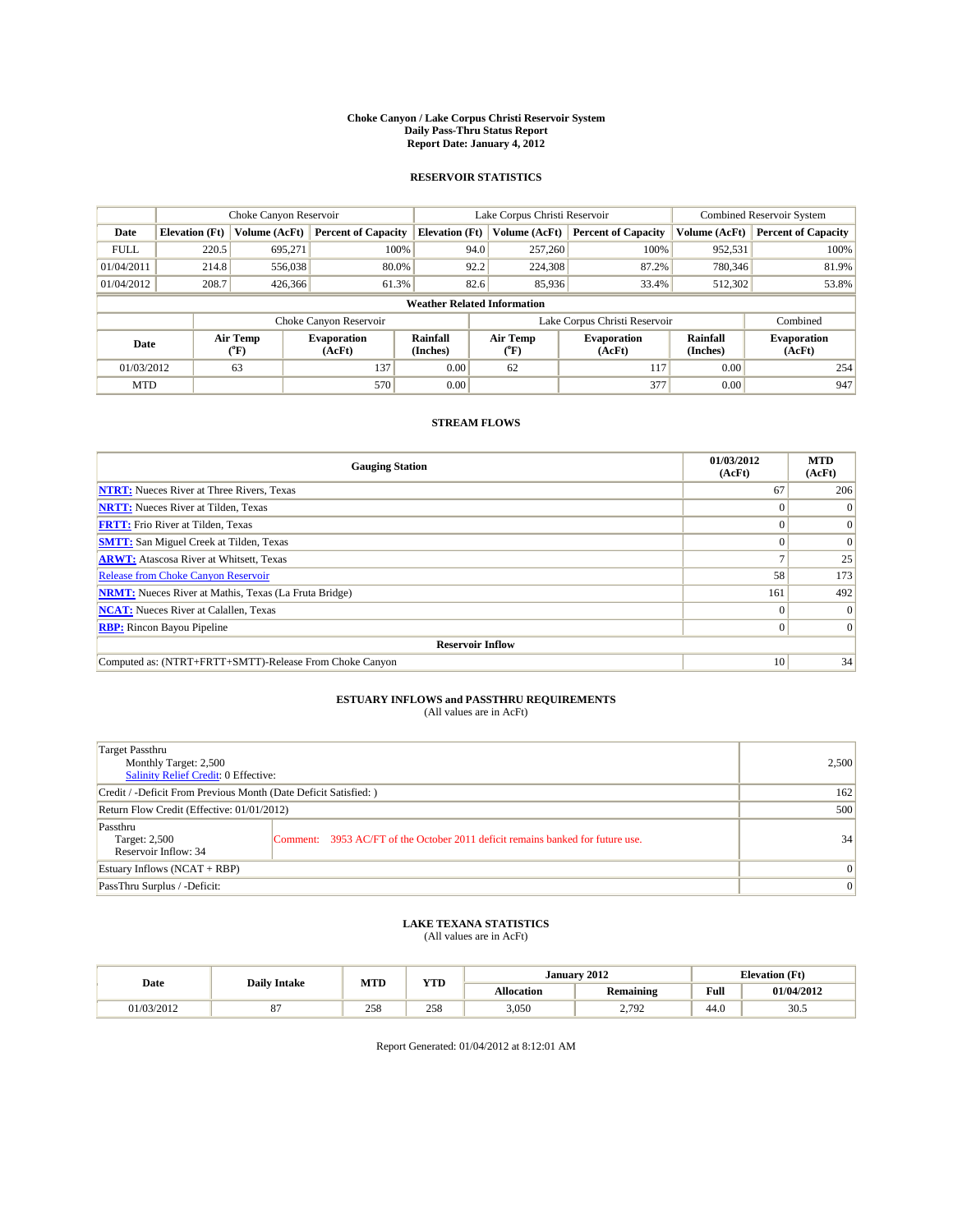#### **Choke Canyon / Lake Corpus Christi Reservoir System Daily Pass-Thru Status Report Report Date: January 5, 2012**

## **RESERVOIR STATISTICS**

|             | Choke Canyon Reservoir             |                  |                            |                             | Lake Corpus Christi Reservoir | Combined Reservoir System     |                      |                              |  |  |
|-------------|------------------------------------|------------------|----------------------------|-----------------------------|-------------------------------|-------------------------------|----------------------|------------------------------|--|--|
| Date        | <b>Elevation</b> (Ft)              | Volume (AcFt)    | <b>Percent of Capacity</b> | <b>Elevation</b> (Ft)       | Volume (AcFt)                 | <b>Percent of Capacity</b>    | Volume (AcFt)        | <b>Percent of Capacity</b>   |  |  |
| <b>FULL</b> | 220.5                              | 695,271          | 100%                       | 94.0                        | 257,260                       | 100%                          | 952,531              | 100%                         |  |  |
| 01/05/2011  | 214.8                              | 556.492          | 80.0%                      | 92.2                        | 224,659                       | 87.3%                         | 781,151              | 82.0%                        |  |  |
| 01/05/2012  | 208.7                              | 426,366          | 61.3%                      | 82.6                        | 86,042                        | 33.4%                         | 512,408              | 53.8%                        |  |  |
|             | <b>Weather Related Information</b> |                  |                            |                             |                               |                               |                      |                              |  |  |
|             |                                    |                  | Choke Canyon Reservoir     |                             |                               | Lake Corpus Christi Reservoir |                      | Combined                     |  |  |
| Date        |                                    | Air Temp<br>(°F) | Evaporation<br>(AcFt)      | <b>Rainfall</b><br>(Inches) | Air Temp<br>(°F)              | <b>Evaporation</b><br>(AcFt)  | Rainfall<br>(Inches) | <b>Evaporation</b><br>(AcFt) |  |  |
| 01/04/2012  |                                    | 75               | 103                        | 0.00                        | 77                            | 74                            | 0.00                 | 177                          |  |  |
| <b>MTD</b>  |                                    |                  | 673                        | 0.00                        |                               | 451                           | 0.00                 | 1,124                        |  |  |

## **STREAM FLOWS**

| <b>Gauging Station</b>                                       | 01/04/2012<br>(AcFt) | <b>MTD</b><br>(AcFt) |
|--------------------------------------------------------------|----------------------|----------------------|
| <b>NTRT:</b> Nueces River at Three Rivers, Texas             | 69                   | 276                  |
| <b>NRTT:</b> Nueces River at Tilden, Texas                   |                      | $\theta$             |
| <b>FRTT:</b> Frio River at Tilden, Texas                     |                      | $\Omega$             |
| <b>SMTT:</b> San Miguel Creek at Tilden, Texas               |                      | $\Omega$             |
| <b>ARWT:</b> Atascosa River at Whitsett, Texas               |                      | 32                   |
| Release from Choke Canyon Reservoir                          | 58                   | 230                  |
| <b>NRMT:</b> Nueces River at Mathis, Texas (La Fruta Bridge) | 161                  | 653                  |
| <b>NCAT:</b> Nueces River at Calallen, Texas                 | 0                    |                      |
| <b>RBP:</b> Rincon Bayou Pipeline                            | $\Omega$             | $\Omega$             |
| <b>Reservoir Inflow</b>                                      |                      |                      |
| Computed as: (NTRT+FRTT+SMTT)-Release From Choke Canyon      | 12                   | 46                   |

# **ESTUARY INFLOWS and PASSTHRU REQUIREMENTS**<br>(All values are in AcFt)

| Target Passthru<br>Monthly Target: 2,500<br>Salinity Relief Credit: 0 Effective: |                                                                                | 2,500        |
|----------------------------------------------------------------------------------|--------------------------------------------------------------------------------|--------------|
| Credit / -Deficit From Previous Month (Date Deficit Satisfied: )                 | 162                                                                            |              |
| Return Flow Credit (Effective: 01/01/2012)                                       | 500                                                                            |              |
| Passthru<br>Target: 2,500<br>Reservoir Inflow: 46                                | Comment: 3953 AC/FT of the October 2011 deficit remains banked for future use. | 46           |
| Estuary Inflows (NCAT + RBP)                                                     |                                                                                | $\mathbf{0}$ |
| PassThru Surplus / -Deficit:                                                     | $\mathbf{0}$                                                                   |              |

## **LAKE TEXANA STATISTICS** (All values are in AcFt)

|            | <b>Daily Intake</b> | MTD | T/TD<br>1 I D |            | January 2012     | <b>Elevation</b> (Ft)                       |            |
|------------|---------------------|-----|---------------|------------|------------------|---------------------------------------------|------------|
| Date       |                     |     |               | Allocation | <b>Remaining</b> | Full<br>the contract of the contract of the | 01/05/2012 |
| 01/04/2012 |                     | 345 | 345           | 3,050      | 2,705            | 44.0                                        | 30.5       |

Report Generated: 01/05/2012 at 8:14:52 AM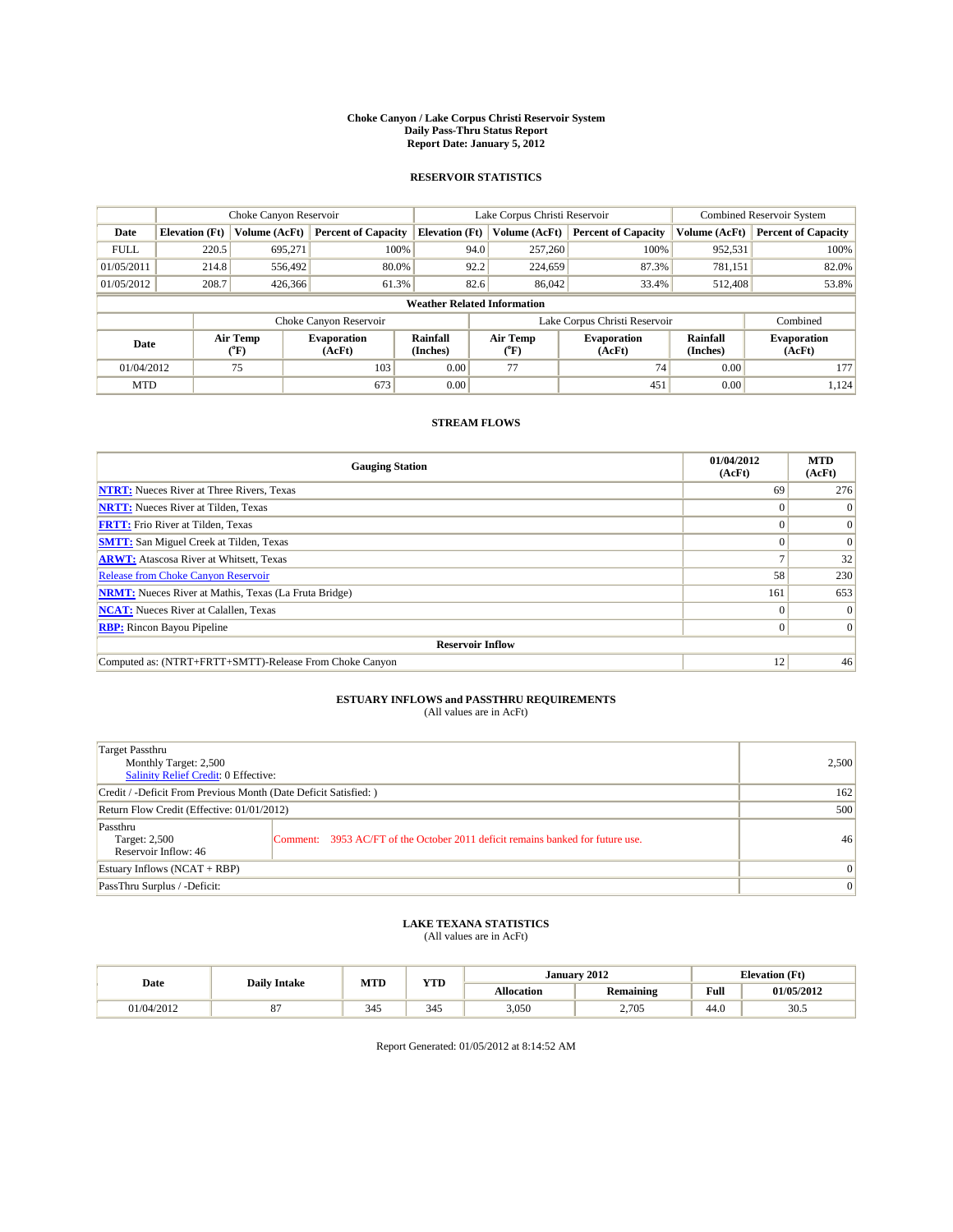#### **Choke Canyon / Lake Corpus Christi Reservoir System Daily Pass-Thru Status Report Report Date: January 6, 2012**

## **RESERVOIR STATISTICS**

|             | Choke Canyon Reservoir             |                                           |                              |                       | Lake Corpus Christi Reservoir | <b>Combined Reservoir System</b> |                      |                              |  |  |
|-------------|------------------------------------|-------------------------------------------|------------------------------|-----------------------|-------------------------------|----------------------------------|----------------------|------------------------------|--|--|
| Date        | <b>Elevation</b> (Ft)              | Volume (AcFt)                             | <b>Percent of Capacity</b>   | <b>Elevation</b> (Ft) | Volume (AcFt)                 | <b>Percent of Capacity</b>       | Volume (AcFt)        | <b>Percent of Capacity</b>   |  |  |
| <b>FULL</b> | 220.5                              | 695.271                                   | 100%                         | 94.0                  | 257,260                       | 100%                             | 952,531              | 100%                         |  |  |
| 01/06/2011  | 214.8                              | 555,579                                   | 79.9%                        | 92.2                  | 224,484                       | 87.3%                            | 780,063              | 81.9%                        |  |  |
| 01/06/2012  | 208.6                              | 425,195                                   | 61.2%                        | 82.6                  | 86,042                        | 33.4%                            | 511,237              | 53.7%                        |  |  |
|             | <b>Weather Related Information</b> |                                           |                              |                       |                               |                                  |                      |                              |  |  |
|             |                                    |                                           | Choke Canyon Reservoir       |                       |                               | Lake Corpus Christi Reservoir    |                      | Combined                     |  |  |
| Date        |                                    | Air Temp<br>$({}^{\mathrm{o}}\mathrm{F})$ | <b>Evaporation</b><br>(AcFt) | Rainfall<br>(Inches)  | Air Temp<br>(°F)              | <b>Evaporation</b><br>(AcFt)     | Rainfall<br>(Inches) | <b>Evaporation</b><br>(AcFt) |  |  |
| 01/05/2012  |                                    | 65                                        | 91                           | 0.00                  | 71                            | 62                               | 0.00                 | 153                          |  |  |
| <b>MTD</b>  |                                    |                                           | 764                          | 0.00                  |                               | 513                              | 0.00                 | 1,277                        |  |  |

## **STREAM FLOWS**

| <b>Gauging Station</b>                                       | 01/05/2012<br>(AcFt) | <b>MTD</b><br>(AcFt) |  |  |  |  |  |
|--------------------------------------------------------------|----------------------|----------------------|--|--|--|--|--|
| <b>NTRT:</b> Nueces River at Three Rivers, Texas             | 67                   | 343                  |  |  |  |  |  |
| <b>NRTT:</b> Nueces River at Tilden, Texas                   |                      |                      |  |  |  |  |  |
| <b>FRTT:</b> Frio River at Tilden, Texas                     |                      | $\Omega$             |  |  |  |  |  |
| <b>SMTT:</b> San Miguel Creek at Tilden, Texas               |                      | $\Omega$             |  |  |  |  |  |
| <b>ARWT:</b> Atascosa River at Whitsett, Texas               |                      | 39                   |  |  |  |  |  |
| <b>Release from Choke Canyon Reservoir</b>                   | 58                   | 288                  |  |  |  |  |  |
| <b>NRMT:</b> Nueces River at Mathis, Texas (La Fruta Bridge) | 169                  | 822                  |  |  |  |  |  |
| <b>NCAT:</b> Nueces River at Calallen, Texas                 | $\Omega$             |                      |  |  |  |  |  |
| <b>RBP:</b> Rincon Bayou Pipeline                            | $\Omega$             |                      |  |  |  |  |  |
| <b>Reservoir Inflow</b>                                      |                      |                      |  |  |  |  |  |
| Computed as: (NTRT+FRTT+SMTT)-Release From Choke Canyon      | 10 <sup>1</sup>      | 56                   |  |  |  |  |  |

# **ESTUARY INFLOWS and PASSTHRU REQUIREMENTS**<br>(All values are in AcFt)

| Target Passthru<br>Monthly Target: 2,500<br>Salinity Relief Credit: 0 Effective: |                                                                                | 2,500        |
|----------------------------------------------------------------------------------|--------------------------------------------------------------------------------|--------------|
| Credit / -Deficit From Previous Month (Date Deficit Satisfied: )                 | 162                                                                            |              |
| Return Flow Credit (Effective: 01/01/2012)                                       | 500                                                                            |              |
| Passthru<br>Target: 2,500<br>Reservoir Inflow: 56                                | Comment: 3953 AC/FT of the October 2011 deficit remains banked for future use. | 56           |
| Estuary Inflows (NCAT + RBP)                                                     |                                                                                | $\mathbf{0}$ |
| PassThru Surplus / -Deficit:                                                     | $\mathbf{0}$                                                                   |              |

## **LAKE TEXANA STATISTICS** (All values are in AcFt)

|            | <b>Daily Intake</b> | MTD | <b>TIMP</b><br>1 I D |            | January 2012     | <b>Elevation</b> (Ft)                   |            |
|------------|---------------------|-----|----------------------|------------|------------------|-----------------------------------------|------------|
| Date       |                     |     |                      | Allocation | <b>Remaining</b> | Full<br>the contract of the contract of | 01/06/2012 |
| 01/05/2012 |                     | 433 | $\sim$<br>433        | 3,050      | 2,617            | 44.0                                    | 30.5       |

Report Generated: 01/06/2012 at 8:08:11 AM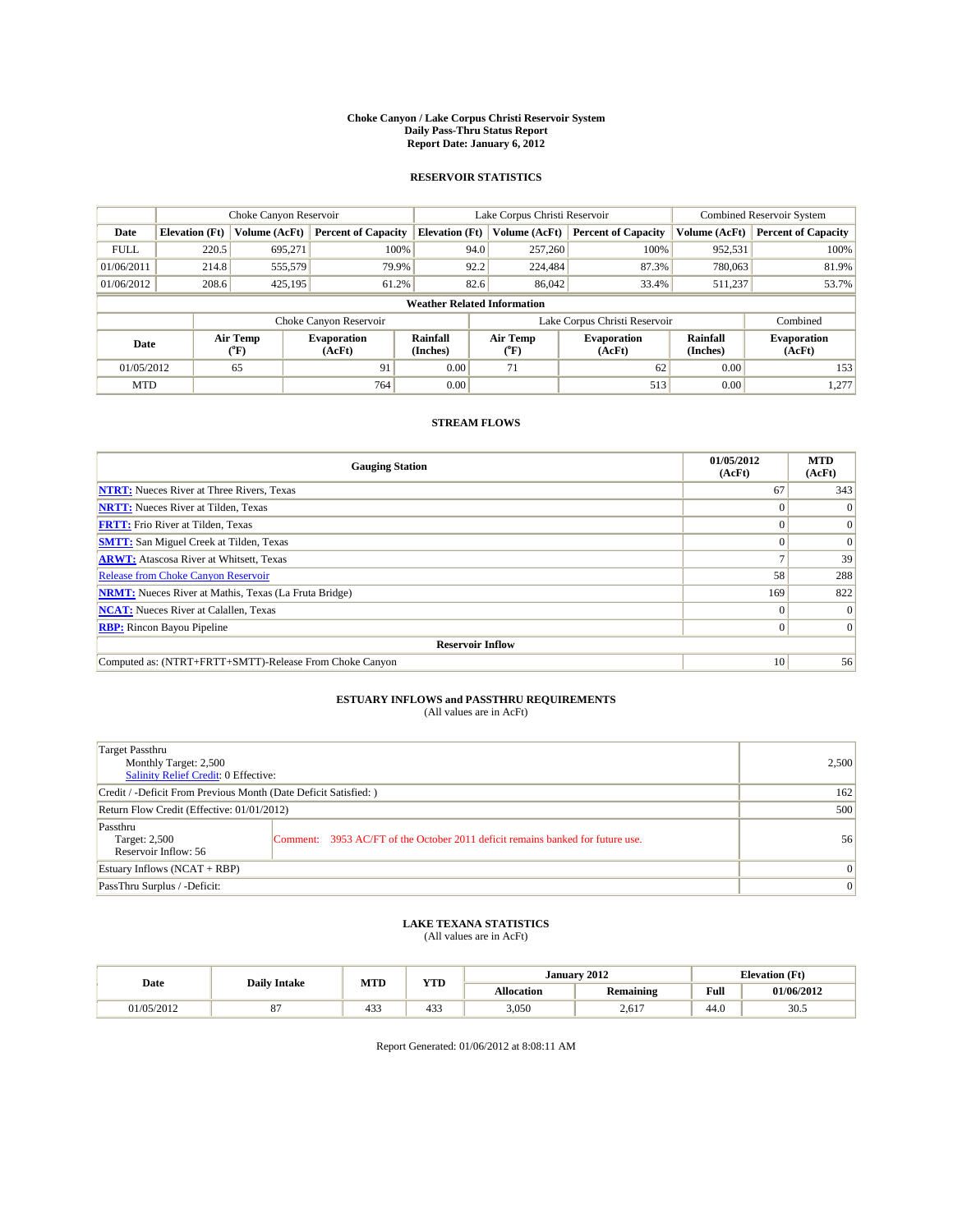#### **Choke Canyon / Lake Corpus Christi Reservoir System Daily Pass-Thru Status Report Report Date: January 7, 2012**

## **RESERVOIR STATISTICS**

|             | Choke Canyon Reservoir             |                                           |                              |                       | Lake Corpus Christi Reservoir | <b>Combined Reservoir System</b> |                      |                              |  |  |
|-------------|------------------------------------|-------------------------------------------|------------------------------|-----------------------|-------------------------------|----------------------------------|----------------------|------------------------------|--|--|
| Date        | <b>Elevation</b> (Ft)              | Volume (AcFt)                             | <b>Percent of Capacity</b>   | <b>Elevation</b> (Ft) | Volume (AcFt)                 | <b>Percent of Capacity</b>       | Volume (AcFt)        | <b>Percent of Capacity</b>   |  |  |
| <b>FULL</b> | 220.5                              | 695.271                                   | 100%                         | 94.0                  | 257,260                       | 100%                             | 952,531              | 100%                         |  |  |
| 01/07/2011  | 214.8                              | 556,038                                   | 80.0%                        | 92.2                  | 224,132                       | 87.1%                            | 780,170              | 81.9%                        |  |  |
| 01/07/2012  | 208.6                              | 425,780                                   | 61.2%                        | 82.6                  | 85,619                        | 33.3%                            | 511,399              | 53.7%                        |  |  |
|             | <b>Weather Related Information</b> |                                           |                              |                       |                               |                                  |                      |                              |  |  |
|             |                                    |                                           | Choke Canyon Reservoir       |                       |                               | Lake Corpus Christi Reservoir    |                      | Combined                     |  |  |
| Date        |                                    | Air Temp<br>$({}^{\mathrm{o}}\mathrm{F})$ | <b>Evaporation</b><br>(AcFt) | Rainfall<br>(Inches)  | Air Temp<br>(°F)              | <b>Evaporation</b><br>(AcFt)     | Rainfall<br>(Inches) | <b>Evaporation</b><br>(AcFt) |  |  |
| 01/06/2012  |                                    | 75                                        | 114                          | 0.00                  | 76                            | 111                              | 0.00                 | 225                          |  |  |
| <b>MTD</b>  |                                    |                                           | 878                          | 0.00                  |                               | 624                              | 0.00                 | 1,502                        |  |  |

## **STREAM FLOWS**

| <b>Gauging Station</b>                                       | 01/06/2012<br>(AcFt) | <b>MTD</b><br>(AcFt) |
|--------------------------------------------------------------|----------------------|----------------------|
| <b>NTRT:</b> Nueces River at Three Rivers, Texas             | 67                   | 411                  |
| <b>NRTT:</b> Nueces River at Tilden, Texas                   |                      |                      |
| <b>FRTT:</b> Frio River at Tilden, Texas                     |                      | $\Omega$             |
| <b>SMTT:</b> San Miguel Creek at Tilden, Texas               |                      | $\Omega$             |
| <b>ARWT:</b> Atascosa River at Whitsett, Texas               |                      | 45                   |
| <b>Release from Choke Canyon Reservoir</b>                   | 58                   | 345                  |
| <b>NRMT:</b> Nueces River at Mathis, Texas (La Fruta Bridge) | 177                  | 998                  |
| <b>NCAT:</b> Nueces River at Calallen, Texas                 | $\Omega$             | $\Omega$             |
| <b>RBP:</b> Rincon Bayou Pipeline                            | $\Omega$             |                      |
| <b>Reservoir Inflow</b>                                      |                      |                      |
| Computed as: (NTRT+FRTT+SMTT)-Release From Choke Canyon      | 10 <sup>1</sup>      | 66                   |

# **ESTUARY INFLOWS and PASSTHRU REQUIREMENTS**<br>(All values are in AcFt)

| Target Passthru<br>Monthly Target: 2,500<br>Salinity Relief Credit: 0 Effective: |                                                                                | 2,500        |
|----------------------------------------------------------------------------------|--------------------------------------------------------------------------------|--------------|
| Credit / -Deficit From Previous Month (Date Deficit Satisfied: )                 | 162                                                                            |              |
| Return Flow Credit (Effective: 01/01/2012)                                       | 500                                                                            |              |
| Passthru<br>Target: 2,500<br>Reservoir Inflow: 66                                | Comment: 3953 AC/FT of the October 2011 deficit remains banked for future use. | 66           |
| Estuary Inflows (NCAT + RBP)                                                     |                                                                                | $\mathbf{0}$ |
| PassThru Surplus / -Deficit:                                                     |                                                                                | $\mathbf{0}$ |

## **LAKE TEXANA STATISTICS** (All values are in AcFt)

|            | <b>Daily Intake</b> | <b>MTD</b> | <b>YTD</b> | January 2012 |                  |                                         | <b>Elevation</b> (Ft) |  |
|------------|---------------------|------------|------------|--------------|------------------|-----------------------------------------|-----------------------|--|
| Date       | $\sim$              |            |            | Allocation   | <b>Remaining</b> | Full<br>the contract of the contract of | 01/07/2012            |  |
| 01/06/2012 |                     | 519        | 519        | 3,050        | 2.531<br>1 ت ب   | 44.0                                    | 30.4                  |  |

Report Generated: 01/07/2012 at 8:31:47 AM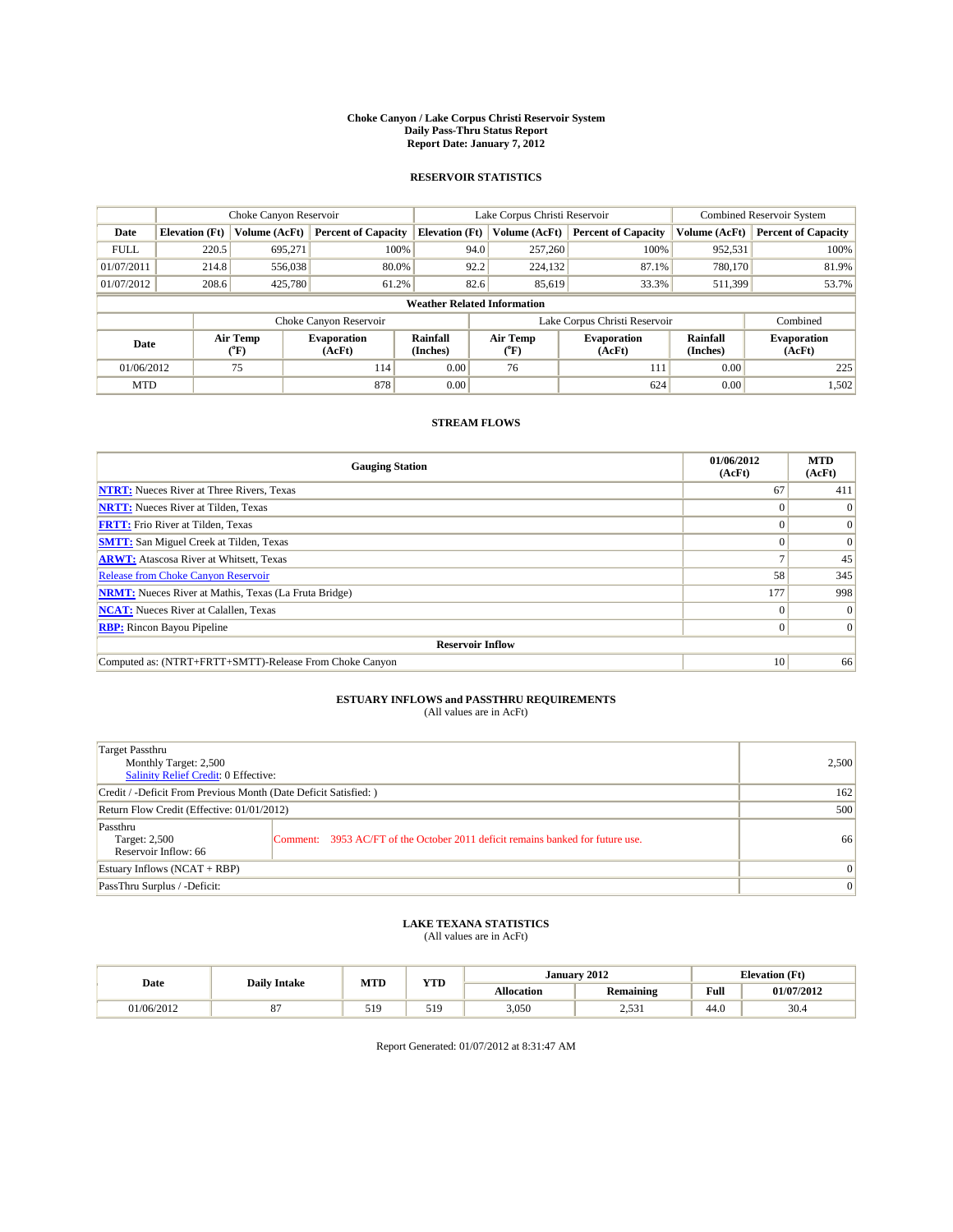#### **Choke Canyon / Lake Corpus Christi Reservoir System Daily Pass-Thru Status Report Report Date: January 8, 2012**

## **RESERVOIR STATISTICS**

|             | Choke Canyon Reservoir             |                  |                              |                             | Lake Corpus Christi Reservoir |                               |                      | <b>Combined Reservoir System</b> |  |  |
|-------------|------------------------------------|------------------|------------------------------|-----------------------------|-------------------------------|-------------------------------|----------------------|----------------------------------|--|--|
| Date        | <b>Elevation</b> (Ft)              | Volume (AcFt)    | <b>Percent of Capacity</b>   | <b>Elevation</b> (Ft)       | Volume (AcFt)                 | <b>Percent of Capacity</b>    | Volume (AcFt)        | <b>Percent of Capacity</b>       |  |  |
| <b>FULL</b> | 220.5                              | 695,271          | 100%                         | 94.0                        | 257,260                       | 100%                          | 952,531              | 100%                             |  |  |
| 01/08/2011  | 214.7                              | 554,431          | 79.7%                        | 92.1                        | 223,781                       | 87.0%                         | 778,212              | 81.7%                            |  |  |
| 01/08/2012  | 208.6                              | 425,976          | 61.3%                        |                             | 82.6<br>85,619                | 33.3%                         | 511,595              | 53.7%                            |  |  |
|             | <b>Weather Related Information</b> |                  |                              |                             |                               |                               |                      |                                  |  |  |
|             |                                    |                  | Choke Canyon Reservoir       |                             |                               | Lake Corpus Christi Reservoir |                      | Combined                         |  |  |
| Date        |                                    | Air Temp<br>(°F) | <b>Evaporation</b><br>(AcFt) | <b>Rainfall</b><br>(Inches) | Air Temp<br>(°F)              | <b>Evaporation</b><br>(AcFt)  | Rainfall<br>(Inches) | <b>Evaporation</b><br>(AcFt)     |  |  |
| 01/07/2012  |                                    | 62               | 57                           | 0.00                        | 69                            | 43                            | 0.00                 | 100                              |  |  |
| <b>MTD</b>  |                                    |                  | 935                          | 0.00                        |                               | 667                           | 0.00                 | 1,602                            |  |  |

## **STREAM FLOWS**

| <b>Gauging Station</b>                                       | 01/07/2012<br>(AcFt) | <b>MTD</b><br>(AcFt) |
|--------------------------------------------------------------|----------------------|----------------------|
| <b>NTRT:</b> Nueces River at Three Rivers, Texas             | 67                   | 478                  |
| <b>NRTT:</b> Nueces River at Tilden, Texas                   |                      | $\theta$             |
| <b>FRTT:</b> Frio River at Tilden, Texas                     |                      | $\Omega$             |
| <b>SMTT:</b> San Miguel Creek at Tilden, Texas               |                      | $\Omega$             |
| <b>ARWT:</b> Atascosa River at Whitsett, Texas               | o                    | 52                   |
| <b>Release from Choke Canyon Reservoir</b>                   | 58                   | 403                  |
| <b>NRMT:</b> Nueces River at Mathis, Texas (La Fruta Bridge) | 179                  | 1,177                |
| <b>NCAT:</b> Nueces River at Calallen, Texas                 | $^{\circ}$           |                      |
| <b>RBP:</b> Rincon Bayou Pipeline                            | $\overline{0}$       | $\Omega$             |
| <b>Reservoir Inflow</b>                                      |                      |                      |
| Computed as: (NTRT+FRTT+SMTT)-Release From Choke Canyon      | 10                   | 76                   |

# **ESTUARY INFLOWS and PASSTHRU REQUIREMENTS**<br>(All values are in AcFt)

| Target Passthru<br>Monthly Target: 2,500<br>Salinity Relief Credit: 0 Effective: |                                                                                | 2,500           |
|----------------------------------------------------------------------------------|--------------------------------------------------------------------------------|-----------------|
| Credit / -Deficit From Previous Month (Date Deficit Satisfied: )                 | 162                                                                            |                 |
| Return Flow Credit (Effective: 01/01/2012)                                       | 500                                                                            |                 |
| Passthru<br>Target: 2,500<br>Reservoir Inflow: 76                                | Comment: 3953 AC/FT of the October 2011 deficit remains banked for future use. | 76              |
| Estuary Inflows (NCAT + RBP)                                                     |                                                                                | $\vert 0 \vert$ |
| PassThru Surplus / -Deficit:                                                     | $\mathbf{0}$                                                                   |                 |

## **LAKE TEXANA STATISTICS** (All values are in AcFt)

|            | <b>Daily Intake</b> | MTD | T/TD  |            | January 2012     |                                         | <b>Elevation</b> (Ft) |
|------------|---------------------|-----|-------|------------|------------------|-----------------------------------------|-----------------------|
| Date       |                     |     | 1 I D | Allocation | <b>Remaining</b> | Full<br>the contract of the contract of | 01/08/2012            |
| 01/07/2012 | $\circ$<br>ðð       | 607 | $60-$ | 3,050      | 2.443            | 44.0                                    | 30.4                  |

Report Generated: 01/08/2012 at 8:21:44 AM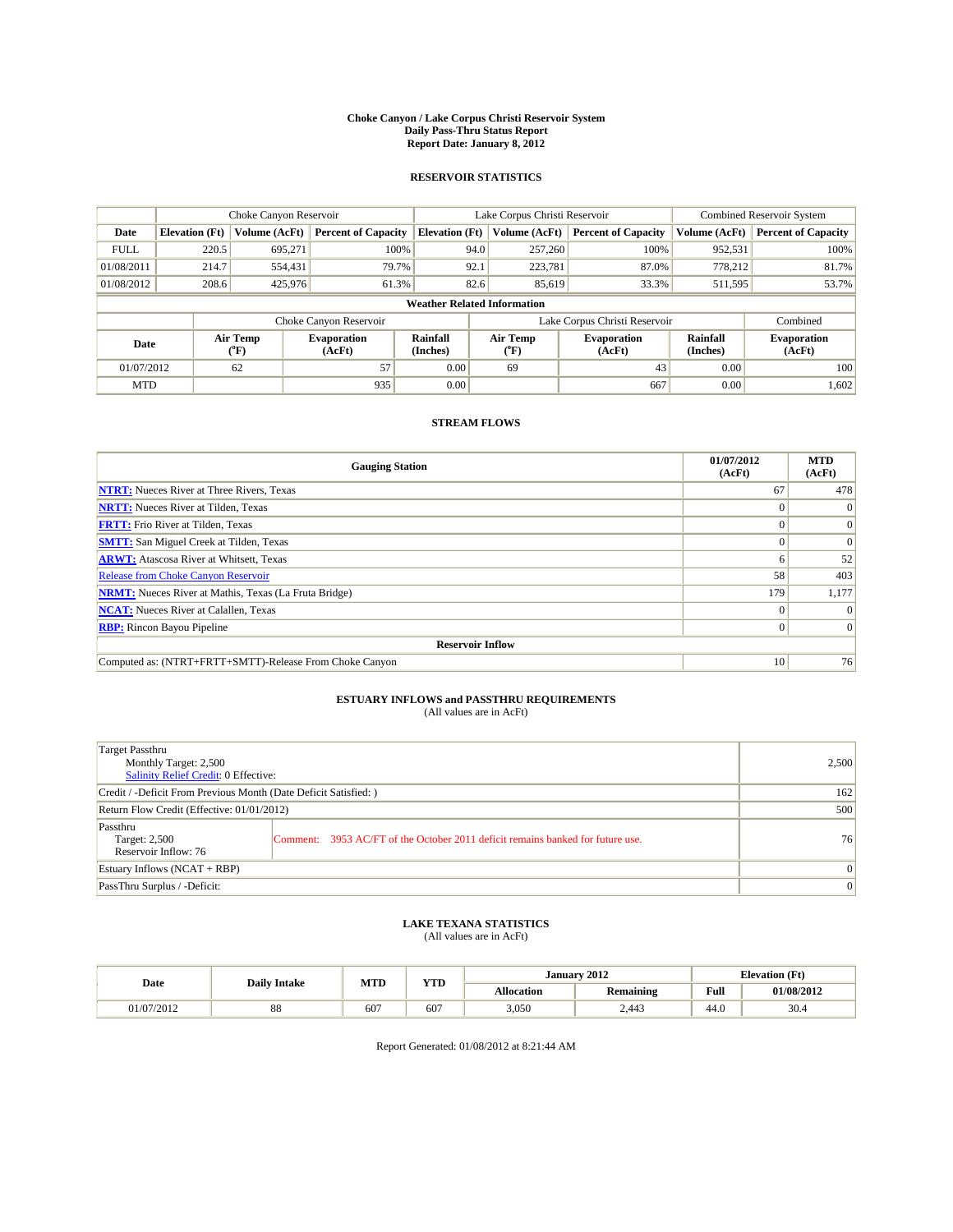#### **Choke Canyon / Lake Corpus Christi Reservoir System Daily Pass-Thru Status Report Report Date: January 9, 2012**

## **RESERVOIR STATISTICS**

|             | Choke Canyon Reservoir             |                                           |                              |                       | Lake Corpus Christi Reservoir           | <b>Combined Reservoir System</b> |                      |                              |  |  |
|-------------|------------------------------------|-------------------------------------------|------------------------------|-----------------------|-----------------------------------------|----------------------------------|----------------------|------------------------------|--|--|
| Date        | <b>Elevation</b> (Ft)              | Volume (AcFt)                             | <b>Percent of Capacity</b>   | <b>Elevation</b> (Ft) | Volume (AcFt)                           | <b>Percent of Capacity</b>       | Volume (AcFt)        | <b>Percent of Capacity</b>   |  |  |
| <b>FULL</b> | 220.5                              | 695.271                                   | 100%                         | 94.0                  | 257,260                                 | 100%                             | 952,531              | 100%                         |  |  |
| 01/09/2011  | 214.8                              | 555,808                                   | 79.9%                        | 92.4                  | 227,828                                 | 88.6%                            | 783,636              | 82.3%                        |  |  |
| 01/09/2012  | 208.5                              | 424,219                                   | 61.0%                        | 82.6                  | 85,408                                  | 33.2%                            | 509,627              | 53.5%                        |  |  |
|             | <b>Weather Related Information</b> |                                           |                              |                       |                                         |                                  |                      |                              |  |  |
|             |                                    |                                           | Choke Canyon Reservoir       |                       |                                         | Lake Corpus Christi Reservoir    |                      | Combined                     |  |  |
| Date        |                                    | Air Temp<br>$({}^{\mathrm{o}}\mathrm{F})$ | <b>Evaporation</b><br>(AcFt) | Rainfall<br>(Inches)  | Air Temp<br>$(^{\mathrm{o}}\mathrm{F})$ | <b>Evaporation</b><br>(AcFt)     | Rainfall<br>(Inches) | <b>Evaporation</b><br>(AcFt) |  |  |
| 01/08/2012  |                                    | 75                                        | 125                          | 0.03                  | 80                                      | 117                              | 0.02                 | 242                          |  |  |
| <b>MTD</b>  |                                    |                                           | 1,060                        | 0.03                  |                                         | 784                              | 0.02                 | 1,844                        |  |  |

## **STREAM FLOWS**

| <b>Gauging Station</b>                                       | 01/08/2012<br>(AcFt) | <b>MTD</b><br>(AcFt) |
|--------------------------------------------------------------|----------------------|----------------------|
| <b>NTRT:</b> Nueces River at Three Rivers, Texas             | 67                   | 546                  |
| <b>NRTT:</b> Nueces River at Tilden, Texas                   |                      |                      |
| <b>FRTT:</b> Frio River at Tilden, Texas                     |                      | $\Omega$             |
| <b>SMTT:</b> San Miguel Creek at Tilden, Texas               |                      | $\Omega$             |
| <b>ARWT:</b> Atascosa River at Whitsett, Texas               | n                    | 58                   |
| <b>Release from Choke Canyon Reservoir</b>                   | 58                   | 461                  |
| <b>NRMT:</b> Nueces River at Mathis, Texas (La Fruta Bridge) | 173                  | 1,350                |
| <b>NCAT:</b> Nueces River at Calallen, Texas                 | $\Omega$             |                      |
| <b>RBP:</b> Rincon Bayou Pipeline                            | $\Omega$             |                      |
| <b>Reservoir Inflow</b>                                      |                      |                      |
| Computed as: (NTRT+FRTT+SMTT)-Release From Choke Canyon      | 10 <sup>1</sup>      | 86                   |

# **ESTUARY INFLOWS and PASSTHRU REQUIREMENTS**<br>(All values are in AcFt)

| Target Passthru<br>Monthly Target: 2,500<br>Salinity Relief Credit: 0 Effective: |                                                                                | 2,500        |
|----------------------------------------------------------------------------------|--------------------------------------------------------------------------------|--------------|
| Credit / -Deficit From Previous Month (Date Deficit Satisfied: )                 | 162                                                                            |              |
| Return Flow Credit (Effective: 01/01/2012)                                       | 500                                                                            |              |
| Passthru<br>Target: 2,500<br>Reservoir Inflow: 86                                | Comment: 3953 AC/FT of the October 2011 deficit remains banked for future use. | 86           |
| Estuary Inflows (NCAT + RBP)                                                     |                                                                                | $\mathbf{0}$ |
| PassThru Surplus / -Deficit:                                                     |                                                                                | $\mathbf{0}$ |

## **LAKE TEXANA STATISTICS** (All values are in AcFt)

|            | <b>Daily Intake</b> | MTD | <b>YTD</b> | January 2012      |                         |                                         | <b>Elevation</b> (Ft) |
|------------|---------------------|-----|------------|-------------------|-------------------------|-----------------------------------------|-----------------------|
| Date       |                     |     |            | <b>Allocation</b> | . .<br><b>Remaining</b> | Full<br>the contract of the contract of | 01/09/2012            |
| 01/08/2012 |                     | 694 | 694        | 3,050             | 2,356                   | 44.0                                    | 30.4                  |

Report Generated: 01/09/2012 at 9:35:01 AM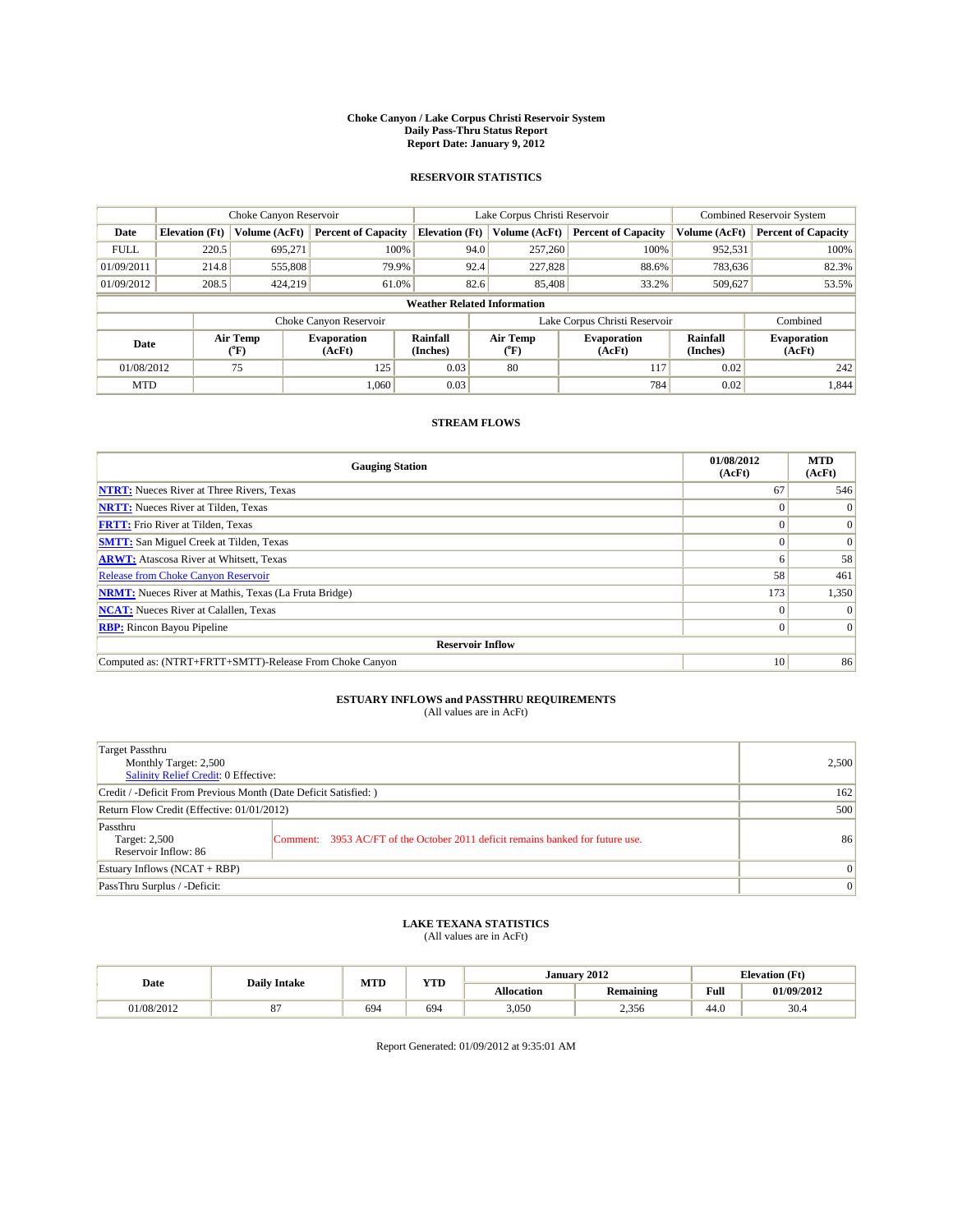#### **Choke Canyon / Lake Corpus Christi Reservoir System Daily Pass-Thru Status Report Report Date: January 10, 2012**

## **RESERVOIR STATISTICS**

|             | Choke Canyon Reservoir             |                  |                              |                             | Lake Corpus Christi Reservoir |                               |                      | <b>Combined Reservoir System</b> |  |  |
|-------------|------------------------------------|------------------|------------------------------|-----------------------------|-------------------------------|-------------------------------|----------------------|----------------------------------|--|--|
| Date        | <b>Elevation</b> (Ft)              | Volume (AcFt)    | <b>Percent of Capacity</b>   | <b>Elevation</b> (Ft)       | Volume (AcFt)                 | <b>Percent of Capacity</b>    | Volume (AcFt)        | <b>Percent of Capacity</b>       |  |  |
| <b>FULL</b> | 220.5                              | 695,271          | 100%                         | 94.0                        | 257,260                       | 100%                          | 952,531              | 100%                             |  |  |
| 01/10/2011  | 214.8                              | 556,265          | 80.0%                        | 92.3                        | 225,890                       | 87.8%                         | 782,155              | 82.1%                            |  |  |
| 01/10/2012  | 208.5                              | 424,219          | 61.0%                        | 82.5                        | 84,777                        | 33.0%                         | 508,996              | 53.4%                            |  |  |
|             | <b>Weather Related Information</b> |                  |                              |                             |                               |                               |                      |                                  |  |  |
|             |                                    |                  | Choke Canyon Reservoir       |                             |                               | Lake Corpus Christi Reservoir |                      | Combined                         |  |  |
| Date        |                                    | Air Temp<br>(°F) | <b>Evaporation</b><br>(AcFt) | <b>Rainfall</b><br>(Inches) | Air Temp<br>(°F)              | <b>Evaporation</b><br>(AcFt)  | Rainfall<br>(Inches) | <b>Evaporation</b><br>(AcFt)     |  |  |
| 01/09/2012  |                                    | 67               | 136                          | 0.15                        | 75                            | <b>110</b>                    | 0.00                 | 246                              |  |  |
| <b>MTD</b>  |                                    |                  | 1.196                        | 0.18                        |                               | 894                           | 0.02                 | 2.090                            |  |  |

## **STREAM FLOWS**

| <b>Gauging Station</b>                                       | 01/09/2012<br>(AcFt) | <b>MTD</b><br>(AcFt) |
|--------------------------------------------------------------|----------------------|----------------------|
| <b>NTRT:</b> Nueces River at Three Rivers, Texas             | 69                   | 615                  |
| <b>NRTT:</b> Nueces River at Tilden, Texas                   | $\theta$             |                      |
| <b>FRTT:</b> Frio River at Tilden, Texas                     |                      |                      |
| <b>SMTT:</b> San Miguel Creek at Tilden, Texas               |                      | $\Omega$             |
| <b>ARWT:</b> Atascosa River at Whitsett, Texas               | o                    | 64                   |
| <b>Release from Choke Canyon Reservoir</b>                   | 58                   | 518                  |
| <b>NRMT:</b> Nueces River at Mathis, Texas (La Fruta Bridge) | 167                  | 1,517                |
| <b>NCAT:</b> Nueces River at Calallen, Texas                 | $\Omega$             | $\Omega$             |
| <b>RBP:</b> Rincon Bayou Pipeline                            | $\Omega$             | $\Omega$             |
| <b>Reservoir Inflow</b>                                      |                      |                      |
| Computed as: (NTRT+FRTT+SMTT)-Release From Choke Canyon      | 12                   | 98                   |

# **ESTUARY INFLOWS and PASSTHRU REQUIREMENTS**<br>(All values are in AcFt)

| Target Passthru<br>Monthly Target: 2,500<br>Salinity Relief Credit: 0 Effective: |                                                                                | 2,500        |
|----------------------------------------------------------------------------------|--------------------------------------------------------------------------------|--------------|
| Credit / -Deficit From Previous Month (Date Deficit Satisfied: )                 | 162                                                                            |              |
| Return Flow Credit (Effective: 01/01/2012)                                       | 500                                                                            |              |
| Passthru<br>Target: 2,500<br>Reservoir Inflow: 98                                | Comment: 3953 AC/FT of the October 2011 deficit remains banked for future use. | 98           |
| Estuary Inflows (NCAT + RBP)                                                     |                                                                                | $\mathbf{0}$ |
| PassThru Surplus / -Deficit:                                                     |                                                                                | $\mathbf{0}$ |

## **LAKE TEXANA STATISTICS** (All values are in AcFt)

|            | <b>Daily Intake</b> | MTD | <b>YTD</b> | January 2012 |                         | <b>Elevation</b> (Ft)                   |            |
|------------|---------------------|-----|------------|--------------|-------------------------|-----------------------------------------|------------|
| Date       |                     |     |            | Allocation   | . .<br><b>Remaining</b> | Full<br>the contract of the contract of | 01/10/2012 |
| 01/09/2012 |                     | 781 | 781        | 3,050        | 2,269                   | 44.0                                    | 30.4       |

Report Generated: 01/10/2012 at 9:01:06 AM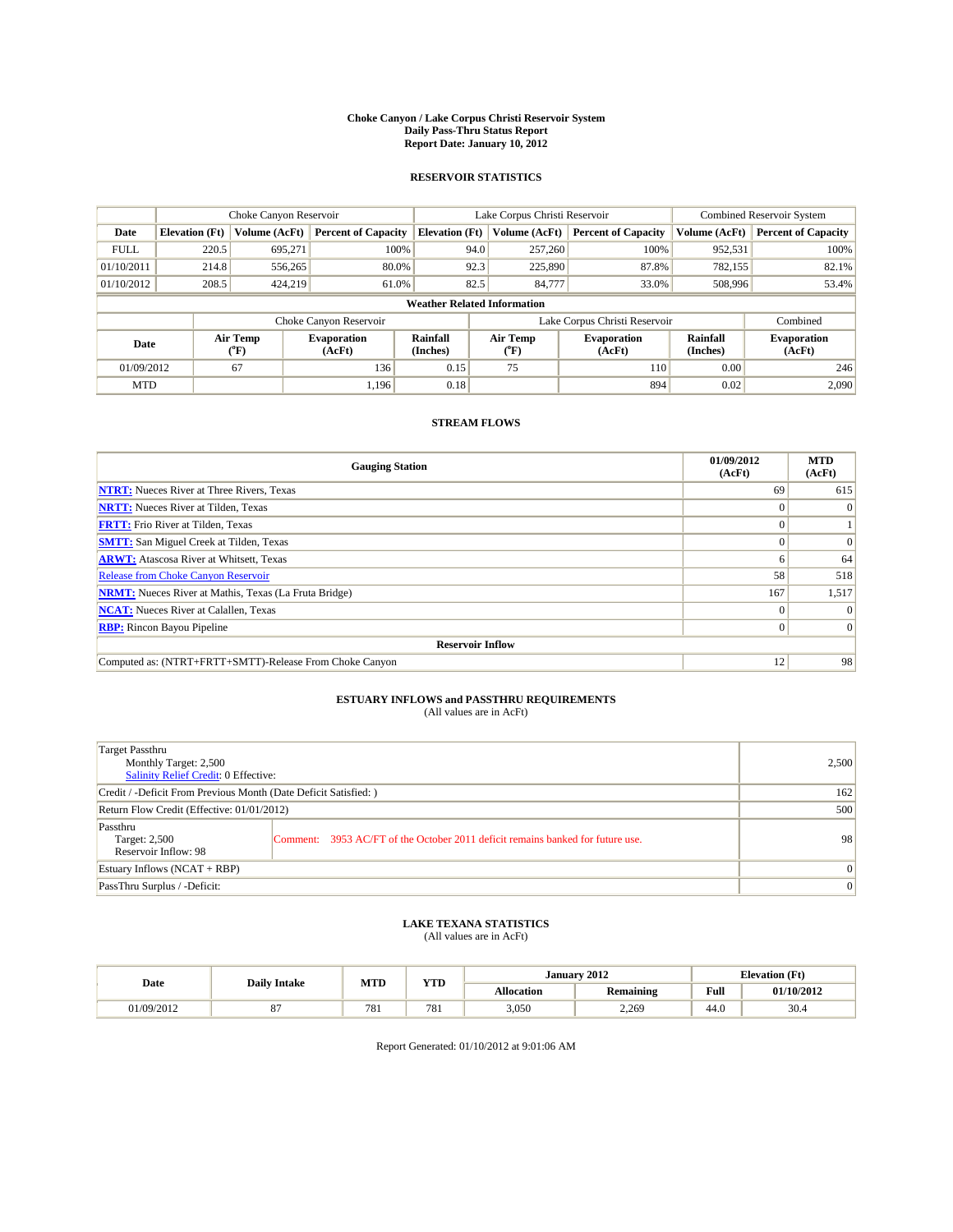#### **Choke Canyon / Lake Corpus Christi Reservoir System Daily Pass-Thru Status Report Report Date: January 11, 2012**

## **RESERVOIR STATISTICS**

|             | Choke Canyon Reservoir             |                  |                              |                             | Lake Corpus Christi Reservoir  |                               |                      | <b>Combined Reservoir System</b> |  |  |
|-------------|------------------------------------|------------------|------------------------------|-----------------------------|--------------------------------|-------------------------------|----------------------|----------------------------------|--|--|
| Date        | <b>Elevation</b> (Ft)              | Volume (AcFt)    | <b>Percent of Capacity</b>   | <b>Elevation</b> (Ft)       | Volume (AcFt)                  | <b>Percent of Capacity</b>    | Volume (AcFt)        | <b>Percent of Capacity</b>       |  |  |
| <b>FULL</b> | 220.5                              | 695,271          | 100%                         | 94.0                        | 257,260                        | 100%                          | 952,531              | 100%                             |  |  |
| 01/11/2011  | 214.8                              | 554,890          | 79.8%                        | 92.3                        | 227,122                        | 88.3%                         | 782,012              | 82.1%                            |  |  |
| 01/11/2012  | 208.5                              | 424,024          | 61.0%                        | 82.5                        | 84,882                         | 33.0%                         | 508,906              | 53.4%                            |  |  |
|             | <b>Weather Related Information</b> |                  |                              |                             |                                |                               |                      |                                  |  |  |
|             |                                    |                  | Choke Canyon Reservoir       |                             |                                | Lake Corpus Christi Reservoir |                      | Combined                         |  |  |
| Date        |                                    | Air Temp<br>(°F) | <b>Evaporation</b><br>(AcFt) | <b>Rainfall</b><br>(Inches) | Air Temp<br>$({}^o\mathrm{F})$ | <b>Evaporation</b><br>(AcFt)  | Rainfall<br>(Inches) | <b>Evaporation</b><br>(AcFt)     |  |  |
| 01/10/2012  |                                    | 62               | 91                           | 0.00                        | 64                             | 116                           | 0.00                 | 207                              |  |  |
| <b>MTD</b>  |                                    |                  | 1,287                        | 0.18                        |                                | 1.010                         | 0.02                 | 2,297                            |  |  |

## **STREAM FLOWS**

| <b>Gauging Station</b>                                       | 01/10/2012<br>(AcFt) | <b>MTD</b><br>(AcFt) |
|--------------------------------------------------------------|----------------------|----------------------|
| <b>NTRT:</b> Nueces River at Three Rivers, Texas             | 67                   | 683                  |
| <b>NRTT:</b> Nueces River at Tilden, Texas                   |                      | $\theta$             |
| <b>FRTT:</b> Frio River at Tilden, Texas                     |                      |                      |
| <b>SMTT:</b> San Miguel Creek at Tilden, Texas               |                      | $\Omega$             |
| <b>ARWT:</b> Atascosa River at Whitsett, Texas               | n                    | 70                   |
| <b>Release from Choke Canyon Reservoir</b>                   | 58                   | 576                  |
| <b>NRMT:</b> Nueces River at Mathis, Texas (La Fruta Bridge) | 141                  | 1,657                |
| <b>NCAT:</b> Nueces River at Calallen, Texas                 | $\Omega$             |                      |
| <b>RBP:</b> Rincon Bayou Pipeline                            | $\Omega$             |                      |
| <b>Reservoir Inflow</b>                                      |                      |                      |
| Computed as: (NTRT+FRTT+SMTT)-Release From Choke Canyon      | 10 <sup>1</sup>      | 108                  |

# **ESTUARY INFLOWS and PASSTHRU REQUIREMENTS**<br>(All values are in AcFt)

| Target Passthru<br>Monthly Target: 2,500<br>Salinity Relief Credit: 0 Effective: |                                                                                | 2,500        |
|----------------------------------------------------------------------------------|--------------------------------------------------------------------------------|--------------|
| Credit / -Deficit From Previous Month (Date Deficit Satisfied: )                 | 162                                                                            |              |
| Return Flow Credit (Effective: 01/01/2012)                                       | 500                                                                            |              |
| Passthru<br>Target: 2,500<br>Reservoir Inflow: 108                               | Comment: 3953 AC/FT of the October 2011 deficit remains banked for future use. | 108          |
| Estuary Inflows (NCAT + RBP)                                                     |                                                                                | $\mathbf{0}$ |
| PassThru Surplus / -Deficit:                                                     |                                                                                | $\mathbf{0}$ |

## **LAKE TEXANA STATISTICS** (All values are in AcFt)

|            | <b>Daily Intake</b> | MTD | <b>YTD</b> | January 2012 |                              |                                         | <b>Elevation</b> (Ft) |
|------------|---------------------|-----|------------|--------------|------------------------------|-----------------------------------------|-----------------------|
| Date       |                     |     |            | Allocation   | $\cdots$<br><b>Remaining</b> | Full<br>the contract of the contract of | 01/11/2012            |
| 01/10/2012 |                     | 868 | 868        | 3,050        | 2,182                        | 44.0                                    | 30.5                  |

Report Generated: 01/11/2012 at 8:51:20 AM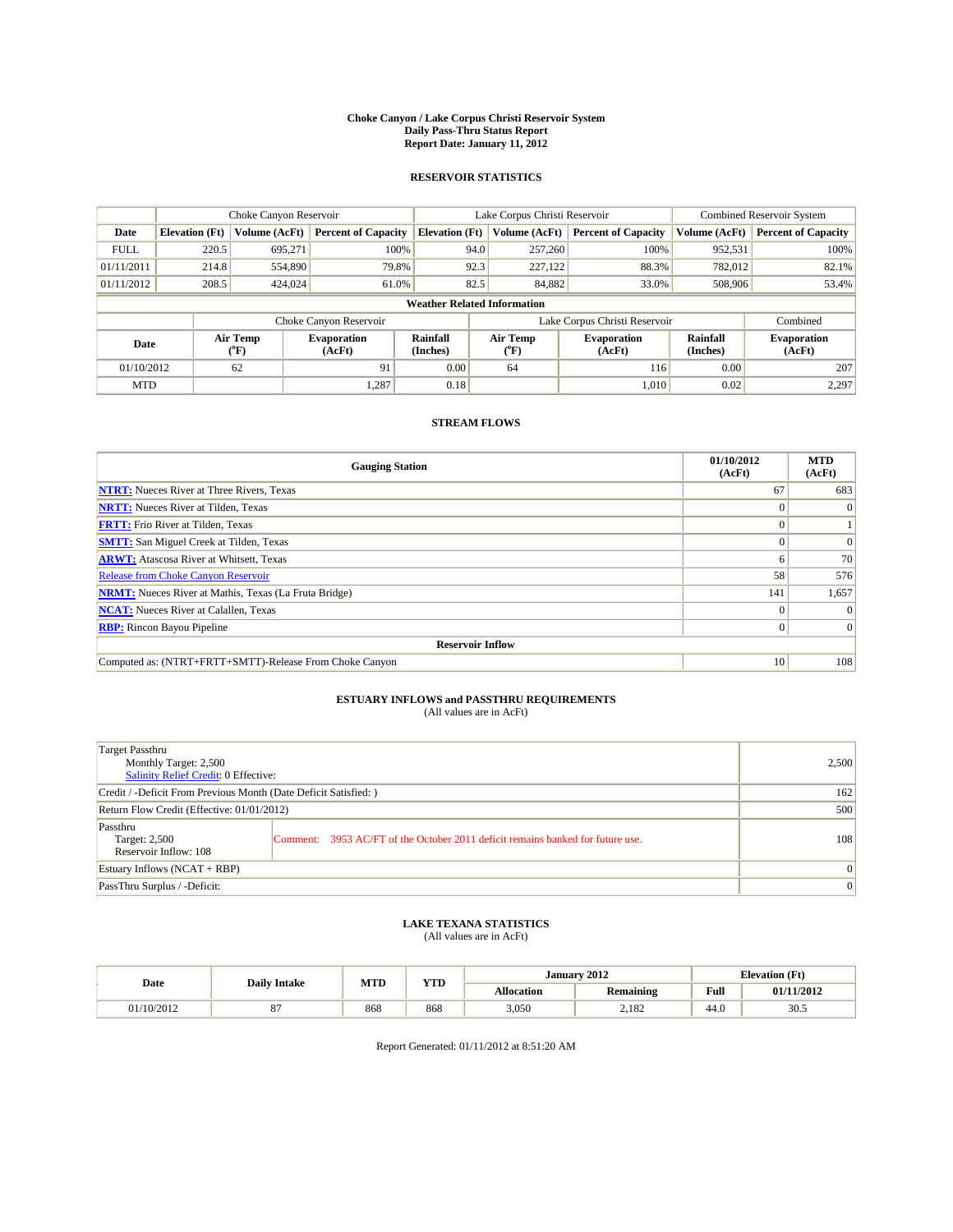#### **Choke Canyon / Lake Corpus Christi Reservoir System Daily Pass-Thru Status Report Report Date: January 12, 2012**

## **RESERVOIR STATISTICS**

|             | Choke Canyon Reservoir             |                  |                              |                             | Lake Corpus Christi Reservoir | <b>Combined Reservoir System</b> |                      |                              |  |  |
|-------------|------------------------------------|------------------|------------------------------|-----------------------------|-------------------------------|----------------------------------|----------------------|------------------------------|--|--|
| Date        | <b>Elevation</b> (Ft)              | Volume (AcFt)    | <b>Percent of Capacity</b>   | <b>Elevation</b> (Ft)       | Volume (AcFt)                 | <b>Percent of Capacity</b>       | Volume (AcFt)        | <b>Percent of Capacity</b>   |  |  |
| <b>FULL</b> | 220.5                              | 695,271          | 100%                         | 94.0                        | 257,260                       | 100%                             | 952,531              | 100%                         |  |  |
| 01/12/2011  | 214.7                              | 553,515          | 79.6%                        | 92.2                        | 225,538                       | 87.7%                            | 779,053              | 81.8%                        |  |  |
| 01/12/2012  | 208.5                              | 423,634          | 60.9%                        | 82.5                        | 84,672                        | 32.9%                            | 508,306              | 53.4%                        |  |  |
|             | <b>Weather Related Information</b> |                  |                              |                             |                               |                                  |                      |                              |  |  |
|             |                                    |                  | Choke Canyon Reservoir       |                             |                               | Lake Corpus Christi Reservoir    |                      | Combined                     |  |  |
| Date        |                                    | Air Temp<br>(°F) | <b>Evaporation</b><br>(AcFt) | <b>Rainfall</b><br>(Inches) | Air Temp<br>(°F)              | <b>Evaporation</b><br>(AcFt)     | Rainfall<br>(Inches) | <b>Evaporation</b><br>(AcFt) |  |  |
| 01/11/2012  |                                    | 78               | 295                          | 0.00                        | 81                            | 92                               | 0.00                 | 387                          |  |  |
| <b>MTD</b>  |                                    |                  | 1,582                        | 0.18                        |                               | 1,102                            | 0.02                 | 2,684                        |  |  |

## **STREAM FLOWS**

| <b>Gauging Station</b>                                       | 01/11/2012<br>(AcFt) | <b>MTD</b><br>(AcFt) |
|--------------------------------------------------------------|----------------------|----------------------|
| <b>NTRT:</b> Nueces River at Three Rivers, Texas             | 67                   | 750                  |
| <b>NRTT:</b> Nueces River at Tilden, Texas                   | $\Omega$             | $\Omega$             |
| <b>FRTT:</b> Frio River at Tilden, Texas                     |                      |                      |
| <b>SMTT:</b> San Miguel Creek at Tilden, Texas               |                      | $\Omega$             |
| <b>ARWT:</b> Atascosa River at Whitsett, Texas               | o                    | 76                   |
| <b>Release from Choke Canyon Reservoir</b>                   | 58                   | 633                  |
| <b>NRMT:</b> Nueces River at Mathis, Texas (La Fruta Bridge) | 131                  | 1,788                |
| <b>NCAT:</b> Nueces River at Calallen, Texas                 | 12                   | 12                   |
| <b>RBP:</b> Rincon Bayou Pipeline                            | $\overline{0}$       | $\Omega$             |
| <b>Reservoir Inflow</b>                                      |                      |                      |
| Computed as: (NTRT+FRTT+SMTT)-Release From Choke Canyon      | 10                   | 118                  |

# **ESTUARY INFLOWS and PASSTHRU REQUIREMENTS**<br>(All values are in AcFt)

| Target Passthru<br>Monthly Target: 2,500<br>Salinity Relief Credit: 0 Effective: |                                                                                | 2,500 |
|----------------------------------------------------------------------------------|--------------------------------------------------------------------------------|-------|
| Credit / -Deficit From Previous Month (Date Deficit Satisfied: )                 | 162                                                                            |       |
| Return Flow Credit (Effective: 01/01/2012)                                       | 500                                                                            |       |
| Passthru<br>Target: 2,500<br>Reservoir Inflow: 118                               | Comment: 3953 AC/FT of the October 2011 deficit remains banked for future use. | 118   |
| Estuary Inflows (NCAT + RBP)                                                     |                                                                                | 12    |
| PassThru Surplus / -Deficit:                                                     | $\vert 0 \vert$                                                                |       |

## **LAKE TEXANA STATISTICS** (All values are in AcFt)

|            | <b>Daily Intake</b> | MTD | <b>YTD</b> |            | January 2012     | <b>Elevation</b> (Ft)                   |            |
|------------|---------------------|-----|------------|------------|------------------|-----------------------------------------|------------|
| Date       |                     |     |            | Allocation | <b>Remaining</b> | Full<br>the contract of the contract of | 01/12/2012 |
| 01/11/2012 | $^{\circ}$<br>88    | 956 | 956        | 3,050      | 2,094            | 44.0                                    | ے ۔ د      |

Report Generated: 01/12/2012 at 8:53:26 AM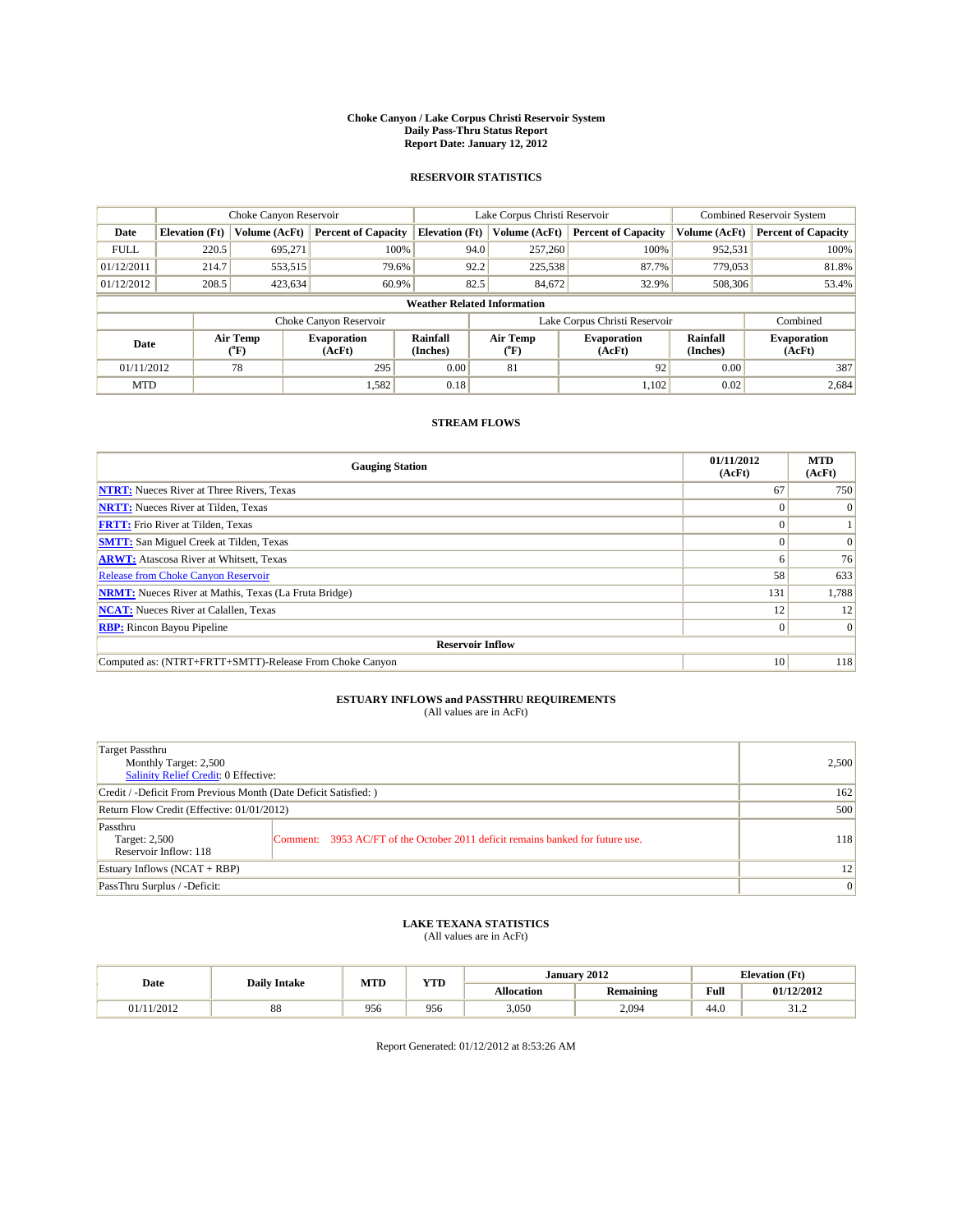#### **Choke Canyon / Lake Corpus Christi Reservoir System Daily Pass-Thru Status Report Report Date: January 13, 2012**

## **RESERVOIR STATISTICS**

|             | Choke Canyon Reservoir             |                                           |                              |                             | Lake Corpus Christi Reservoir | <b>Combined Reservoir System</b> |                      |                              |  |  |
|-------------|------------------------------------|-------------------------------------------|------------------------------|-----------------------------|-------------------------------|----------------------------------|----------------------|------------------------------|--|--|
| Date        | <b>Elevation</b> (Ft)              | Volume (AcFt)                             | <b>Percent of Capacity</b>   | <b>Elevation</b> (Ft)       | Volume (AcFt)                 | <b>Percent of Capacity</b>       | Volume (AcFt)        | <b>Percent of Capacity</b>   |  |  |
| <b>FULL</b> | 220.5                              | 695,271                                   | 100%                         | 94.0                        | 257,260                       | 100%                             | 952,531              | 100%                         |  |  |
| 01/13/2011  | 214.7                              | 554,201                                   | 79.7%                        | 92.2                        | 224,308                       | 87.2%                            | 778,509              | 81.7%                        |  |  |
| 01/13/2012  | 208.5                              | 423,829                                   | 61.0%                        | 82.5                        | 84,253                        | 32.8%                            | 508,082              | 53.3%                        |  |  |
|             | <b>Weather Related Information</b> |                                           |                              |                             |                               |                                  |                      |                              |  |  |
|             |                                    |                                           | Choke Canyon Reservoir       |                             | Lake Corpus Christi Reservoir |                                  |                      | Combined                     |  |  |
| Date        |                                    | Air Temp<br>$({}^{\mathrm{o}}\mathrm{F})$ | <b>Evaporation</b><br>(AcFt) | <b>Rainfall</b><br>(Inches) | Air Temp<br>(°F)              | <b>Evaporation</b><br>(AcFt)     | Rainfall<br>(Inches) | <b>Evaporation</b><br>(AcFt) |  |  |
| 01/12/2012  |                                    | 53                                        | 170                          | 0.00                        | 52                            | 122                              | 0.00                 | 292                          |  |  |
| <b>MTD</b>  |                                    |                                           | 1,752                        | 0.18                        |                               | 1.224                            | 0.02                 | 2.976                        |  |  |

## **STREAM FLOWS**

| <b>Gauging Station</b>                                       | 01/12/2012<br>(AcFt) | <b>MTD</b><br>(AcFt) |
|--------------------------------------------------------------|----------------------|----------------------|
| <b>NTRT:</b> Nueces River at Three Rivers, Texas             | 67                   | 818                  |
| <b>NRTT:</b> Nueces River at Tilden, Texas                   |                      | $\Omega$             |
| <b>FRTT:</b> Frio River at Tilden, Texas                     |                      |                      |
| <b>SMTT:</b> San Miguel Creek at Tilden, Texas               |                      | $\Omega$             |
| <b>ARWT:</b> Atascosa River at Whitsett, Texas               | o                    | 81                   |
| <b>Release from Choke Canyon Reservoir</b>                   | 58                   | 691                  |
| <b>NRMT:</b> Nueces River at Mathis, Texas (La Fruta Bridge) | 109                  | 1,898                |
| <b>NCAT:</b> Nueces River at Calallen, Texas                 | 8                    | 21                   |
| <b>RBP:</b> Rincon Bayou Pipeline                            | $\overline{0}$       | $\Omega$             |
| <b>Reservoir Inflow</b>                                      |                      |                      |
| Computed as: (NTRT+FRTT+SMTT)-Release From Choke Canyon      | 10                   | 128                  |

# **ESTUARY INFLOWS and PASSTHRU REQUIREMENTS**<br>(All values are in AcFt)

| Target Passthru<br>Monthly Target: 2,500<br>Salinity Relief Credit: 0 Effective: |                                                                                | 2,500 |
|----------------------------------------------------------------------------------|--------------------------------------------------------------------------------|-------|
| Credit / -Deficit From Previous Month (Date Deficit Satisfied: )                 | 162                                                                            |       |
| Return Flow Credit (Effective: 01/01/2012)                                       | 500                                                                            |       |
| Passthru<br>Target: 2,500<br>Reservoir Inflow: 128                               | Comment: 3953 AC/FT of the October 2011 deficit remains banked for future use. | 128   |
| Estuary Inflows (NCAT + RBP)                                                     | 21                                                                             |       |
| PassThru Surplus / -Deficit:                                                     | $\vert 0 \vert$                                                                |       |

## **LAKE TEXANA STATISTICS** (All values are in AcFt)

|            | <b>Daily Intake</b> | MTD   | <b>XZOD</b> |                   | January 2012     | <b>Elevation</b> (Ft)                   |                |
|------------|---------------------|-------|-------------|-------------------|------------------|-----------------------------------------|----------------|
| Date       |                     |       | 1 I.D       | <b>Allocation</b> | <b>Remaining</b> | Full<br>the contract of the contract of | 01/13/2012     |
| 01/12/2012 |                     | 1.051 | 1.051       | 3,050             | 1,999            | 44.0                                    | $\sim$<br>ں ∠ر |

Report Generated: 01/13/2012 at 8:35:38 AM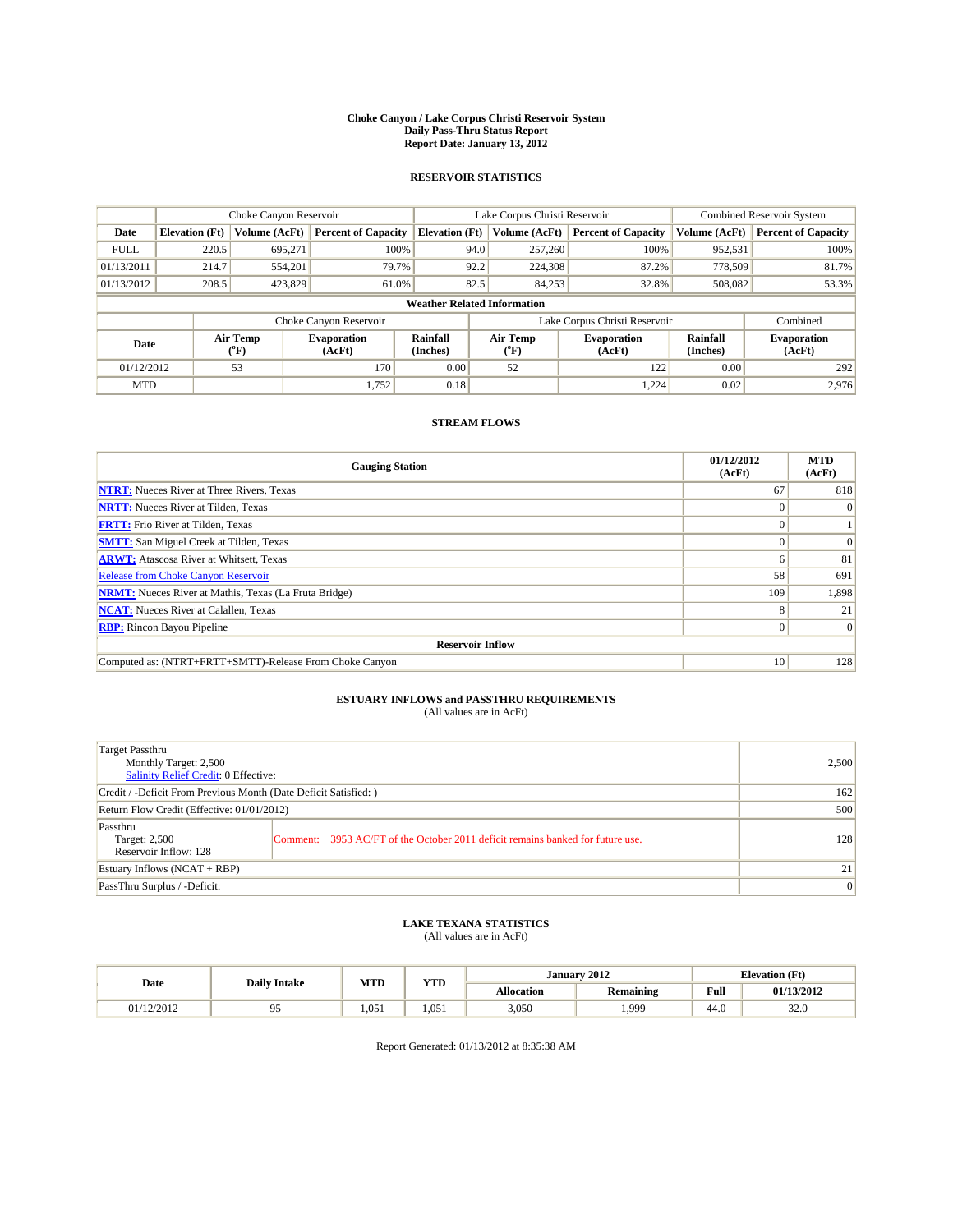#### **Choke Canyon / Lake Corpus Christi Reservoir System Daily Pass-Thru Status Report Report Date: January 14, 2012**

## **RESERVOIR STATISTICS**

|             | Choke Canyon Reservoir             |                                           |                              |                       | Lake Corpus Christi Reservoir  | <b>Combined Reservoir System</b> |                      |                              |  |  |
|-------------|------------------------------------|-------------------------------------------|------------------------------|-----------------------|--------------------------------|----------------------------------|----------------------|------------------------------|--|--|
| Date        | <b>Elevation</b> (Ft)              | Volume (AcFt)                             | <b>Percent of Capacity</b>   | <b>Elevation</b> (Ft) | Volume (AcFt)                  | <b>Percent of Capacity</b>       | Volume (AcFt)        | <b>Percent of Capacity</b>   |  |  |
| <b>FULL</b> | 220.5                              | 695.271                                   | 100%                         | 94.0                  | 257,260                        | 100%                             | 952,531              | 100%                         |  |  |
| 01/14/2011  | 214.7                              | 553,972                                   | 79.7%                        | 92.2                  | 224,484                        | 87.3%                            | 778.456              | 81.7%                        |  |  |
| 01/14/2012  | 208.5                              | 423,634                                   | 60.9%                        | 82.5                  | 84.149                         | 32.7%                            | 507,783              | 53.3%                        |  |  |
|             | <b>Weather Related Information</b> |                                           |                              |                       |                                |                                  |                      |                              |  |  |
|             |                                    |                                           | Choke Canyon Reservoir       |                       | Lake Corpus Christi Reservoir  |                                  |                      | Combined                     |  |  |
| Date        |                                    | Air Temp<br>$({}^{\mathrm{o}}\mathrm{F})$ | <b>Evaporation</b><br>(AcFt) | Rainfall<br>(Inches)  | Air Temp<br>$({}^o\mathrm{F})$ | <b>Evaporation</b><br>(AcFt)     | Rainfall<br>(Inches) | <b>Evaporation</b><br>(AcFt) |  |  |
| 01/13/2012  |                                    | 56                                        | 114                          | 0.00                  | 58                             | 67                               | 0.00                 | 181                          |  |  |
| <b>MTD</b>  |                                    |                                           | 1.866                        | 0.18                  |                                | 1,291                            | 0.02                 | 3,157                        |  |  |

## **STREAM FLOWS**

| <b>Gauging Station</b>                                       | 01/13/2012<br>(AcFt) | <b>MTD</b><br>(AcFt) |
|--------------------------------------------------------------|----------------------|----------------------|
| <b>NTRT:</b> Nueces River at Three Rivers, Texas             | 66                   | 883                  |
| <b>NRTT:</b> Nueces River at Tilden, Texas                   | $\theta$             |                      |
| <b>FRTT:</b> Frio River at Tilden, Texas                     |                      |                      |
| <b>SMTT:</b> San Miguel Creek at Tilden, Texas               |                      | $\Omega$             |
| <b>ARWT:</b> Atascosa River at Whitsett, Texas               |                      | 87                   |
| <b>Release from Choke Canyon Reservoir</b>                   | 58                   | 748                  |
| <b>NRMT:</b> Nueces River at Mathis, Texas (La Fruta Bridge) | 115                  | 2,013                |
| <b>NCAT:</b> Nueces River at Calallen, Texas                 | 22                   | 42                   |
| <b>RBP:</b> Rincon Bayou Pipeline                            | $\Omega$             | $\Omega$             |
| <b>Reservoir Inflow</b>                                      |                      |                      |
| Computed as: (NTRT+FRTT+SMTT)-Release From Choke Canyon      | 8                    | 136                  |

# **ESTUARY INFLOWS and PASSTHRU REQUIREMENTS**<br>(All values are in AcFt)

| Target Passthru<br>Monthly Target: 2,500<br>Salinity Relief Credit: 0 Effective: |                                                                                | 2,500 |
|----------------------------------------------------------------------------------|--------------------------------------------------------------------------------|-------|
| Credit / -Deficit From Previous Month (Date Deficit Satisfied: )                 | 162                                                                            |       |
| Return Flow Credit (Effective: 01/01/2012)                                       | 500                                                                            |       |
| Passthru<br>Target: 2,500<br>Reservoir Inflow: 136                               | Comment: 3953 AC/FT of the October 2011 deficit remains banked for future use. | 136   |
| Estuary Inflows (NCAT + RBP)                                                     | 42                                                                             |       |
| PassThru Surplus / -Deficit:                                                     | $\vert 0 \vert$                                                                |       |

## **LAKE TEXANA STATISTICS** (All values are in AcFt)

|            | <b>Daily Intake</b> | MTD              | VTD   |                   | January 2012     | <b>Elevation</b> (Ft)                   |                |
|------------|---------------------|------------------|-------|-------------------|------------------|-----------------------------------------|----------------|
| Date       |                     |                  | 1 I.D | <b>Allocation</b> | <b>Remaining</b> | Full<br>the contract of the contract of | 01/14/2012     |
| 01/13/2012 | 100                 | $\sim$<br>1.1.71 | 1.1.1 | 3,050             | 1,899            | 44.0                                    | $\sim$<br>34.1 |

Report Generated: 01/14/2012 at 8:36:54 AM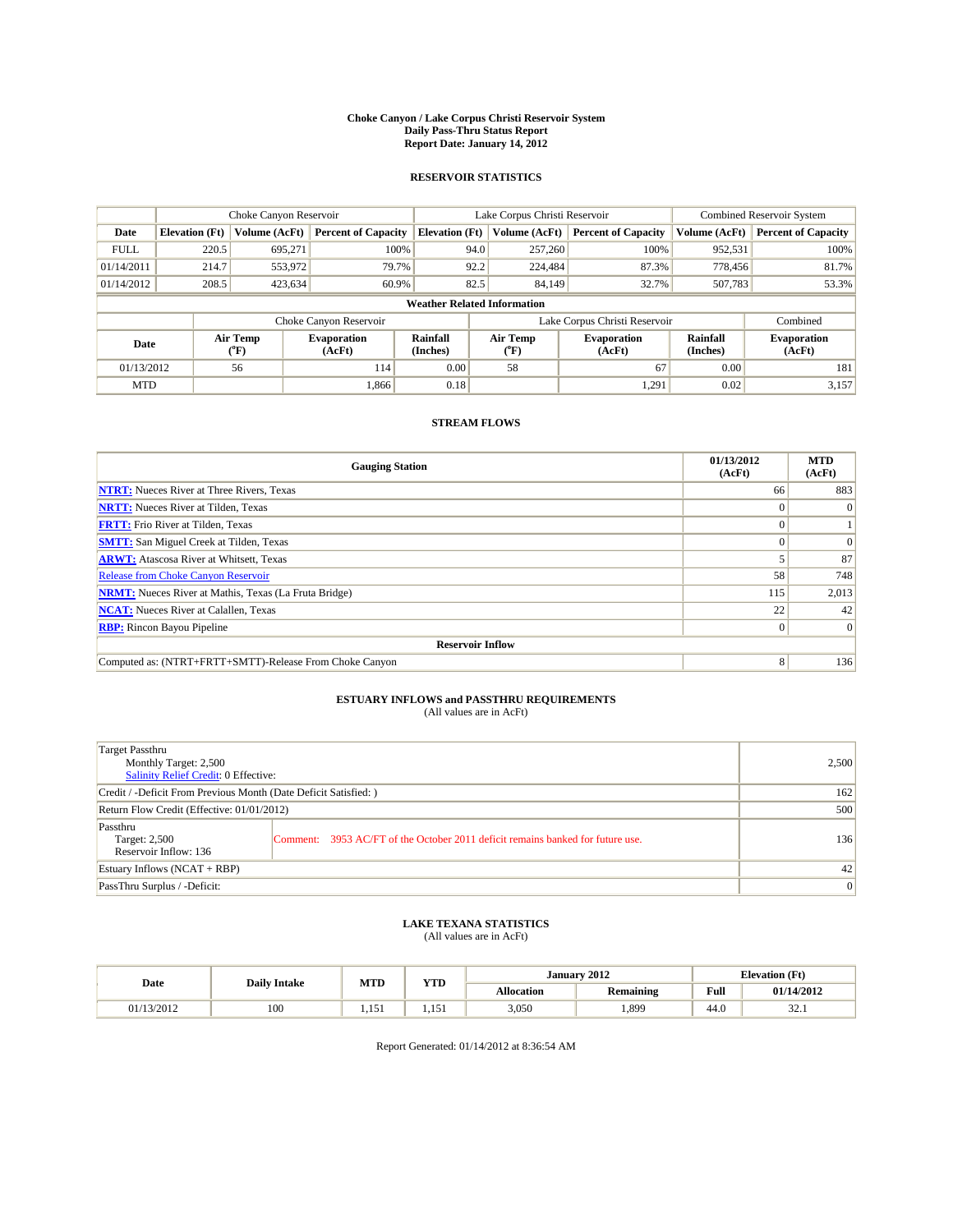#### **Choke Canyon / Lake Corpus Christi Reservoir System Daily Pass-Thru Status Report Report Date: January 15, 2012**

## **RESERVOIR STATISTICS**

|             | Choke Canyon Reservoir             |                  |                              |                             | Lake Corpus Christi Reservoir  | <b>Combined Reservoir System</b> |                      |                              |  |  |
|-------------|------------------------------------|------------------|------------------------------|-----------------------------|--------------------------------|----------------------------------|----------------------|------------------------------|--|--|
| Date        | <b>Elevation</b> (Ft)              | Volume (AcFt)    | <b>Percent of Capacity</b>   | <b>Elevation</b> (Ft)       | Volume (AcFt)                  | <b>Percent of Capacity</b>       | Volume (AcFt)        | <b>Percent of Capacity</b>   |  |  |
| <b>FULL</b> | 220.5                              | 695,271          | 100%                         | 94.0                        | 257,260                        | 100%                             | 952,531              | 100%                         |  |  |
| 01/15/2011  | 214.8                              | 554,870          | 79.8%                        | 92.2                        | 224,659                        | 87.3%                            | 779,529              | 81.8%                        |  |  |
| 01/15/2012  | 208.5                              | 424,219          | 61.0%                        | 82.5                        | 84,044                         | 32.7%                            | 508,263              | 53.4%                        |  |  |
|             | <b>Weather Related Information</b> |                  |                              |                             |                                |                                  |                      |                              |  |  |
|             |                                    |                  | Choke Canyon Reservoir       |                             | Lake Corpus Christi Reservoir  |                                  |                      | Combined                     |  |  |
| Date        |                                    | Air Temp<br>(°F) | <b>Evaporation</b><br>(AcFt) | <b>Rainfall</b><br>(Inches) | Air Temp<br>$({}^o\mathrm{F})$ | <b>Evaporation</b><br>(AcFt)     | Rainfall<br>(Inches) | <b>Evaporation</b><br>(AcFt) |  |  |
| 01/14/2012  |                                    | 62               | 91                           | 0.00                        | 66                             | 79                               | 0.00                 | 170                          |  |  |
| <b>MTD</b>  |                                    |                  | 1,957                        | 0.18                        |                                | 1.370                            | 0.02                 | 3,327                        |  |  |

## **STREAM FLOWS**

| <b>Gauging Station</b>                                       | 01/14/2012<br>(AcFt) | <b>MTD</b><br>(AcFt) |  |  |  |  |  |
|--------------------------------------------------------------|----------------------|----------------------|--|--|--|--|--|
| <b>NTRT:</b> Nueces River at Three Rivers, Texas             | 66                   | 949                  |  |  |  |  |  |
| <b>NRTT:</b> Nueces River at Tilden, Texas                   |                      |                      |  |  |  |  |  |
| <b>FRTT:</b> Frio River at Tilden, Texas                     | $\Omega$             |                      |  |  |  |  |  |
| <b>SMTT:</b> San Miguel Creek at Tilden, Texas               |                      | $\Omega$             |  |  |  |  |  |
| <b>ARWT:</b> Atascosa River at Whitsett, Texas               |                      | 92                   |  |  |  |  |  |
| <b>Release from Choke Canyon Reservoir</b>                   | 58                   | 806                  |  |  |  |  |  |
| <b>NRMT:</b> Nueces River at Mathis, Texas (La Fruta Bridge) | 133                  | 2,146                |  |  |  |  |  |
| <b>NCAT:</b> Nueces River at Calallen, Texas                 |                      | 43                   |  |  |  |  |  |
| <b>RBP:</b> Rincon Bayou Pipeline                            | $\overline{0}$       | $\Omega$             |  |  |  |  |  |
| <b>Reservoir Inflow</b>                                      |                      |                      |  |  |  |  |  |
| Computed as: (NTRT+FRTT+SMTT)-Release From Choke Canyon      | 8                    | 144                  |  |  |  |  |  |

# **ESTUARY INFLOWS and PASSTHRU REQUIREMENTS**<br>(All values are in AcFt)

| Target Passthru<br>Monthly Target: 2,500<br>Salinity Relief Credit: 0 Effective: | 2,500                                                                          |     |
|----------------------------------------------------------------------------------|--------------------------------------------------------------------------------|-----|
| Credit / -Deficit From Previous Month (Date Deficit Satisfied: )                 | 162                                                                            |     |
| Return Flow Credit (Effective: 01/01/2012)                                       | 500                                                                            |     |
| Passthru<br>Target: 2,500<br>Reservoir Inflow: 144                               | Comment: 3953 AC/FT of the October 2011 deficit remains banked for future use. | 144 |
| Estuary Inflows (NCAT + RBP)                                                     | 43                                                                             |     |
| PassThru Surplus / -Deficit:                                                     | $\vert 0 \vert$                                                                |     |

## **LAKE TEXANA STATISTICS** (All values are in AcFt)

|            | <b>Daily Intake</b> | <b>MTD</b> | <b>YTD</b> |                   | January 2012     | <b>Elevation</b> (Ft) |                |
|------------|---------------------|------------|------------|-------------------|------------------|-----------------------|----------------|
| Date       |                     |            |            | <b>Allocation</b> | <b>Remaining</b> | Full                  | 01/15/2012     |
| 01/14/2012 | 100                 | 1.250      | .250       | 3,050             | .800             | 44.0                  | $\sim$<br>32.1 |

Report Generated: 01/15/2012 at 8:16:54 AM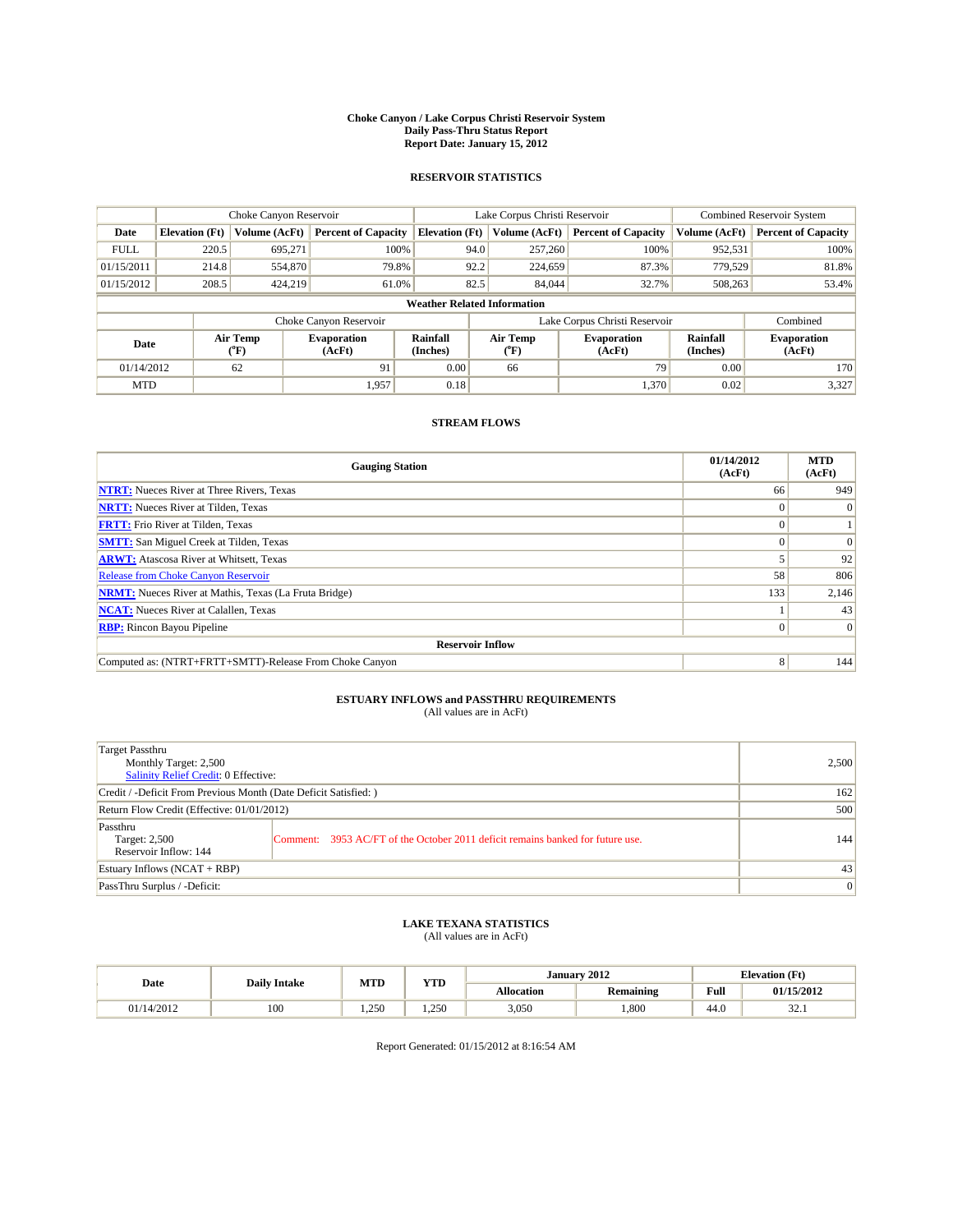#### **Choke Canyon / Lake Corpus Christi Reservoir System Daily Pass-Thru Status Report Report Date: January 16, 2012**

## **RESERVOIR STATISTICS**

|             | Choke Canyon Reservoir             |                  |                              |                             | Lake Corpus Christi Reservoir |                               |                      | Combined Reservoir System    |  |  |
|-------------|------------------------------------|------------------|------------------------------|-----------------------------|-------------------------------|-------------------------------|----------------------|------------------------------|--|--|
| Date        | <b>Elevation</b> (Ft)              | Volume (AcFt)    | <b>Percent of Capacity</b>   | <b>Elevation</b> (Ft)       | Volume (AcFt)                 | <b>Percent of Capacity</b>    | Volume (AcFt)        | <b>Percent of Capacity</b>   |  |  |
| <b>FULL</b> | 220.5                              | 695,271          | 100%                         |                             | 257,260<br>94.0               | 100%                          | 952,531              | 100%                         |  |  |
| 01/16/2011  | 214.8                              | 555,579          | 79.9%                        |                             | 92.3<br>227,122               | 88.3%                         | 782,701              | 82.2%                        |  |  |
| 01/16/2012  | 208.5                              | 422,854          | 60.8%                        |                             | 82.4<br>83,940                | 32.6%                         | 506,794              | 53.2%                        |  |  |
|             | <b>Weather Related Information</b> |                  |                              |                             |                               |                               |                      |                              |  |  |
|             |                                    |                  | Choke Canyon Reservoir       |                             |                               | Lake Corpus Christi Reservoir |                      | Combined                     |  |  |
| Date        |                                    | Air Temp<br>(°F) | <b>Evaporation</b><br>(AcFt) | <b>Rainfall</b><br>(Inches) | Air Temp<br>(°F)              | <b>Evaporation</b><br>(AcFt)  | Rainfall<br>(Inches) | <b>Evaporation</b><br>(AcFt) |  |  |
| 01/15/2012  |                                    | 68               | 34                           | 0.00                        | 69                            | 36                            | 0.00                 | 70                           |  |  |
| <b>MTD</b>  |                                    |                  | 1,991                        | 0.18                        |                               | 1,406                         | 0.02                 | 3,397                        |  |  |

## **STREAM FLOWS**

| <b>Gauging Station</b>                                       | 01/15/2012<br>(AcFt) | <b>MTD</b><br>(AcFt) |
|--------------------------------------------------------------|----------------------|----------------------|
| <b>NTRT:</b> Nueces River at Three Rivers, Texas             | 66                   | 1,014                |
| <b>NRTT:</b> Nueces River at Tilden, Texas                   |                      |                      |
| <b>FRTT:</b> Frio River at Tilden, Texas                     |                      |                      |
| <b>SMTT:</b> San Miguel Creek at Tilden, Texas               |                      |                      |
| <b>ARWT:</b> Atascosa River at Whitsett, Texas               |                      | 97                   |
| Release from Choke Canyon Reservoir                          | 58                   | 863                  |
| <b>NRMT:</b> Nueces River at Mathis, Texas (La Fruta Bridge) | 129                  | 2,275                |
| <b>NCAT:</b> Nueces River at Calallen, Texas                 | $\Omega$             | 43                   |
| <b>RBP:</b> Rincon Bayou Pipeline                            | $\Omega$             | $\Omega$             |
| <b>Reservoir Inflow</b>                                      |                      |                      |
| Computed as: (NTRT+FRTT+SMTT)-Release From Choke Canyon      | 8                    | 151                  |

# **ESTUARY INFLOWS and PASSTHRU REQUIREMENTS**<br>(All values are in AcFt)

| Target Passthru<br>Monthly Target: 2,500<br>Salinity Relief Credit: 0 Effective: |                                                                                | 2,500 |
|----------------------------------------------------------------------------------|--------------------------------------------------------------------------------|-------|
| Credit / -Deficit From Previous Month (Date Deficit Satisfied: )                 | 162                                                                            |       |
| Return Flow Credit (Effective: 01/01/2012)                                       | 500                                                                            |       |
| Passthru<br>Target: 2,500<br>Reservoir Inflow: 151                               | Comment: 3953 AC/FT of the October 2011 deficit remains banked for future use. | 151   |
| Estuary Inflows (NCAT + RBP)                                                     |                                                                                | 43    |
| PassThru Surplus / -Deficit:                                                     | $\vert 0 \vert$                                                                |       |

## **LAKE TEXANA STATISTICS** (All values are in AcFt)

| Date       | <b>Daily Intake</b> | <b>MTD</b> | <b>YTD</b> |                   | January 2012     | <b>Elevation</b> (Ft) |                |  |
|------------|---------------------|------------|------------|-------------------|------------------|-----------------------|----------------|--|
|            |                     |            |            | <b>Allocation</b> | <b>Remaining</b> | Full                  | 01/16/2012     |  |
| 01/15/2012 | 100                 | 1.350      | 1.350      | 3,050             | .700             | 44.0                  | $\sim$<br>32.1 |  |

Report Generated: 01/16/2012 at 8:51:24 AM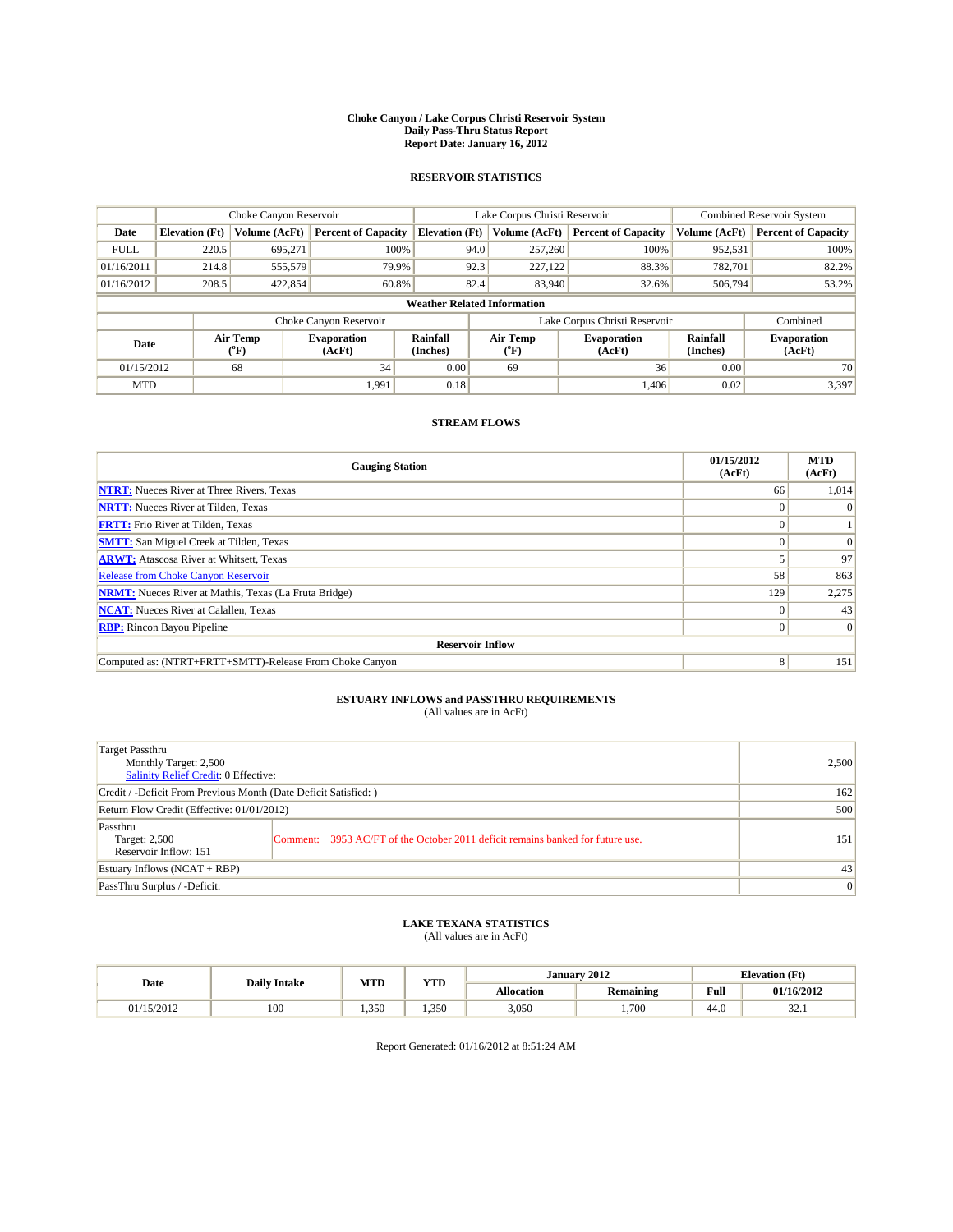#### **Choke Canyon / Lake Corpus Christi Reservoir System Daily Pass-Thru Status Report Report Date: January 17, 2012**

## **RESERVOIR STATISTICS**

|             | Choke Canyon Reservoir             |                  |                              |                             | Lake Corpus Christi Reservoir |         |                               |                      | Combined Reservoir System    |  |
|-------------|------------------------------------|------------------|------------------------------|-----------------------------|-------------------------------|---------|-------------------------------|----------------------|------------------------------|--|
| Date        | <b>Elevation</b> (Ft)              | Volume (AcFt)    | <b>Percent of Capacity</b>   | <b>Elevation</b> (Ft)       | Volume (AcFt)                 |         | <b>Percent of Capacity</b>    | Volume (AcFt)        | <b>Percent of Capacity</b>   |  |
| <b>FULL</b> | 220.5                              | 695,271          | 100%                         |                             | 94.0                          | 257,260 | 100%                          | 952,531              | 100%                         |  |
| 01/17/2011  | 214.9                              | 558,769          | 80.4%                        |                             | 92.4                          | 227,651 | 88.5%                         | 786,420              | 82.6%                        |  |
| 01/17/2012  | 208.5                              | 423,049          | 60.8%                        |                             | 82.4                          | 83,940  | 32.6%                         | 506,989              | 53.2%                        |  |
|             | <b>Weather Related Information</b> |                  |                              |                             |                               |         |                               |                      |                              |  |
|             |                                    |                  | Choke Canyon Reservoir       |                             |                               |         | Lake Corpus Christi Reservoir |                      | Combined                     |  |
| Date        |                                    | Air Temp<br>(°F) | <b>Evaporation</b><br>(AcFt) | <b>Rainfall</b><br>(Inches) | Air Temp<br>(°F)              |         | <b>Evaporation</b><br>(AcFt)  | Rainfall<br>(Inches) | <b>Evaporation</b><br>(AcFt) |  |
| 01/16/2012  |                                    | 81               | 125                          | 0.00                        | 82                            |         | 85                            | 0.00                 | 210                          |  |
| <b>MTD</b>  |                                    |                  | 2.116                        | 0.18                        |                               |         | 1,491                         | 0.02                 | 3,607                        |  |

## **STREAM FLOWS**

| <b>Gauging Station</b>                                       | 01/16/2012<br>(AcFt) | <b>MTD</b><br>(AcFt) |
|--------------------------------------------------------------|----------------------|----------------------|
| <b>NTRT:</b> Nueces River at Three Rivers, Texas             | 67                   | 1,082                |
| <b>NRTT:</b> Nueces River at Tilden, Texas                   |                      |                      |
| <b>FRTT:</b> Frio River at Tilden, Texas                     |                      |                      |
| <b>SMTT:</b> San Miguel Creek at Tilden, Texas               |                      | $\Omega$             |
| <b>ARWT:</b> Atascosa River at Whitsett, Texas               |                      | 102                  |
| <b>Release from Choke Canyon Reservoir</b>                   | 58                   | 921                  |
| <b>NRMT:</b> Nueces River at Mathis, Texas (La Fruta Bridge) | 131                  | 2,406                |
| <b>NCAT:</b> Nueces River at Calallen, Texas                 |                      | 45                   |
| <b>RBP:</b> Rincon Bayou Pipeline                            | $\Omega$             | $\Omega$             |
| <b>Reservoir Inflow</b>                                      |                      |                      |
| Computed as: (NTRT+FRTT+SMTT)-Release From Choke Canyon      | 10                   | 161                  |

# **ESTUARY INFLOWS and PASSTHRU REQUIREMENTS**<br>(All values are in AcFt)

| Target Passthru<br>Monthly Target: 2,500<br>Salinity Relief Credit: 0 Effective: |                                                                                | 2,500 |
|----------------------------------------------------------------------------------|--------------------------------------------------------------------------------|-------|
| Credit / -Deficit From Previous Month (Date Deficit Satisfied: )                 | 162                                                                            |       |
| Return Flow Credit (Effective: 01/01/2012)                                       | 500                                                                            |       |
| Passthru<br>Target: 2,500<br>Reservoir Inflow: 161                               | Comment: 3953 AC/FT of the October 2011 deficit remains banked for future use. | 161   |
| Estuary Inflows (NCAT + RBP)                                                     |                                                                                | 45    |
| PassThru Surplus / -Deficit:                                                     | $\vert 0 \vert$                                                                |       |

## **LAKE TEXANA STATISTICS** (All values are in AcFt)

| Date       | <b>Daily Intake</b> | <b>MTD</b> | <b>YTD</b> |                   | January 2012     |      | <b>Elevation</b> (Ft) |
|------------|---------------------|------------|------------|-------------------|------------------|------|-----------------------|
|            |                     |            |            | <b>Allocation</b> | <b>Remaining</b> | Full | 01/17/2012            |
| 01/16/2012 | 100                 | 1.450      | .450       | 3,050             | .600             | 44.0 | 22a<br>ے ۔ے د         |

Report Generated: 01/17/2012 at 8:16:49 AM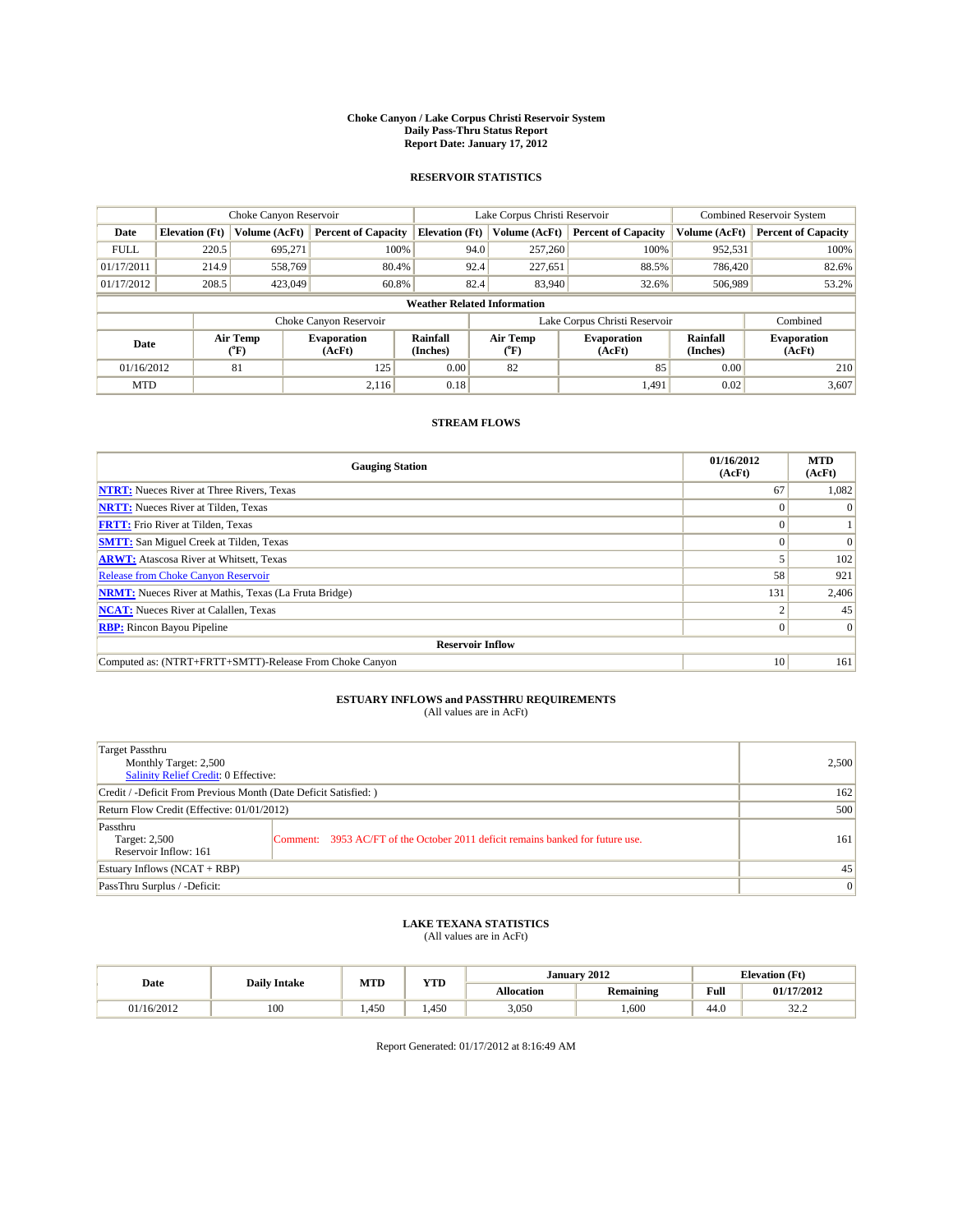#### **Choke Canyon / Lake Corpus Christi Reservoir System Daily Pass-Thru Status Report Report Date: January 18, 2012**

## **RESERVOIR STATISTICS**

|             | Choke Canyon Reservoir             |                  |                              |                             | Lake Corpus Christi Reservoir | <b>Combined Reservoir System</b> |                      |                              |  |  |
|-------------|------------------------------------|------------------|------------------------------|-----------------------------|-------------------------------|----------------------------------|----------------------|------------------------------|--|--|
| Date        | <b>Elevation</b> (Ft)              | Volume (AcFt)    | <b>Percent of Capacity</b>   | <b>Elevation</b> (Ft)       | Volume (AcFt)                 | <b>Percent of Capacity</b>       | Volume (AcFt)        | <b>Percent of Capacity</b>   |  |  |
| <b>FULL</b> | 220.5                              | 695,271          | 100%                         | 94.0                        | 257,260                       | 100%                             | 952,531              | 100%                         |  |  |
| 01/18/2011  | 214.8                              | 556,947          | 80.1%                        | 92.4                        | 227,651                       | 88.5%                            | 784,598              | 82.4%                        |  |  |
| 01/18/2012  | 208.5                              | 423,049          | 60.8%                        | 82.4                        | 83,628                        | 32.5%                            | 506,677              | 53.2%                        |  |  |
|             | <b>Weather Related Information</b> |                  |                              |                             |                               |                                  |                      |                              |  |  |
|             |                                    |                  | Choke Canyon Reservoir       |                             |                               | Lake Corpus Christi Reservoir    |                      | Combined                     |  |  |
| Date        |                                    | Air Temp<br>(°F) | <b>Evaporation</b><br>(AcFt) | <b>Rainfall</b><br>(Inches) | Air Temp<br>(°F)              | <b>Evaporation</b><br>(AcFt)     | Rainfall<br>(Inches) | <b>Evaporation</b><br>(AcFt) |  |  |
| 01/17/2012  |                                    | 78               | 306                          | 0.00                        | 79                            | 139                              | 0.00                 | 445                          |  |  |
| <b>MTD</b>  |                                    |                  | 2.422                        | 0.18                        |                               | 1,630                            | 0.02                 | 4,052                        |  |  |

## **STREAM FLOWS**

| <b>Gauging Station</b>                                       | 01/17/2012<br>(AcFt) | <b>MTD</b><br>(AcFt) |
|--------------------------------------------------------------|----------------------|----------------------|
| <b>NTRT:</b> Nueces River at Three Rivers, Texas             | 67                   | 1,149                |
| <b>NRTT:</b> Nueces River at Tilden, Texas                   |                      |                      |
| <b>FRTT:</b> Frio River at Tilden, Texas                     |                      |                      |
| <b>SMTT:</b> San Miguel Creek at Tilden, Texas               |                      | $\Omega$             |
| <b>ARWT:</b> Atascosa River at Whitsett, Texas               | o                    | 108                  |
| <b>Release from Choke Canyon Reservoir</b>                   | 58                   | 979                  |
| <b>NRMT:</b> Nueces River at Mathis, Texas (La Fruta Bridge) | 147                  | 2,553                |
| <b>NCAT:</b> Nueces River at Calallen, Texas                 | $\Omega$             | 45                   |
| <b>RBP:</b> Rincon Bayou Pipeline                            | $\overline{0}$       | $\Omega$             |
| <b>Reservoir Inflow</b>                                      |                      |                      |
| Computed as: (NTRT+FRTT+SMTT)-Release From Choke Canyon      | 10                   | 171                  |

# **ESTUARY INFLOWS and PASSTHRU REQUIREMENTS**<br>(All values are in AcFt)

| Target Passthru<br>Monthly Target: 2,500<br>Salinity Relief Credit: 0 Effective: |                                                                                | 2,500 |
|----------------------------------------------------------------------------------|--------------------------------------------------------------------------------|-------|
| Credit / -Deficit From Previous Month (Date Deficit Satisfied: )                 | 162                                                                            |       |
| Return Flow Credit (Effective: 01/01/2012)                                       | 500                                                                            |       |
| Passthru<br>Target: 2,500<br>Reservoir Inflow: 171                               | Comment: 3953 AC/FT of the October 2011 deficit remains banked for future use. | 171   |
| Estuary Inflows (NCAT + RBP)                                                     |                                                                                | 45    |
| PassThru Surplus / -Deficit:                                                     |                                                                                | 0     |

# **LAKE TEXANA STATISTICS** (All values are in AcFt)

| Date       | <b>Daily Intake</b> | MTD   | VTD<br>1 I.D | January 2012      |                  |                                         | <b>Elevation</b> (Ft) |  |  |
|------------|---------------------|-------|--------------|-------------------|------------------|-----------------------------------------|-----------------------|--|--|
|            |                     |       |              | <b>Allocation</b> | <b>Remaining</b> | Full<br>the contract of the contract of | 01/18/2012            |  |  |
| )1/17/2012 | 100                 | 1.550 | 1.550        | 3,050             | 1,500            | $\sim$<br>-44.6                         | $\sim$<br>ے کے ف      |  |  |

Report Generated: 01/18/2012 at 8:33:31 AM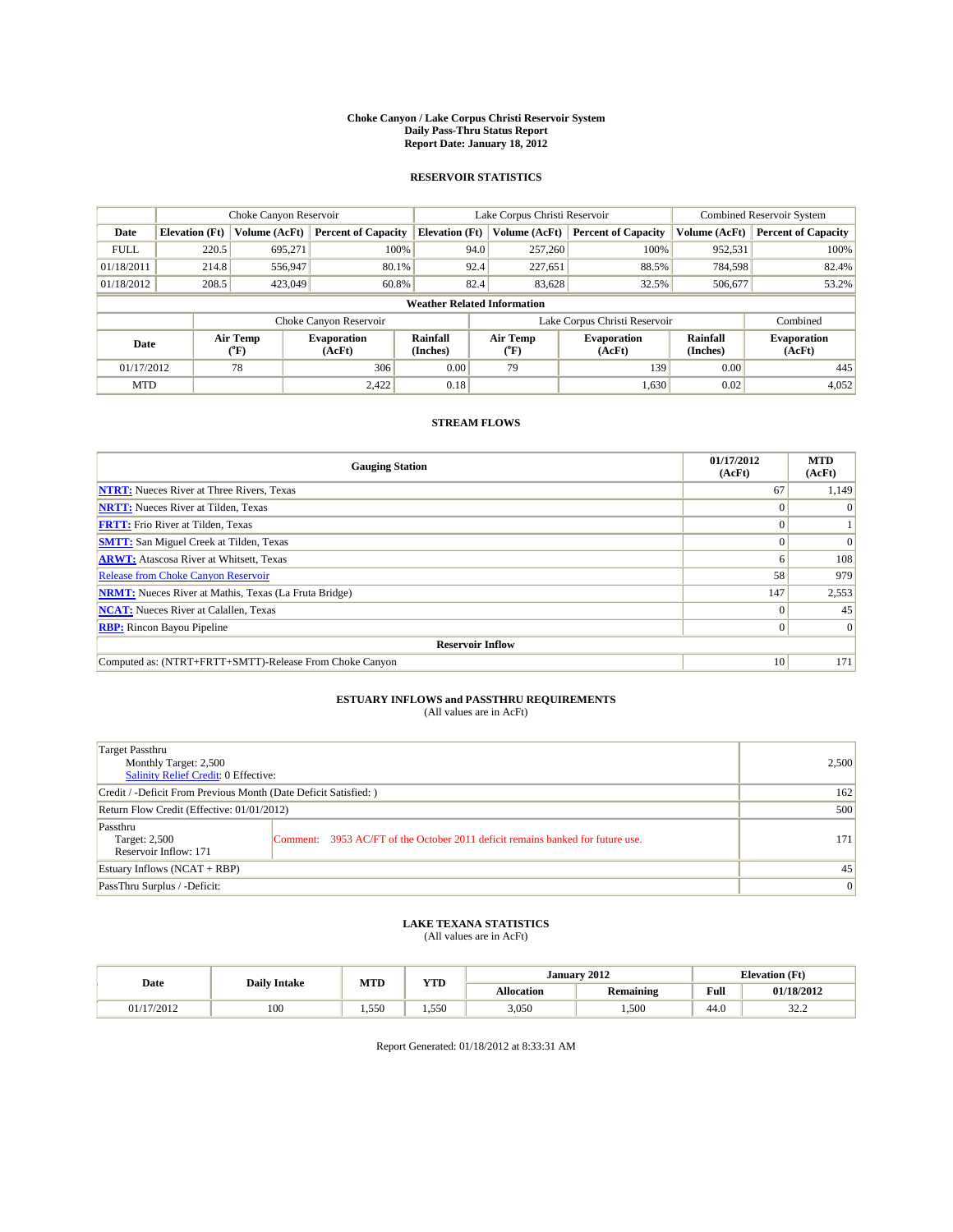#### **Choke Canyon / Lake Corpus Christi Reservoir System Daily Pass-Thru Status Report Report Date: January 19, 2012**

## **RESERVOIR STATISTICS**

|             | Choke Canyon Reservoir             |                                           |                              |                       | Lake Corpus Christi Reservoir  | <b>Combined Reservoir System</b> |                      |                              |  |  |
|-------------|------------------------------------|-------------------------------------------|------------------------------|-----------------------|--------------------------------|----------------------------------|----------------------|------------------------------|--|--|
| Date        | <b>Elevation</b> (Ft)              | Volume (AcFt)                             | <b>Percent of Capacity</b>   | <b>Elevation</b> (Ft) | Volume (AcFt)                  | <b>Percent of Capacity</b>       | Volume (AcFt)        | <b>Percent of Capacity</b>   |  |  |
| <b>FULL</b> | 220.5                              | 695.271                                   | 100%                         | 94.0                  | 257,260                        | 100%                             | 952,531              | 100%                         |  |  |
| 01/19/2011  | 214.9                              | 557,856                                   | 80.2%                        | 92.4                  | 227,828                        | 88.6%                            | 785.684              | 82.5%                        |  |  |
| 01/19/2012  | 208.5                              | 423,439                                   | 60.9%                        | 82.4                  | 83,420                         | 32.4%                            | 506,859              | 53.2%                        |  |  |
|             | <b>Weather Related Information</b> |                                           |                              |                       |                                |                                  |                      |                              |  |  |
|             |                                    |                                           | Choke Canyon Reservoir       |                       | Lake Corpus Christi Reservoir  |                                  |                      | Combined                     |  |  |
| Date        |                                    | Air Temp<br>$({}^{\mathrm{o}}\mathrm{F})$ | <b>Evaporation</b><br>(AcFt) | Rainfall<br>(Inches)  | Air Temp<br>$({}^o\mathrm{F})$ | <b>Evaporation</b><br>(AcFt)     | Rainfall<br>(Inches) | <b>Evaporation</b><br>(AcFt) |  |  |
| 01/18/2012  |                                    | 62                                        | 114                          | 0.00                  | 61                             | 61                               | 0.00                 | 175                          |  |  |
| <b>MTD</b>  |                                    |                                           | 2,536                        | 0.18                  |                                | 1,691                            | 0.02                 | 4,227                        |  |  |

## **STREAM FLOWS**

| <b>Gauging Station</b>                                       | 01/18/2012<br>(AcFt) | <b>MTD</b><br>(AcFt) |
|--------------------------------------------------------------|----------------------|----------------------|
| <b>NTRT:</b> Nueces River at Three Rivers, Texas             | 67                   | 1,217                |
| <b>NRTT:</b> Nueces River at Tilden, Texas                   |                      |                      |
| <b>FRTT:</b> Frio River at Tilden, Texas                     |                      |                      |
| <b>SMTT:</b> San Miguel Creek at Tilden, Texas               | 0                    | $\Omega$             |
| <b>ARWT:</b> Atascosa River at Whitsett, Texas               |                      | 113                  |
| <b>Release from Choke Canyon Reservoir</b>                   | 58                   | 1,036                |
| <b>NRMT:</b> Nueces River at Mathis, Texas (La Fruta Bridge) | 159                  | 2,712                |
| <b>NCAT:</b> Nueces River at Calallen, Texas                 | $\Omega$             | 45                   |
| <b>RBP:</b> Rincon Bayou Pipeline                            | $\overline{0}$       | $\Omega$             |
| <b>Reservoir Inflow</b>                                      |                      |                      |
| Computed as: (NTRT+FRTT+SMTT)-Release From Choke Canyon      | 10 <sup>1</sup>      | 181                  |

# **ESTUARY INFLOWS and PASSTHRU REQUIREMENTS**<br>(All values are in AcFt)

| Target Passthru<br>Monthly Target: 2,500<br>Salinity Relief Credit: 0 Effective: |                                                                                | 2,500 |
|----------------------------------------------------------------------------------|--------------------------------------------------------------------------------|-------|
| Credit / -Deficit From Previous Month (Date Deficit Satisfied: )                 | 162                                                                            |       |
| Return Flow Credit (Effective: 01/01/2012)                                       | 500                                                                            |       |
| Passthru<br>Target: 2,500<br>Reservoir Inflow: 181                               | Comment: 3953 AC/FT of the October 2011 deficit remains banked for future use. | 181   |
| Estuary Inflows (NCAT + RBP)                                                     | 45                                                                             |       |
| PassThru Surplus / -Deficit:                                                     | $\vert 0 \vert$                                                                |       |

## **LAKE TEXANA STATISTICS** (All values are in AcFt)

|            | <b>Daily Intake</b> | MTD  | <b>XZOD</b> | January 2012      |                  |                                         | <b>Elevation</b> (Ft) |  |
|------------|---------------------|------|-------------|-------------------|------------------|-----------------------------------------|-----------------------|--|
| Date       |                     |      | 1 I.D       | <b>Allocation</b> | <b>Remaining</b> | Full<br>the contract of the contract of | 01/19/2012            |  |
| 01/18/2012 | 100                 | .650 | 650         | 3.050             | .400             | 44.0                                    | 222<br>ے ۔ے د         |  |

Report Generated: 01/19/2012 at 8:46:32 AM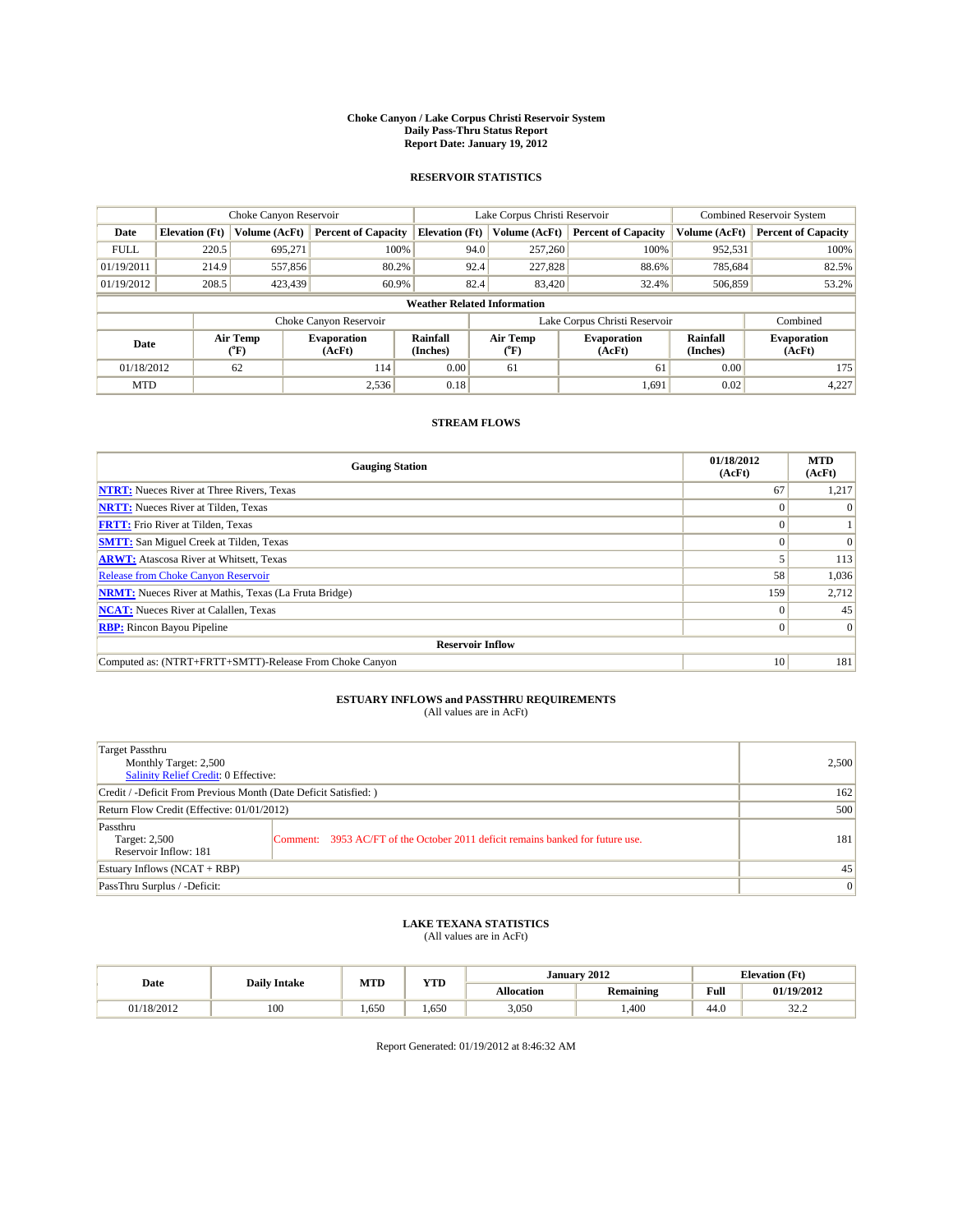#### **Choke Canyon / Lake Corpus Christi Reservoir System Daily Pass-Thru Status Report Report Date: January 20, 2012**

## **RESERVOIR STATISTICS**

|             | Choke Canyon Reservoir             |                                           |                              |                       | Lake Corpus Christi Reservoir  | <b>Combined Reservoir System</b> |                      |                              |  |  |  |
|-------------|------------------------------------|-------------------------------------------|------------------------------|-----------------------|--------------------------------|----------------------------------|----------------------|------------------------------|--|--|--|
| Date        | <b>Elevation</b> (Ft)              | Volume (AcFt)                             | <b>Percent of Capacity</b>   | <b>Elevation</b> (Ft) | Volume (AcFt)                  | <b>Percent of Capacity</b>       | Volume (AcFt)        | <b>Percent of Capacity</b>   |  |  |  |
| <b>FULL</b> | 220.5                              | 695.271                                   | 100%                         | 94.0                  | 257,260                        | 100%                             | 952,531              | 100%                         |  |  |  |
| 01/20/2011  | 214.8                              | 556,492                                   | 80.0%                        | 92.4                  | 228,533                        | 88.8%                            | 785,025              | 82.4%                        |  |  |  |
| 01/20/2012  | 208.5                              | 423,439                                   | 60.9%                        | 82.3                  | 82,798                         | 32.2%                            | 506,237              | 53.1%                        |  |  |  |
|             | <b>Weather Related Information</b> |                                           |                              |                       |                                |                                  |                      |                              |  |  |  |
|             |                                    |                                           | Choke Canyon Reservoir       |                       | Lake Corpus Christi Reservoir  |                                  |                      | Combined                     |  |  |  |
| Date        |                                    | Air Temp<br>$({}^{\mathrm{o}}\mathrm{F})$ | <b>Evaporation</b><br>(AcFt) | Rainfall<br>(Inches)  | Air Temp<br>$({}^o\mathrm{F})$ | <b>Evaporation</b><br>(AcFt)     | Rainfall<br>(Inches) | <b>Evaporation</b><br>(AcFt) |  |  |  |
| 01/19/2012  |                                    | 81                                        | 91                           | 0.00                  | 81                             | 72                               | 0.00                 | 163                          |  |  |  |
| <b>MTD</b>  |                                    |                                           | 2,627                        | 0.18                  |                                | 1.763                            | 0.02                 | 4,390                        |  |  |  |

## **STREAM FLOWS**

| <b>Gauging Station</b>                                       | 01/19/2012<br>(AcFt) | <b>MTD</b><br>(AcFt) |
|--------------------------------------------------------------|----------------------|----------------------|
| <b>NTRT:</b> Nueces River at Three Rivers, Texas             | 67                   | 1,284                |
| <b>NRTT:</b> Nueces River at Tilden, Texas                   |                      |                      |
| <b>FRTT:</b> Frio River at Tilden, Texas                     |                      |                      |
| <b>SMTT:</b> San Miguel Creek at Tilden, Texas               | 0                    | $\Omega$             |
| <b>ARWT:</b> Atascosa River at Whitsett, Texas               |                      | 118                  |
| <b>Release from Choke Canyon Reservoir</b>                   | 58                   | 1,094                |
| <b>NRMT:</b> Nueces River at Mathis, Texas (La Fruta Bridge) | 157                  | 2,868                |
| <b>NCAT:</b> Nueces River at Calallen, Texas                 | $\Omega$             | 45                   |
| <b>RBP:</b> Rincon Bayou Pipeline                            | $\overline{0}$       | $\Omega$             |
| <b>Reservoir Inflow</b>                                      |                      |                      |
| Computed as: (NTRT+FRTT+SMTT)-Release From Choke Canyon      | 10 <sup>1</sup>      | 191                  |

# **ESTUARY INFLOWS and PASSTHRU REQUIREMENTS**<br>(All values are in AcFt)

| Target Passthru<br>Monthly Target: 2,500<br>Salinity Relief Credit: 0 Effective: |                                                                                | 2,500 |
|----------------------------------------------------------------------------------|--------------------------------------------------------------------------------|-------|
| Credit / -Deficit From Previous Month (Date Deficit Satisfied: )                 | 162                                                                            |       |
| Return Flow Credit (Effective: 01/01/2012)                                       | 500                                                                            |       |
| Passthru<br>Target: 2,500<br>Reservoir Inflow: 191                               | Comment: 3953 AC/FT of the October 2011 deficit remains banked for future use. | 191   |
| Estuary Inflows (NCAT + RBP)                                                     | 45                                                                             |       |
| PassThru Surplus / -Deficit:                                                     | $\vert 0 \vert$                                                                |       |

## **LAKE TEXANA STATISTICS** (All values are in AcFt)

|            | <b>Daily Intake</b> | <b>MTD</b> | <b>YTD</b> | January 2012      |                  |      | <b>Elevation</b> (Ft) |  |
|------------|---------------------|------------|------------|-------------------|------------------|------|-----------------------|--|
| Date       |                     |            |            | <b>Allocation</b> | <b>Remaining</b> | Full | 01/20/2012            |  |
| 01/19/2012 | 100                 | .750       | 1.750      | 3,050             | .300             | 44.0 | 22a<br>ے ۔ے د         |  |

Report Generated: 01/20/2012 at 8:32:38 AM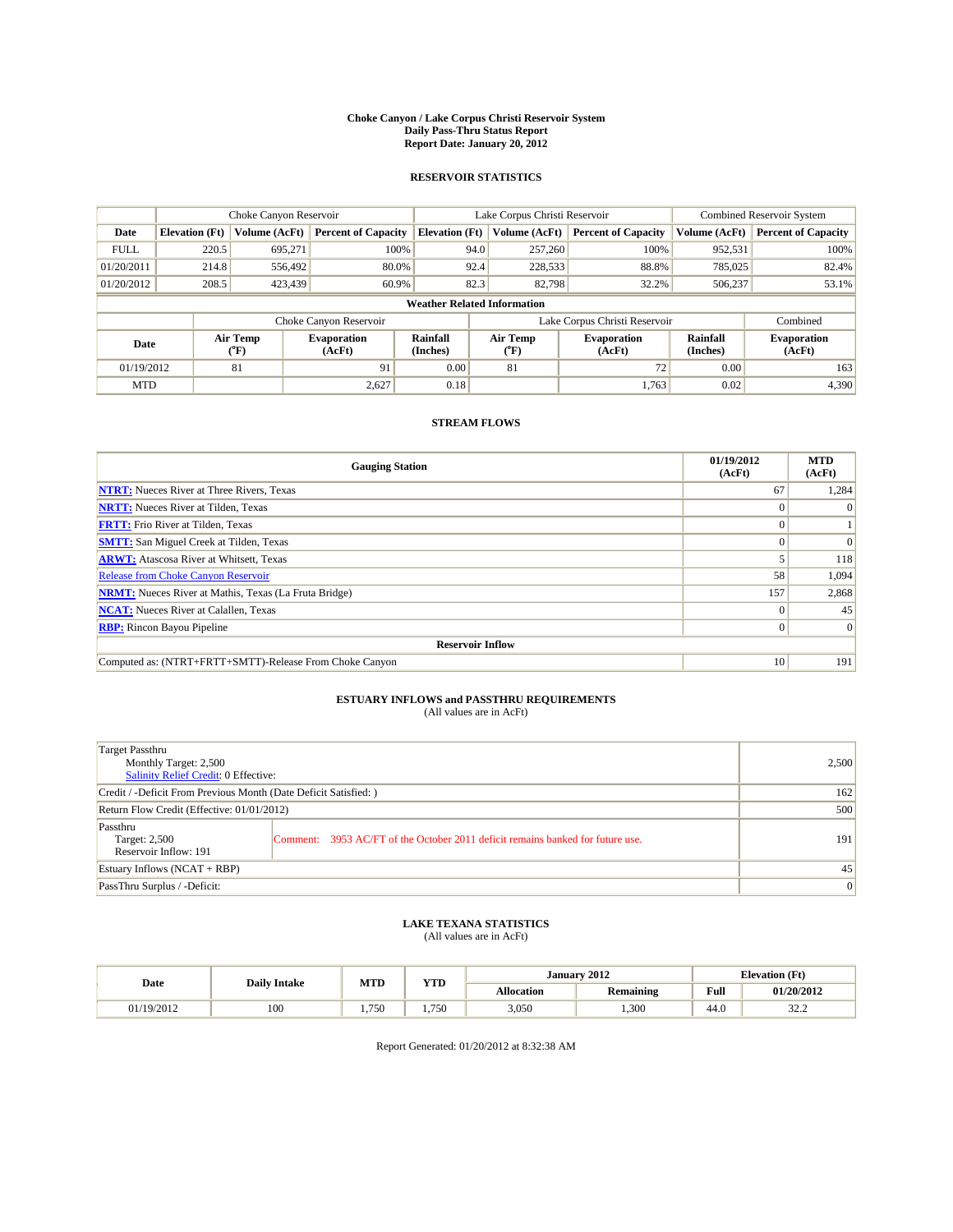#### **Choke Canyon / Lake Corpus Christi Reservoir System Daily Pass-Thru Status Report Report Date: January 21, 2012**

## **RESERVOIR STATISTICS**

|             | Choke Canyon Reservoir             |                                           |                              |                       | Lake Corpus Christi Reservoir     |         |                              |                      | Combined Reservoir System    |  |  |
|-------------|------------------------------------|-------------------------------------------|------------------------------|-----------------------|-----------------------------------|---------|------------------------------|----------------------|------------------------------|--|--|
| Date        | <b>Elevation</b> (Ft)              | Volume (AcFt)                             | <b>Percent of Capacity</b>   | <b>Elevation</b> (Ft) | Volume (AcFt)                     |         | <b>Percent of Capacity</b>   | Volume (AcFt)        | <b>Percent of Capacity</b>   |  |  |
| <b>FULL</b> | 220.5                              | 695.271                                   | 100%                         |                       | 94.0<br>257,260                   |         | 100%                         | 952,531              | 100%                         |  |  |
| 01/21/2011  | 214.8                              | 556,720                                   | 80.1%                        |                       | 92.4                              | 228,004 | 88.6%                        | 784,724              | 82.4%                        |  |  |
| 01/21/2012  | 208.5                              | 423,244                                   | 60.9%                        |                       | 82.3                              | 82,694  | 32.1%                        | 505,938              | 53.1%                        |  |  |
|             | <b>Weather Related Information</b> |                                           |                              |                       |                                   |         |                              |                      |                              |  |  |
|             |                                    |                                           | Choke Canyon Reservoir       |                       | Lake Corpus Christi Reservoir     |         |                              | Combined             |                              |  |  |
| Date        |                                    | Air Temp<br>$({}^{\mathrm{o}}\mathrm{F})$ | <b>Evaporation</b><br>(AcFt) | Rainfall<br>(Inches)  | Air Temp<br>$({}^{\circ}{\rm F})$ |         | <b>Evaporation</b><br>(AcFt) | Rainfall<br>(Inches) | <b>Evaporation</b><br>(AcFt) |  |  |
| 01/20/2012  |                                    | 81                                        | 148                          | 0.00                  | 85                                |         | 90                           | 0.00                 | 238                          |  |  |
| <b>MTD</b>  |                                    |                                           | 2.775                        | 0.18                  |                                   |         | 1,853                        | 0.02                 | 4,628                        |  |  |

## **STREAM FLOWS**

| <b>Gauging Station</b>                                       | 01/20/2012<br>(AcFt) | <b>MTD</b><br>(AcFt) |
|--------------------------------------------------------------|----------------------|----------------------|
| <b>NTRT:</b> Nueces River at Three Rivers, Texas             | 66                   | 1,350                |
| <b>NRTT:</b> Nueces River at Tilden, Texas                   |                      |                      |
| <b>FRTT:</b> Frio River at Tilden, Texas                     |                      |                      |
| <b>SMTT:</b> San Miguel Creek at Tilden, Texas               |                      | $\Omega$             |
| <b>ARWT:</b> Atascosa River at Whitsett, Texas               |                      | 123                  |
| Release from Choke Canyon Reservoir                          | 58                   | 1,151                |
| <b>NRMT:</b> Nueces River at Mathis, Texas (La Fruta Bridge) | 133                  | 3,001                |
| <b>NCAT:</b> Nueces River at Calallen, Texas                 | 0                    | 45                   |
| <b>RBP:</b> Rincon Bayou Pipeline                            | $\Omega$             | $\Omega$             |
| <b>Reservoir Inflow</b>                                      |                      |                      |
| Computed as: (NTRT+FRTT+SMTT)-Release From Choke Canyon      | 8                    | 199                  |

# **ESTUARY INFLOWS and PASSTHRU REQUIREMENTS**<br>(All values are in AcFt)

| Target Passthru<br>Monthly Target: 2,500<br>Salinity Relief Credit: 0 Effective: |                                                                                | 2,500 |
|----------------------------------------------------------------------------------|--------------------------------------------------------------------------------|-------|
| Credit / -Deficit From Previous Month (Date Deficit Satisfied: )                 | 162                                                                            |       |
| Return Flow Credit (Effective: 01/01/2012)                                       | 500                                                                            |       |
| Passthru<br>Target: 2,500<br>Reservoir Inflow: 199                               | Comment: 3953 AC/FT of the October 2011 deficit remains banked for future use. | 199   |
| Estuary Inflows (NCAT + RBP)                                                     |                                                                                | 45    |
| PassThru Surplus / -Deficit:                                                     | $\vert 0 \vert$                                                                |       |

## **LAKE TEXANA STATISTICS** (All values are in AcFt)

|            | <b>Daily Intake</b> | <b>MTD</b> | <b>YTD</b> |                   | January 2012     |      | <b>Elevation</b> (Ft) |
|------------|---------------------|------------|------------|-------------------|------------------|------|-----------------------|
| Date       |                     |            |            | <b>Allocation</b> | <b>Remaining</b> | Full | 01/21/2012            |
| 01/20/2012 | 100                 | 1.850      | .850       | 3,050             | .200             | 44.0 | 22a<br>ے ۔ے د         |

Report Generated: 01/21/2012 at 8:50:22 AM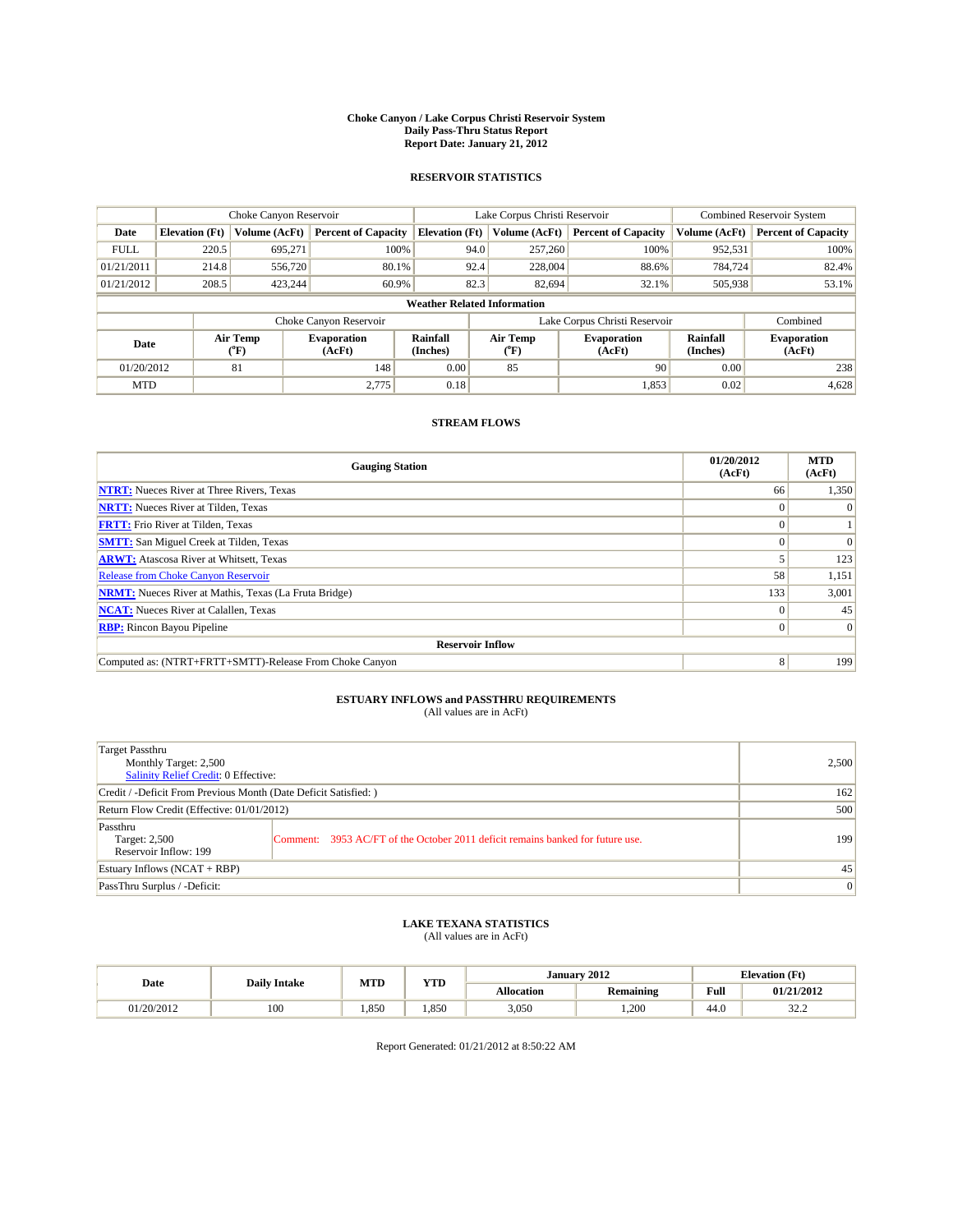#### **Choke Canyon / Lake Corpus Christi Reservoir System Daily Pass-Thru Status Report Report Date: January 22, 2012**

## **RESERVOIR STATISTICS**

|             | Choke Canyon Reservoir             |                                           |                              |                       | Lake Corpus Christi Reservoir  |                              |                      | Combined Reservoir System    |  |  |
|-------------|------------------------------------|-------------------------------------------|------------------------------|-----------------------|--------------------------------|------------------------------|----------------------|------------------------------|--|--|
| Date        | <b>Elevation</b> (Ft)              | Volume (AcFt)                             | <b>Percent of Capacity</b>   | <b>Elevation</b> (Ft) | Volume (AcFt)                  | <b>Percent of Capacity</b>   | Volume (AcFt)        | <b>Percent of Capacity</b>   |  |  |
| <b>FULL</b> | 220.5                              | 695,271                                   | 100%                         | 94.0                  | 257,260                        | 100%                         | 952,531              | 100%                         |  |  |
| 01/22/2011  | 214.9                              | 557.174                                   | 80.1%                        | 92.4                  | 228,180                        | 88.7%                        | 785,354              | 82.4%                        |  |  |
| 01/22/2012  | 208.4                              | 422,268                                   | 60.7%                        | 82.3                  | 82,694                         | 32.1%                        | 504,962              | 53.0%                        |  |  |
|             | <b>Weather Related Information</b> |                                           |                              |                       |                                |                              |                      |                              |  |  |
|             |                                    |                                           | Choke Canyon Reservoir       |                       | Lake Corpus Christi Reservoir  |                              |                      | Combined                     |  |  |
| Date        |                                    | Air Temp<br>$({}^{\mathrm{o}}\mathrm{F})$ | <b>Evaporation</b><br>(AcFt) | Rainfall<br>(Inches)  | Air Temp<br>$({}^o\mathrm{F})$ | <b>Evaporation</b><br>(AcFt) | Rainfall<br>(Inches) | <b>Evaporation</b><br>(AcFt) |  |  |
| 01/21/2012  |                                    | 68                                        | 136                          | 0.00                  | 65                             | 36                           | 0.00                 | 172                          |  |  |
| <b>MTD</b>  |                                    |                                           | 2,911                        | 0.18                  |                                | 1,889                        | 0.02                 | 4,800                        |  |  |

## **STREAM FLOWS**

| <b>Gauging Station</b>                                       | 01/21/2012<br>(AcFt) | <b>MTD</b><br>(AcFt) |
|--------------------------------------------------------------|----------------------|----------------------|
| <b>NTRT:</b> Nueces River at Three Rivers, Texas             | 66                   | 1,415                |
| <b>NRTT:</b> Nueces River at Tilden, Texas                   | $\theta$             |                      |
| <b>FRTT:</b> Frio River at Tilden, Texas                     |                      |                      |
| <b>SMTT:</b> San Miguel Creek at Tilden, Texas               |                      | $\Omega$             |
| <b>ARWT:</b> Atascosa River at Whitsett, Texas               |                      | 128                  |
| <b>Release from Choke Canyon Reservoir</b>                   | 58                   | 1,209                |
| <b>NRMT:</b> Nueces River at Mathis, Texas (La Fruta Bridge) | 113                  | 3,114                |
| <b>NCAT:</b> Nueces River at Calallen, Texas                 | $\Omega$             | 46                   |
| <b>RBP:</b> Rincon Bayou Pipeline                            | $\Omega$             | $\Omega$             |
| <b>Reservoir Inflow</b>                                      |                      |                      |
| Computed as: (NTRT+FRTT+SMTT)-Release From Choke Canyon      | 8                    | 207                  |

# **ESTUARY INFLOWS and PASSTHRU REQUIREMENTS**<br>(All values are in AcFt)

| Target Passthru<br>Monthly Target: 2,500<br>Salinity Relief Credit: 0 Effective: |                                                                                | 2,500 |
|----------------------------------------------------------------------------------|--------------------------------------------------------------------------------|-------|
| Credit / -Deficit From Previous Month (Date Deficit Satisfied: )                 | 162                                                                            |       |
| Return Flow Credit (Effective: 01/01/2012)                                       | 500                                                                            |       |
| Passthru<br>Target: 2,500<br>Reservoir Inflow: 207                               | Comment: 3953 AC/FT of the October 2011 deficit remains banked for future use. | 207   |
| Estuary Inflows (NCAT + RBP)                                                     | 46                                                                             |       |
| PassThru Surplus / -Deficit:                                                     | $\vert 0 \vert$                                                                |       |

## **LAKE TEXANA STATISTICS** (All values are in AcFt)

| Date       | <b>Daily Intake</b> | MTD   | <b>TIME</b><br>1 I.D | January 2012      |                  |                                         | <b>Elevation</b> (Ft) |  |
|------------|---------------------|-------|----------------------|-------------------|------------------|-----------------------------------------|-----------------------|--|
|            |                     |       |                      | <b>Allocation</b> | <b>Remaining</b> | Full<br>the contract of the contract of | 01/22/2012            |  |
| 01/21/2012 | 100                 | 1.950 | 1.950                | 3,050             | 1.100            | 44.0                                    | 222<br>ے ۔ے د         |  |

Report Generated: 01/22/2012 at 8:08:08 AM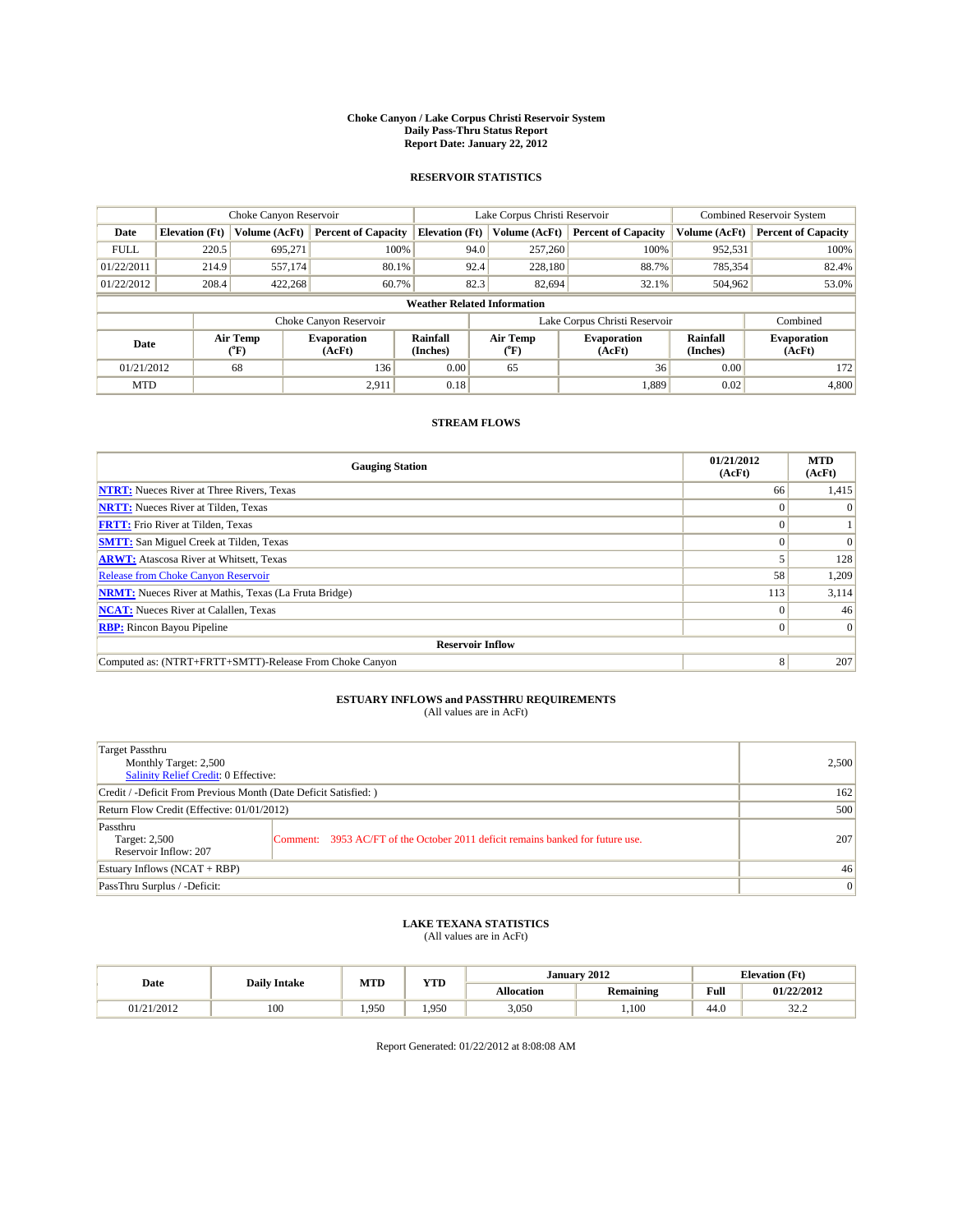#### **Choke Canyon / Lake Corpus Christi Reservoir System Daily Pass-Thru Status Report Report Date: January 23, 2012**

## **RESERVOIR STATISTICS**

|             | Choke Canyon Reservoir             |                  |                              |                       | Lake Corpus Christi Reservoir |         |                              |                             | <b>Combined Reservoir System</b> |  |  |
|-------------|------------------------------------|------------------|------------------------------|-----------------------|-------------------------------|---------|------------------------------|-----------------------------|----------------------------------|--|--|
| Date        | <b>Elevation</b> (Ft)              | Volume (AcFt)    | <b>Percent of Capacity</b>   | <b>Elevation</b> (Ft) | Volume (AcFt)                 |         | <b>Percent of Capacity</b>   | Volume (AcFt)               | <b>Percent of Capacity</b>       |  |  |
| <b>FULL</b> | 220.5                              | 695,271          | 100%                         |                       | 94.0                          | 257,260 | 100%                         | 952,531                     | 100%                             |  |  |
| 01/23/2011  | 214.8                              | 556,265          | 80.0%                        |                       | 92.3                          | 227,475 | 88.4%                        | 783.740                     | 82.3%                            |  |  |
| 01/23/2012  | 208.4                              | 422,073          | 60.7%                        |                       | 82.3                          | 82,901  | 32.2%                        | 504,974                     | 53.0%                            |  |  |
|             | <b>Weather Related Information</b> |                  |                              |                       |                               |         |                              |                             |                                  |  |  |
|             |                                    |                  | Choke Canyon Reservoir       |                       | Lake Corpus Christi Reservoir |         |                              |                             | Combined                         |  |  |
| Date        |                                    | Air Temp<br>(°F) | <b>Evaporation</b><br>(AcFt) | Rainfall<br>(Inches)  | Air Temp<br>("F)              |         | <b>Evaporation</b><br>(AcFt) | <b>Rainfall</b><br>(Inches) | <b>Evaporation</b><br>(AcFt)     |  |  |
| 01/22/2012  |                                    | 81               | 147                          | 0.00                  | 84                            |         | 96                           | 0.00                        | 243                              |  |  |
| <b>MTD</b>  |                                    |                  | 3,058                        | 0.18                  |                               |         | 1.985                        | 0.02                        | 5,043                            |  |  |

## **STREAM FLOWS**

| <b>Gauging Station</b>                                       | 01/22/2012<br>(AcFt) | <b>MTD</b><br>(AcFt) |
|--------------------------------------------------------------|----------------------|----------------------|
| <b>NTRT:</b> Nueces River at Three Rivers, Texas             | 64                   | 1,479                |
| <b>NRTT:</b> Nueces River at Tilden, Texas                   | $\Omega$             |                      |
| <b>FRTT:</b> Frio River at Tilden, Texas                     |                      |                      |
| <b>SMTT:</b> San Miguel Creek at Tilden, Texas               |                      | $\Omega$             |
| <b>ARWT:</b> Atascosa River at Whitsett, Texas               |                      | 134                  |
| <b>Release from Choke Canyon Reservoir</b>                   | 58                   | 1,266                |
| <b>NRMT:</b> Nueces River at Mathis, Texas (La Fruta Bridge) | 111                  | 3,226                |
| <b>NCAT:</b> Nueces River at Calallen, Texas                 |                      | 52                   |
| <b>RBP:</b> Rincon Bayou Pipeline                            | $\overline{0}$       | $\Omega$             |
| <b>Reservoir Inflow</b>                                      |                      |                      |
| Computed as: (NTRT+FRTT+SMTT)-Release From Choke Canyon      | 6                    | 213                  |

# **ESTUARY INFLOWS and PASSTHRU REQUIREMENTS**<br>(All values are in AcFt)

| Target Passthru<br>Monthly Target: 2,500<br>Salinity Relief Credit: 0 Effective: |                                                                                | 2,500 |
|----------------------------------------------------------------------------------|--------------------------------------------------------------------------------|-------|
| Credit / -Deficit From Previous Month (Date Deficit Satisfied: )                 | 162                                                                            |       |
| Return Flow Credit (Effective: 01/01/2012)                                       | 500                                                                            |       |
| Passthru<br>Target: 2,500<br>Reservoir Inflow: 213                               | Comment: 3953 AC/FT of the October 2011 deficit remains banked for future use. | 213   |
| Estuary Inflows (NCAT + RBP)                                                     | 52                                                                             |       |
| PassThru Surplus / -Deficit:                                                     | $\vert 0 \vert$                                                                |       |

## **LAKE TEXANA STATISTICS** (All values are in AcFt)

| Date       | <b>Daily Intake</b> | MTD   | VTT<br>1 I.D | January 2012      |                  |                                         | <b>Elevation</b> (Ft) |  |
|------------|---------------------|-------|--------------|-------------------|------------------|-----------------------------------------|-----------------------|--|
|            |                     |       |              | <b>Allocation</b> | <b>Remaining</b> | Full<br>the contract of the contract of | 01/23/2012            |  |
| 01/22/2012 | 100                 | 2.050 | 2.050        | 3,050             | .000             | $\sim$<br>44.U                          | $\sim$<br>، ، ، ، ،   |  |

Report Generated: 01/23/2012 at 8:55:43 AM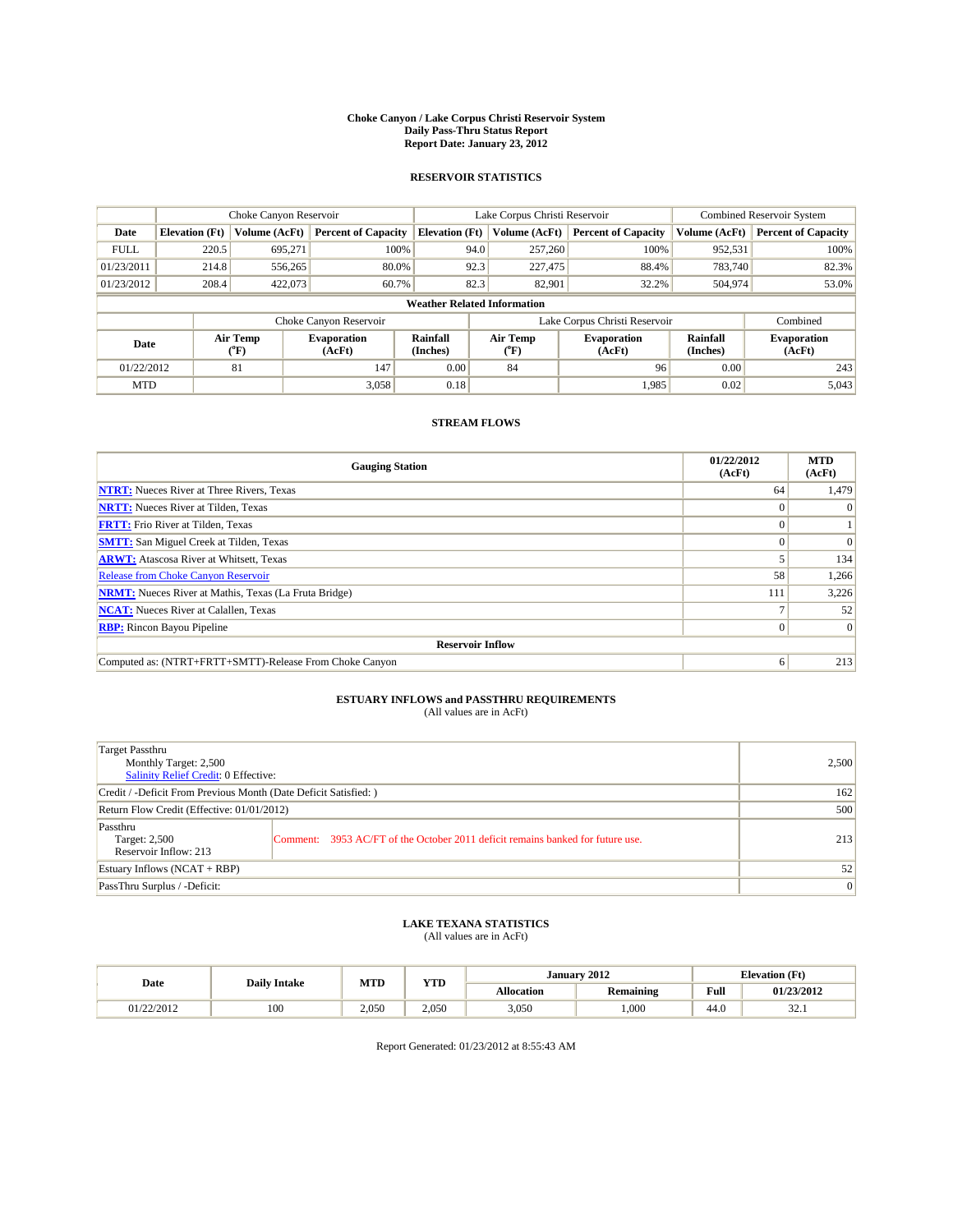#### **Choke Canyon / Lake Corpus Christi Reservoir System Daily Pass-Thru Status Report Report Date: January 24, 2012**

## **RESERVOIR STATISTICS**

|             | Choke Canyon Reservoir             |                                |                              |                       | Lake Corpus Christi Reservoir | <b>Combined Reservoir System</b> |                      |                              |  |  |
|-------------|------------------------------------|--------------------------------|------------------------------|-----------------------|-------------------------------|----------------------------------|----------------------|------------------------------|--|--|
| Date        | <b>Elevation</b> (Ft)              | Volume (AcFt)                  | <b>Percent of Capacity</b>   | <b>Elevation</b> (Ft) | Volume (AcFt)                 | <b>Percent of Capacity</b>       | Volume (AcFt)        | <b>Percent of Capacity</b>   |  |  |
| <b>FULL</b> | 220.5                              | 695.271                        | 100%                         | 94.0                  | 257,260                       | 100%                             | 952,531              | 100%                         |  |  |
| 01/24/2011  | 214.7                              | 554,431                        | 79.7%                        | 92.4                  | 228,004                       | 88.6%                            | 782,435              | 82.1%                        |  |  |
| 01/24/2012  | 208.5                              | 422,854                        | 60.8%                        | 82.3                  | 82,798                        | 32.2%                            | 505,652              | 53.1%                        |  |  |
|             | <b>Weather Related Information</b> |                                |                              |                       |                               |                                  |                      |                              |  |  |
|             |                                    |                                | Choke Canyon Reservoir       |                       | Lake Corpus Christi Reservoir |                                  |                      | Combined                     |  |  |
| Date        |                                    | Air Temp<br>$({}^o\mathrm{F})$ | <b>Evaporation</b><br>(AcFt) | Rainfall<br>(Inches)  | Air Temp<br>(°F)              | <b>Evaporation</b><br>(AcFt)     | Rainfall<br>(Inches) | <b>Evaporation</b><br>(AcFt) |  |  |
| 01/23/2012  |                                    | 69                             | 159                          | 0.00                  | 72                            | 96                               | 0.00                 | 255                          |  |  |
| <b>MTD</b>  |                                    |                                | 3.217                        | 0.18                  |                               | 2,081                            | 0.02                 | 5,298                        |  |  |

## **STREAM FLOWS**

| <b>Gauging Station</b>                                       | 01/23/2012<br>(AcFt) | <b>MTD</b><br>(AcFt) |
|--------------------------------------------------------------|----------------------|----------------------|
| <b>NTRT:</b> Nueces River at Three Rivers, Texas             | 64                   | 1,542                |
| <b>NRTT:</b> Nueces River at Tilden, Texas                   |                      |                      |
| <b>FRTT:</b> Frio River at Tilden, Texas                     |                      |                      |
| <b>SMTT:</b> San Miguel Creek at Tilden, Texas               |                      | $\Omega$             |
| <b>ARWT:</b> Atascosa River at Whitsett, Texas               |                      | 139                  |
| Release from Choke Canyon Reservoir                          | 58                   | 1,324                |
| <b>NRMT:</b> Nueces River at Mathis, Texas (La Fruta Bridge) | 113                  | 3,339                |
| <b>NCAT:</b> Nueces River at Calallen, Texas                 | 10 <sup>1</sup>      | 63                   |
| <b>RBP:</b> Rincon Bayou Pipeline                            | $\overline{0}$       | $\Omega$             |
| <b>Reservoir Inflow</b>                                      |                      |                      |
| Computed as: (NTRT+FRTT+SMTT)-Release From Choke Canyon      | 6                    | 219                  |

# **ESTUARY INFLOWS and PASSTHRU REQUIREMENTS**<br>(All values are in AcFt)

| Target Passthru<br>Monthly Target: 2,500<br>Salinity Relief Credit: 0 Effective: |                                                                                | 2,500 |
|----------------------------------------------------------------------------------|--------------------------------------------------------------------------------|-------|
| Credit / -Deficit From Previous Month (Date Deficit Satisfied: )                 | 162                                                                            |       |
| Return Flow Credit (Effective: 01/01/2012)                                       | 500                                                                            |       |
| Passthru<br>Target: 2,500<br>Reservoir Inflow: 219                               | Comment: 3953 AC/FT of the October 2011 deficit remains banked for future use. | 219   |
| Estuary Inflows (NCAT + RBP)                                                     | 63                                                                             |       |
| PassThru Surplus / -Deficit:                                                     | $\vert 0 \vert$                                                                |       |

## **LAKE TEXANA STATISTICS** (All values are in AcFt)

|            | <b>Daily Intake</b> | MTD          | <b>XZOD</b><br>1 I.D | January 2012      |                  |                                         | <b>Elevation</b> (Ft) |
|------------|---------------------|--------------|----------------------|-------------------|------------------|-----------------------------------------|-----------------------|
| Date       |                     |              |                      | <b>Allocation</b> | <b>Remaining</b> | Full<br>the contract of the contract of | 01/24/2012            |
| 01/23/2012 | 100                 | 150<br>2.150 | 2.150                | 3.050             | 900              | 44.0                                    | $\sim$<br>ہ کر ک      |

Report Generated: 01/24/2012 at 8:36:42 AM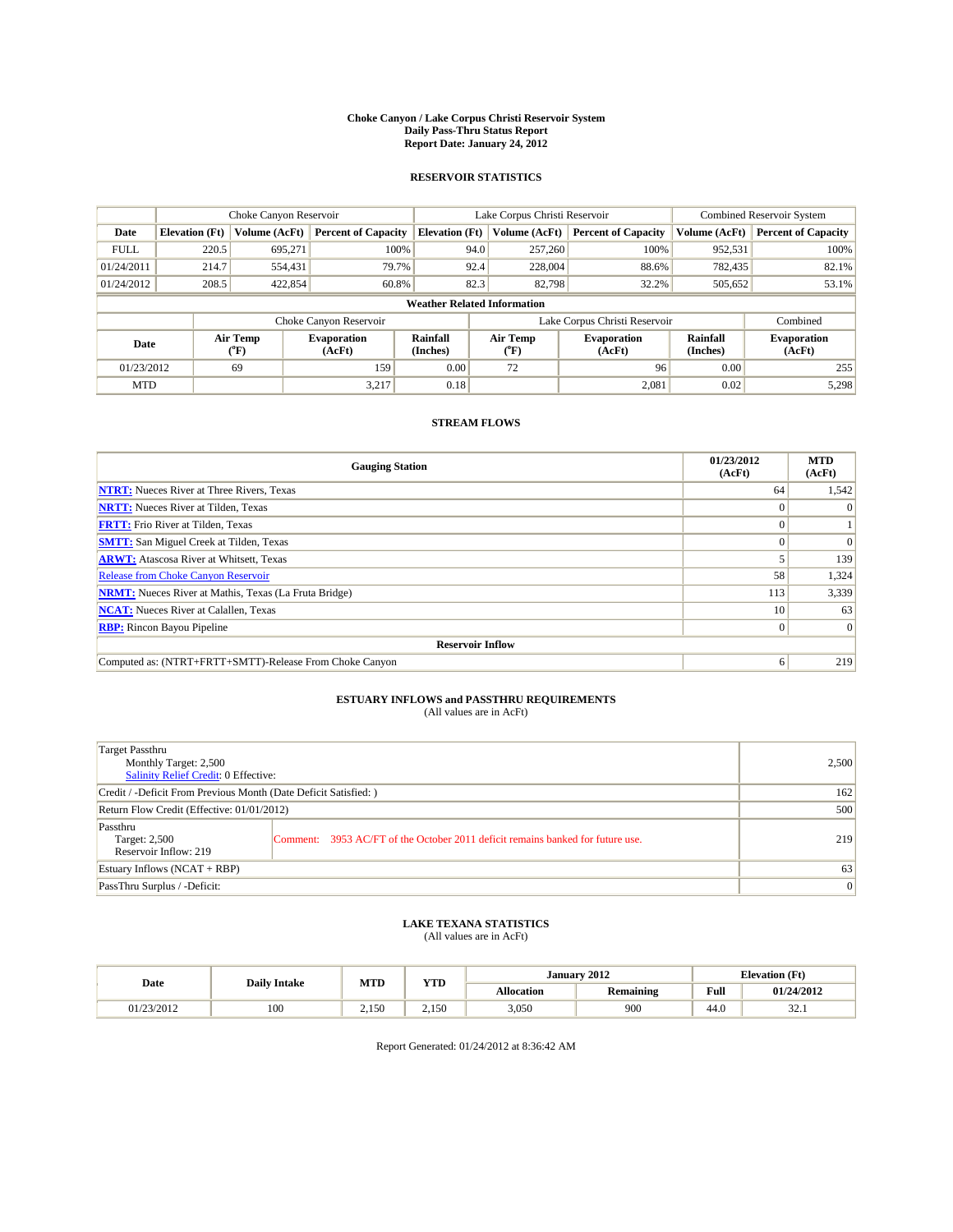#### **Choke Canyon / Lake Corpus Christi Reservoir System Daily Pass-Thru Status Report Report Date: January 25, 2012**

## **RESERVOIR STATISTICS**

|             | Choke Canyon Reservoir             |                  |                              |                       | Lake Corpus Christi Reservoir | <b>Combined Reservoir System</b> |                             |                              |  |  |
|-------------|------------------------------------|------------------|------------------------------|-----------------------|-------------------------------|----------------------------------|-----------------------------|------------------------------|--|--|
| Date        | <b>Elevation</b> (Ft)              | Volume (AcFt)    | <b>Percent of Capacity</b>   | <b>Elevation</b> (Ft) | Volume (AcFt)                 | <b>Percent of Capacity</b>       | Volume (AcFt)               | <b>Percent of Capacity</b>   |  |  |
| <b>FULL</b> | 220.5                              | 695,271          | 100%                         | 94.0                  | 257,260                       | 100%                             | 952,531                     | 100%                         |  |  |
| 01/25/2011  | 214.7                              | 554,660          | 79.8%                        | 92.4                  | 228,180                       | 88.7%                            | 782,840                     | 82.2%                        |  |  |
| 01/25/2012  | 208.5                              | 422.464          | 60.8%                        | 82.4                  | 83,005                        | 32.3%                            | 505,469                     | 53.1%                        |  |  |
|             | <b>Weather Related Information</b> |                  |                              |                       |                               |                                  |                             |                              |  |  |
|             |                                    |                  | Choke Canyon Reservoir       |                       | Lake Corpus Christi Reservoir |                                  |                             | Combined                     |  |  |
| Date        |                                    | Air Temp<br>(°F) | <b>Evaporation</b><br>(AcFt) | Rainfall<br>(Inches)  | Air Temp<br>(°F)              | <b>Evaporation</b><br>(AcFt)     | <b>Rainfall</b><br>(Inches) | <b>Evaporation</b><br>(AcFt) |  |  |
| 01/24/2012  |                                    | 76               | 102                          | 0.34                  | 77                            | 78                               | 0.21                        | 180                          |  |  |
| <b>MTD</b>  |                                    |                  | 3.319                        | 0.52                  |                               | 2.159                            | 0.23                        | 5,478                        |  |  |

## **STREAM FLOWS**

| <b>Gauging Station</b>                                       | 01/24/2012<br>(AcFt) | <b>MTD</b><br>(AcFt) |
|--------------------------------------------------------------|----------------------|----------------------|
| <b>NTRT:</b> Nueces River at Three Rivers, Texas             | 64                   | 1,606                |
| <b>NRTT:</b> Nueces River at Tilden, Texas                   |                      |                      |
| <b>FRTT:</b> Frio River at Tilden, Texas                     |                      |                      |
| <b>SMTT:</b> San Miguel Creek at Tilden, Texas               |                      | $\Omega$             |
| <b>ARWT:</b> Atascosa River at Whitsett, Texas               | <sub>0</sub>         | 145                  |
| Release from Choke Canyon Reservoir                          | 58                   | 1,382                |
| <b>NRMT:</b> Nueces River at Mathis, Texas (La Fruta Bridge) | 117                  | 3,456                |
| <b>NCAT:</b> Nueces River at Calallen, Texas                 |                      | 64                   |
| <b>RBP:</b> Rincon Bayou Pipeline                            | $\Omega$             | $\Omega$             |
| <b>Reservoir Inflow</b>                                      |                      |                      |
| Computed as: (NTRT+FRTT+SMTT)-Release From Choke Canyon      | 6                    | 225                  |

# **ESTUARY INFLOWS and PASSTHRU REQUIREMENTS**<br>(All values are in AcFt)

| Target Passthru<br>Monthly Target: 2,500<br>Salinity Relief Credit: 0 Effective: |                                                                                | 2,500 |
|----------------------------------------------------------------------------------|--------------------------------------------------------------------------------|-------|
| Credit / -Deficit From Previous Month (Date Deficit Satisfied: )                 | 162                                                                            |       |
| Return Flow Credit (Effective: 01/01/2012)                                       | 500                                                                            |       |
| Passthru<br>Target: 2,500<br>Reservoir Inflow: 225                               | Comment: 3953 AC/FT of the October 2011 deficit remains banked for future use. | 225   |
| Estuary Inflows (NCAT + RBP)                                                     | 64                                                                             |       |
| PassThru Surplus / -Deficit:                                                     | $\vert 0 \vert$                                                                |       |

## **LAKE TEXANA STATISTICS** (All values are in AcFt)

| Date       | <b>Daily Intake</b> |                    | <b>XZOD</b><br>MTD<br>1 I.D |                   | January 2012     | <b>Elevation</b> (Ft)                   |                  |
|------------|---------------------|--------------------|-----------------------------|-------------------|------------------|-----------------------------------------|------------------|
|            |                     |                    |                             | <b>Allocation</b> | <b>Remaining</b> | Full<br>the contract of the contract of | 01/25/2012       |
| 01/24/2012 | 100                 | າ າ<<br>$\sim\sim$ | 2.25<br>$\sim\sim$          | 3.050             | 799              | 44.0                                    | $\sim$<br>ہ کر ک |

Report Generated: 01/25/2012 at 8:36:19 AM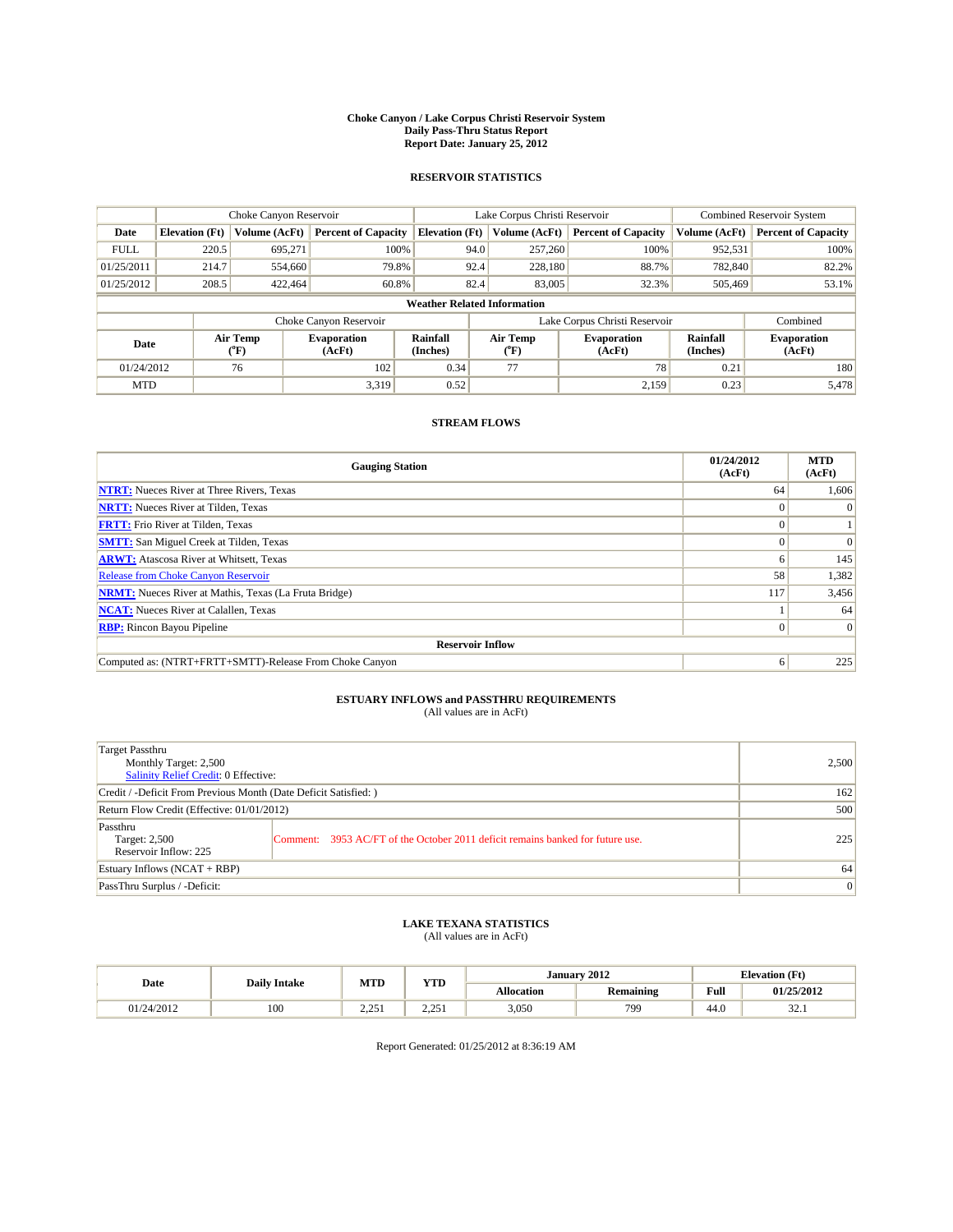#### **Choke Canyon / Lake Corpus Christi Reservoir System Daily Pass-Thru Status Report Report Date: January 26, 2012**

## **RESERVOIR STATISTICS**

|             | Choke Canyon Reservoir             |                                           |                              |                             | Lake Corpus Christi Reservoir  |         |                              |                      | <b>Combined Reservoir System</b> |  |
|-------------|------------------------------------|-------------------------------------------|------------------------------|-----------------------------|--------------------------------|---------|------------------------------|----------------------|----------------------------------|--|
| Date        | <b>Elevation</b> (Ft)              | Volume (AcFt)                             | <b>Percent of Capacity</b>   | <b>Elevation</b> (Ft)       | Volume (AcFt)                  |         | <b>Percent of Capacity</b>   | Volume (AcFt)        | <b>Percent of Capacity</b>       |  |
| <b>FULL</b> | 220.5                              | 695,271                                   | 100%                         |                             | 94.0                           | 257,260 | 100%                         | 952,531              | 100%                             |  |
| 01/26/2011  | 214.9                              | 557,174                                   | 80.1%                        |                             | 92.3                           | 227,299 | 88.4%                        | 784,473              | 82.4%                            |  |
| 01/26/2012  | 208.4                              | 422,073                                   | 60.7%                        |                             | 82.3                           | 81,973  | 31.9%                        | 504,046              | 52.9%                            |  |
|             | <b>Weather Related Information</b> |                                           |                              |                             |                                |         |                              |                      |                                  |  |
|             |                                    |                                           | Choke Canyon Reservoir       |                             | Lake Corpus Christi Reservoir  |         |                              | Combined             |                                  |  |
| Date        |                                    | Air Temp<br>$({}^{\mathrm{o}}\mathrm{F})$ | <b>Evaporation</b><br>(AcFt) | <b>Rainfall</b><br>(Inches) | Air Temp<br>$({}^o\mathrm{F})$ |         | <b>Evaporation</b><br>(AcFt) | Rainfall<br>(Inches) | <b>Evaporation</b><br>(AcFt)     |  |
| 01/25/2012  |                                    | 67                                        | 147                          | 0.00                        | 69                             |         | 144                          | 0.00                 | 291                              |  |
| <b>MTD</b>  |                                    |                                           | 3.466                        | 0.52                        |                                |         | 2,303                        | 0.23                 | 5.769                            |  |

## **STREAM FLOWS**

| <b>Gauging Station</b>                                       | 01/25/2012<br>(AcFt) | <b>MTD</b><br>(AcFt) |
|--------------------------------------------------------------|----------------------|----------------------|
| <b>NTRT:</b> Nueces River at Three Rivers, Texas             | 66                   | 1,671                |
| <b>NRTT:</b> Nueces River at Tilden, Texas                   |                      |                      |
| <b>FRTT:</b> Frio River at Tilden, Texas                     |                      |                      |
| <b>SMTT:</b> San Miguel Creek at Tilden, Texas               |                      | $\Omega$             |
| <b>ARWT:</b> Atascosa River at Whitsett, Texas               |                      | 152                  |
| Release from Choke Canyon Reservoir                          | 58                   | 1,439                |
| <b>NRMT:</b> Nueces River at Mathis, Texas (La Fruta Bridge) | 141                  | 3,597                |
| <b>NCAT:</b> Nueces River at Calallen, Texas                 | 17                   | 81                   |
| <b>RBP:</b> Rincon Bayou Pipeline                            | $\overline{0}$       | $\Omega$             |
| <b>Reservoir Inflow</b>                                      |                      |                      |
| Computed as: (NTRT+FRTT+SMTT)-Release From Choke Canyon      | 8                    | 233                  |

# **ESTUARY INFLOWS and PASSTHRU REQUIREMENTS**<br>(All values are in AcFt)

| Target Passthru<br>Monthly Target: 2,500<br>Salinity Relief Credit: 0 Effective: |                                                                                | 2,500 |
|----------------------------------------------------------------------------------|--------------------------------------------------------------------------------|-------|
| Credit / -Deficit From Previous Month (Date Deficit Satisfied: )                 | 162                                                                            |       |
| Return Flow Credit (Effective: 01/01/2012)                                       | 500                                                                            |       |
| Passthru<br>Target: 2,500<br>Reservoir Inflow: 233                               | Comment: 3953 AC/FT of the October 2011 deficit remains banked for future use. | 233   |
| Estuary Inflows (NCAT + RBP)                                                     | 81                                                                             |       |
| PassThru Surplus / -Deficit:                                                     | $\vert 0 \vert$                                                                |       |

## **LAKE TEXANA STATISTICS** (All values are in AcFt)

| Date       | <b>Daily Intake</b> | MTD          | <b>TIME</b><br>1 I D | January 2012<br><b>Elevation</b> (Ft) |                  |                                         |                       |
|------------|---------------------|--------------|----------------------|---------------------------------------|------------------|-----------------------------------------|-----------------------|
|            |                     |              |                      | Allocation                            | <b>Remaining</b> | Full<br>the contract of the contract of | 01/26/2012            |
| 01/25/2012 | 100                 | , 251<br>ہ ب | 25'<br>ہ رہے۔        | 3,050                                 | 699              | $\sqrt{2}$<br>44.U                      | $\sim$ $\sim$<br>94.U |

Report Generated: 01/26/2012 at 8:47:54 AM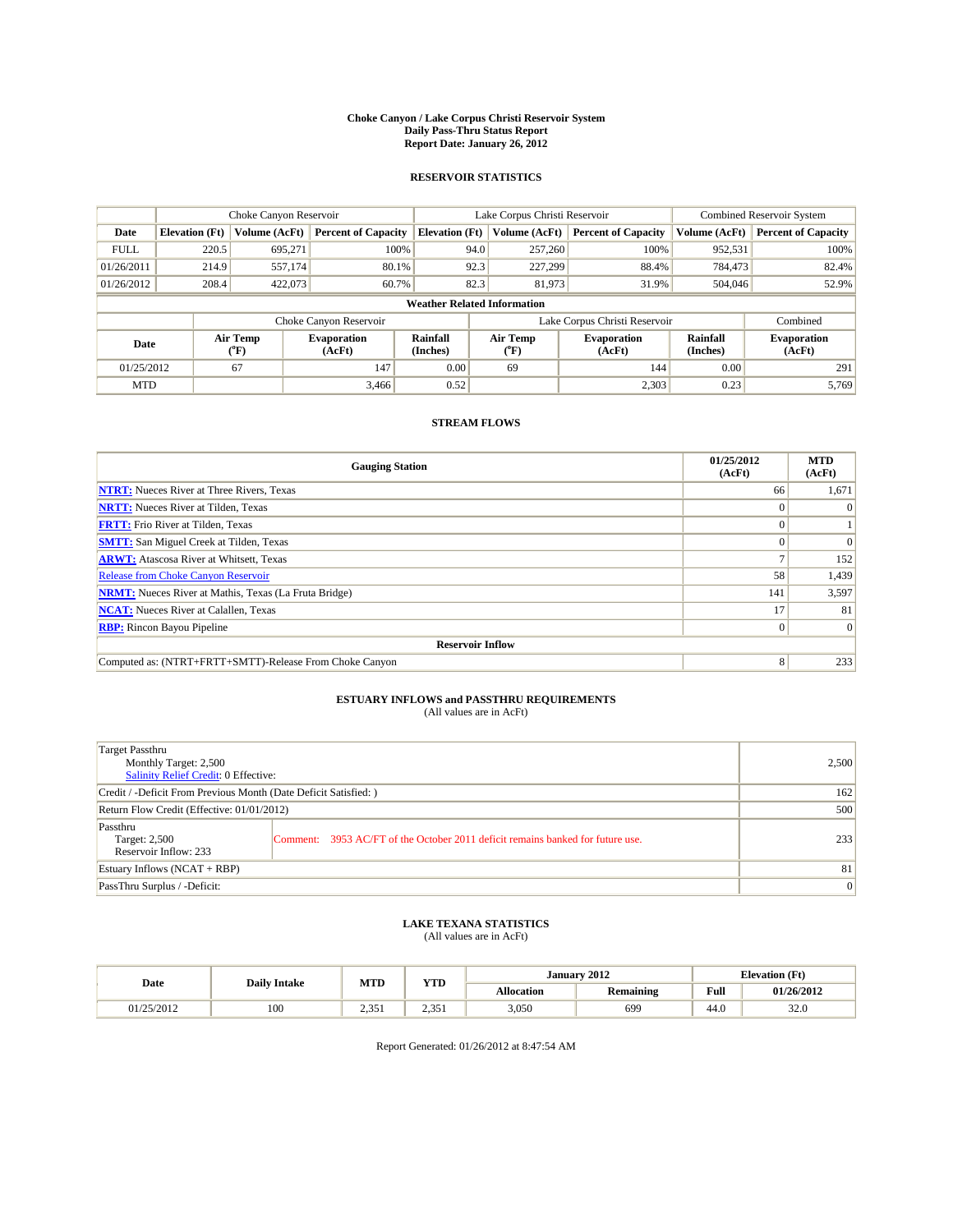#### **Choke Canyon / Lake Corpus Christi Reservoir System Daily Pass-Thru Status Report Report Date: January 27, 2012**

## **RESERVOIR STATISTICS**

|             | Choke Canyon Reservoir             |                  |                              |                       | Lake Corpus Christi Reservoir | <b>Combined Reservoir System</b> |                             |                              |  |  |
|-------------|------------------------------------|------------------|------------------------------|-----------------------|-------------------------------|----------------------------------|-----------------------------|------------------------------|--|--|
| Date        | <b>Elevation</b> (Ft)              | Volume (AcFt)    | <b>Percent of Capacity</b>   | <b>Elevation</b> (Ft) | Volume (AcFt)                 | <b>Percent of Capacity</b>       | Volume (AcFt)               | <b>Percent of Capacity</b>   |  |  |
| <b>FULL</b> | 220.5                              | 695,271          | 100%                         | 94.0                  | 257,260                       | 100%                             | 952,531                     | 100%                         |  |  |
| 01/27/2011  | 214.8                              | 554,890          | 79.8%                        | 92.3                  | 227,475                       | 88.4%                            | 782,365                     | 82.1%                        |  |  |
| 01/27/2012  | 208.5                              | 423,439          | 60.9%                        | 82.2                  | 81,871                        | 31.8%                            | 505,310                     | 53.0%                        |  |  |
|             | <b>Weather Related Information</b> |                  |                              |                       |                               |                                  |                             |                              |  |  |
|             |                                    |                  | Choke Canyon Reservoir       |                       | Lake Corpus Christi Reservoir |                                  |                             | Combined                     |  |  |
| Date        |                                    | Air Temp<br>(°F) | <b>Evaporation</b><br>(AcFt) | Rainfall<br>(Inches)  | Air Temp<br>(°F)              | <b>Evaporation</b><br>(AcFt)     | <b>Rainfall</b><br>(Inches) | <b>Evaporation</b><br>(AcFt) |  |  |
| 01/26/2012  |                                    | 68               | 136                          | 0.00                  | 73                            | 108                              | 0.00                        | 244                          |  |  |
| <b>MTD</b>  |                                    |                  | 3,602                        | 0.52                  |                               | 2,411                            | 0.23                        | 6,013                        |  |  |

## **STREAM FLOWS**

| <b>Gauging Station</b>                                       | 01/26/2012<br>(AcFt) | <b>MTD</b><br>(AcFt) |
|--------------------------------------------------------------|----------------------|----------------------|
| <b>NTRT:</b> Nueces River at Three Rivers, Texas             | 66                   | 1,737                |
| <b>NRTT:</b> Nueces River at Tilden, Texas                   | $\theta$             |                      |
| <b>FRTT:</b> Frio River at Tilden, Texas                     |                      |                      |
| <b>SMTT:</b> San Miguel Creek at Tilden, Texas               |                      | $\Omega$             |
| <b>ARWT:</b> Atascosa River at Whitsett, Texas               | 8                    | 160                  |
| <b>Release from Choke Canyon Reservoir</b>                   | 58                   | 1,497                |
| <b>NRMT:</b> Nueces River at Mathis, Texas (La Fruta Bridge) | 143                  | 3,740                |
| <b>NCAT:</b> Nueces River at Calallen, Texas                 |                      | 82                   |
| <b>RBP:</b> Rincon Bayou Pipeline                            | $\Omega$             | $\Omega$             |
| <b>Reservoir Inflow</b>                                      |                      |                      |
| Computed as: (NTRT+FRTT+SMTT)-Release From Choke Canyon      | 8                    | 241                  |

# **ESTUARY INFLOWS and PASSTHRU REQUIREMENTS**<br>(All values are in AcFt)

| Target Passthru<br>Monthly Target: 2,500<br>Salinity Relief Credit: 0 Effective: |                                                                                | 2,500 |
|----------------------------------------------------------------------------------|--------------------------------------------------------------------------------|-------|
| Credit / -Deficit From Previous Month (Date Deficit Satisfied: )                 | 162                                                                            |       |
| Return Flow Credit (Effective: 01/01/2012)                                       | 500                                                                            |       |
| Passthru<br>Target: 2,500<br>Reservoir Inflow: 241                               | Comment: 3953 AC/FT of the October 2011 deficit remains banked for future use. | 241   |
| Estuary Inflows (NCAT + RBP)                                                     | 82                                                                             |       |
| PassThru Surplus / -Deficit:                                                     | $\vert 0 \vert$                                                                |       |

# **LAKE TEXANA STATISTICS** (All values are in AcFt)

| Date       | <b>Daily Intake</b> | MTD   | <b>XZOD</b><br>1 I.D | January 2012<br><b>Elevation</b> (Ft) |                  |                                         |                  |
|------------|---------------------|-------|----------------------|---------------------------------------|------------------|-----------------------------------------|------------------|
|            |                     |       |                      | <b>Allocation</b>                     | <b>Remaining</b> | Full<br>the contract of the contract of | 01/27/2012       |
| 01/26/2012 | 100                 | 2.450 | 2.450                | 3.050                                 | 600              | 44.0                                    | $\sim$<br>ے کے ب |

Report Generated: 01/27/2012 at 8:29:40 AM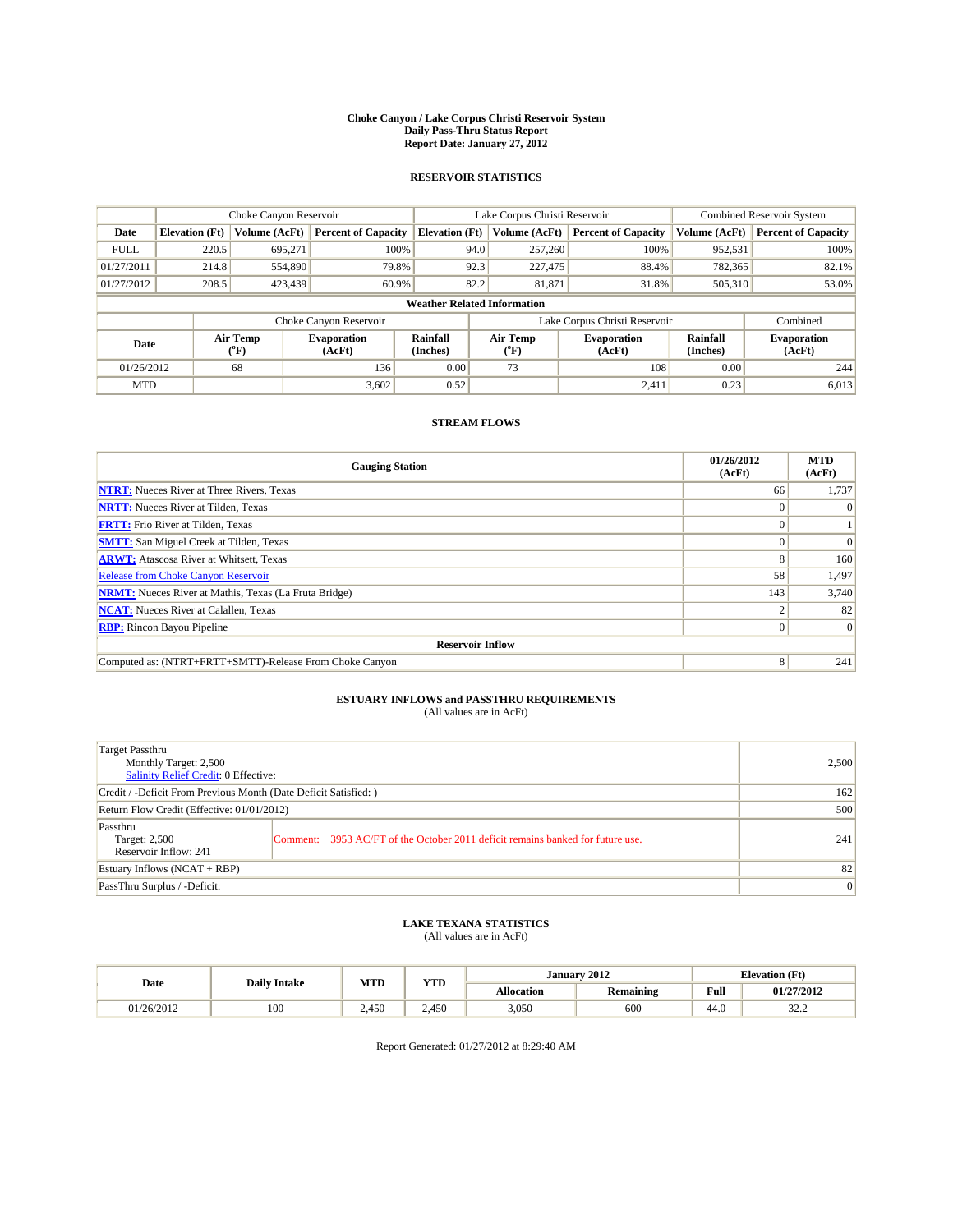#### **Choke Canyon / Lake Corpus Christi Reservoir System Daily Pass-Thru Status Report Report Date: January 28, 2012**

## **RESERVOIR STATISTICS**

|             | Choke Canyon Reservoir             |                  |                              |                             | Lake Corpus Christi Reservoir | <b>Combined Reservoir System</b> |                      |                              |  |  |
|-------------|------------------------------------|------------------|------------------------------|-----------------------------|-------------------------------|----------------------------------|----------------------|------------------------------|--|--|
| Date        | <b>Elevation</b> (Ft)              | Volume (AcFt)    | <b>Percent of Capacity</b>   | <b>Elevation</b> (Ft)       | Volume (AcFt)                 | <b>Percent of Capacity</b>       | Volume (AcFt)        | <b>Percent of Capacity</b>   |  |  |
| <b>FULL</b> | 220.5                              | 695,271          | 100%                         | 94.0                        | 257,260                       | 100%                             | 952,531              | 100%                         |  |  |
| 01/28/2011  | 214.8                              | 554,890          | 79.8%                        | 92.3                        | 226,946                       | 88.2%                            | 781,836              | 82.1%                        |  |  |
| 01/28/2012  | 208.4                              | 421,098          | 60.6%                        | 82.3                        | 81,973                        | 31.9%                            | 503,071              | 52.8%                        |  |  |
|             | <b>Weather Related Information</b> |                  |                              |                             |                               |                                  |                      |                              |  |  |
|             |                                    |                  | Choke Canyon Reservoir       |                             |                               | Lake Corpus Christi Reservoir    |                      | Combined                     |  |  |
| Date        |                                    | Air Temp<br>(°F) | <b>Evaporation</b><br>(AcFt) | <b>Rainfall</b><br>(Inches) | Air Temp<br>(°F)              | <b>Evaporation</b><br>(AcFt)     | Rainfall<br>(Inches) | <b>Evaporation</b><br>(AcFt) |  |  |
| 01/27/2012  |                                    | 78               | 260                          | 0.00                        | 78                            | 126                              | 0.00                 | 386                          |  |  |
| <b>MTD</b>  |                                    |                  | 3,862                        | 0.52                        |                               | 2,537                            | 0.23                 | 6,399                        |  |  |

## **STREAM FLOWS**

| <b>Gauging Station</b>                                       | 01/27/2012<br>(AcFt) | <b>MTD</b><br>(AcFt) |
|--------------------------------------------------------------|----------------------|----------------------|
| <b>NTRT:</b> Nueces River at Three Rivers, Texas             | 66                   | 1,802                |
| <b>NRTT:</b> Nueces River at Tilden, Texas                   |                      |                      |
| <b>FRTT:</b> Frio River at Tilden, Texas                     |                      |                      |
| <b>SMTT:</b> San Miguel Creek at Tilden, Texas               |                      | $\Omega$             |
| <b>ARWT:</b> Atascosa River at Whitsett, Texas               | 9                    | 169                  |
| Release from Choke Canyon Reservoir                          | 58                   | 1,554                |
| <b>NRMT:</b> Nueces River at Mathis, Texas (La Fruta Bridge) | 137                  | 3,877                |
| <b>NCAT:</b> Nueces River at Calallen, Texas                 | $\Omega$             | 82                   |
| <b>RBP:</b> Rincon Bayou Pipeline                            | $\Omega$             | $\Omega$             |
| <b>Reservoir Inflow</b>                                      |                      |                      |
| Computed as: (NTRT+FRTT+SMTT)-Release From Choke Canyon      | 8                    | 249                  |

# **ESTUARY INFLOWS and PASSTHRU REQUIREMENTS**<br>(All values are in AcFt)

| Target Passthru<br>Monthly Target: 2,500<br>Salinity Relief Credit: 0 Effective: |                                                                                | 2,500 |
|----------------------------------------------------------------------------------|--------------------------------------------------------------------------------|-------|
| Credit / -Deficit From Previous Month (Date Deficit Satisfied: )                 | 162                                                                            |       |
| Return Flow Credit (Effective: 01/01/2012)                                       | 500                                                                            |       |
| Passthru<br>Target: 2,500<br>Reservoir Inflow: 249                               | Comment: 3953 AC/FT of the October 2011 deficit remains banked for future use. | 249   |
| Estuary Inflows (NCAT + RBP)                                                     |                                                                                | 82    |
| PassThru Surplus / -Deficit:                                                     | $\vert 0 \vert$                                                                |       |

## **LAKE TEXANA STATISTICS** (All values are in AcFt)

|            | <b>Daily Intake</b> | MTD            | <b>XZOD</b><br>1 I.D | January 2012<br><b>Elevation</b> (Ft) |                  |                                         |                |
|------------|---------------------|----------------|----------------------|---------------------------------------|------------------|-----------------------------------------|----------------|
| Date       |                     |                |                      | <b>Allocation</b>                     | <b>Remaining</b> | Full<br>the contract of the contract of | 01/28/2012     |
| 01/27/2012 | 100                 | 255C<br>ں رہے۔ | 2.550                | 3.050                                 | 500              | 44.0                                    | $\sim$<br>JJ.1 |

Report Generated: 01/28/2012 at 7:56:31 AM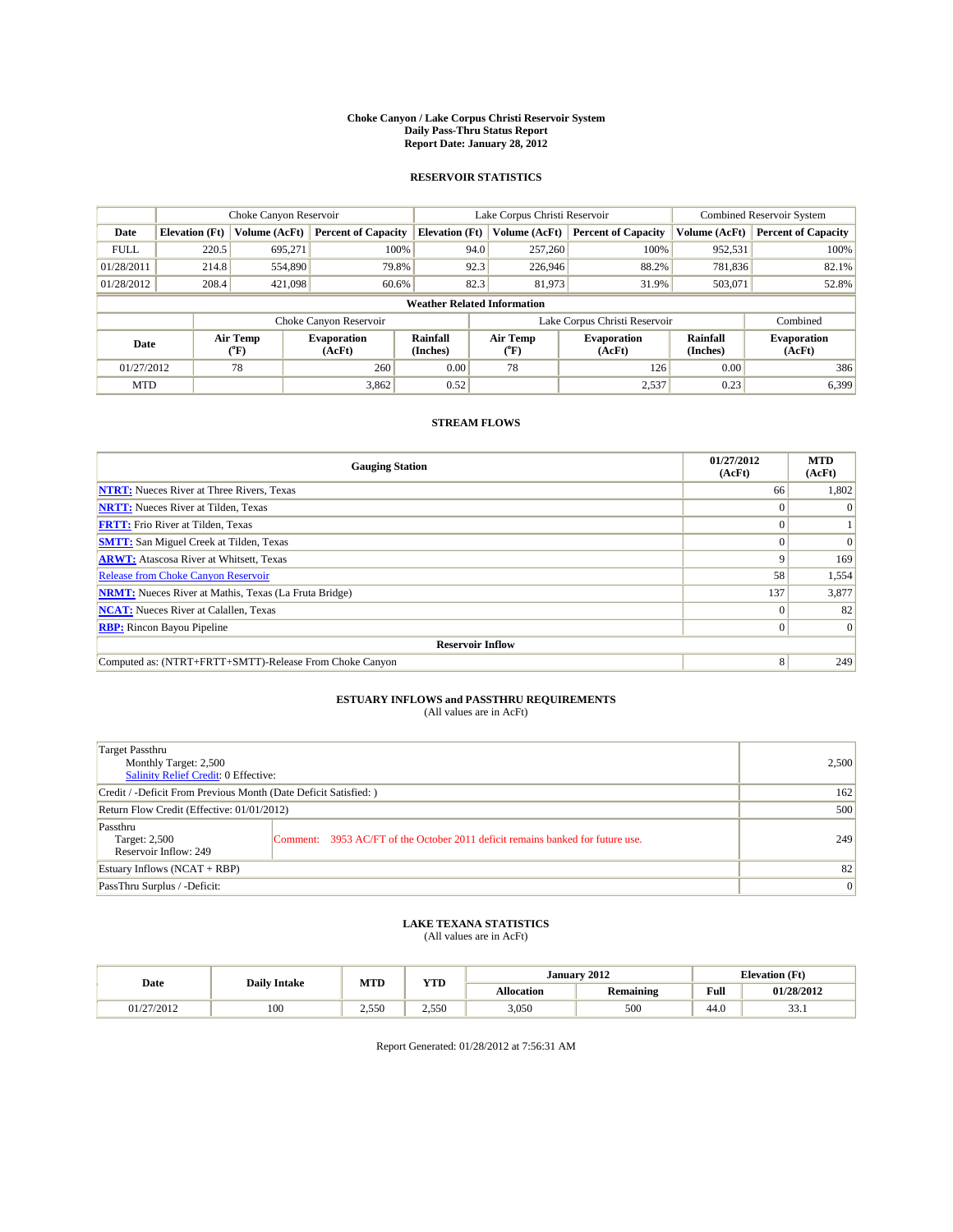#### **Choke Canyon / Lake Corpus Christi Reservoir System Daily Pass-Thru Status Report Report Date: January 29, 2012**

## **RESERVOIR STATISTICS**

|             | Choke Canyon Reservoir             |                  |                              |                       | Lake Corpus Christi Reservoir | <b>Combined Reservoir System</b> |                      |                              |  |
|-------------|------------------------------------|------------------|------------------------------|-----------------------|-------------------------------|----------------------------------|----------------------|------------------------------|--|
| Date        | <b>Elevation</b> (Ft)              | Volume (AcFt)    | <b>Percent of Capacity</b>   | <b>Elevation</b> (Ft) | Volume (AcFt)                 | <b>Percent of Capacity</b>       | Volume (AcFt)        | <b>Percent of Capacity</b>   |  |
| <b>FULL</b> | 220.5                              | 695.271          | 100%                         | 94.0                  | 257,260                       | 100%                             | 952,531              | 100%                         |  |
| 01/29/2011  | 214.8                              | 556,492          | 80.0%                        | 92.3                  | 226,946                       | 88.2%                            | 783,438              | 82.2%                        |  |
| 01/29/2012  | 208.4                              | 421,293          | 60.6%                        | 82.2                  | 81,666                        | 31.7%                            | 502,959              | 52.8%                        |  |
|             | <b>Weather Related Information</b> |                  |                              |                       |                               |                                  |                      |                              |  |
|             |                                    |                  | Choke Canyon Reservoir       |                       |                               | Lake Corpus Christi Reservoir    |                      | Combined                     |  |
| Date        |                                    | Air Temp<br>(°F) | <b>Evaporation</b><br>(AcFt) | Rainfall<br>(Inches)  | Air Temp<br>("F)              | <b>Evaporation</b><br>(AcFt)     | Rainfall<br>(Inches) | <b>Evaporation</b><br>(AcFt) |  |
| 01/28/2012  |                                    | 64               | 238                          | 0.00                  | 67                            | 161                              | 0.00                 | 399                          |  |
| <b>MTD</b>  |                                    |                  | 4.100                        | 0.52                  |                               | 2,698                            | 0.23                 | 6,798                        |  |

## **STREAM FLOWS**

| <b>Gauging Station</b>                                       | 01/28/2012<br>(AcFt) | <b>MTD</b><br>(AcFt) |
|--------------------------------------------------------------|----------------------|----------------------|
| <b>NTRT:</b> Nueces River at Three Rivers, Texas             | 66                   | 1,868                |
| <b>NRTT:</b> Nueces River at Tilden, Texas                   |                      |                      |
| <b>FRTT:</b> Frio River at Tilden, Texas                     |                      |                      |
| <b>SMTT:</b> San Miguel Creek at Tilden, Texas               |                      |                      |
| <b>ARWT:</b> Atascosa River at Whitsett, Texas               | 8                    | 177                  |
| Release from Choke Canyon Reservoir                          | 58                   | 1,612                |
| <b>NRMT:</b> Nueces River at Mathis, Texas (La Fruta Bridge) | 131                  | 4,008                |
| <b>NCAT:</b> Nueces River at Calallen, Texas                 |                      | 87                   |
| <b>RBP:</b> Rincon Bayou Pipeline                            | $\Omega$             | $\Omega$             |
| <b>Reservoir Inflow</b>                                      |                      |                      |
| Computed as: (NTRT+FRTT+SMTT)-Release From Choke Canyon      | 8                    | 257                  |

# **ESTUARY INFLOWS and PASSTHRU REQUIREMENTS**<br>(All values are in AcFt)

| Target Passthru<br>Monthly Target: 2,500<br>Salinity Relief Credit: 0 Effective: |                                                                                | 2,500 |
|----------------------------------------------------------------------------------|--------------------------------------------------------------------------------|-------|
| Credit / -Deficit From Previous Month (Date Deficit Satisfied: )                 | 162                                                                            |       |
| Return Flow Credit (Effective: 01/01/2012)                                       | 500                                                                            |       |
| Passthru<br>Target: 2,500<br>Reservoir Inflow: 257                               | Comment: 3953 AC/FT of the October 2011 deficit remains banked for future use. | 257   |
| Estuary Inflows (NCAT + RBP)                                                     |                                                                                | 87    |
| PassThru Surplus / -Deficit:                                                     | $\vert 0 \vert$                                                                |       |

## **LAKE TEXANA STATISTICS** (All values are in AcFt)

|            | <b>Daily Intake</b> | MTD   | <b>XZOD</b><br>1 I.D | January 2012<br><b>Elevation</b> (Ft) |                  |                                         |                |
|------------|---------------------|-------|----------------------|---------------------------------------|------------------|-----------------------------------------|----------------|
| Date       |                     |       |                      | <b>Allocation</b>                     | <b>Remaining</b> | Full<br>the contract of the contract of | 01/29/2012     |
| 01/28/2012 | 100                 | 2.650 | 2.650                | 3.050                                 | 400              | 44.0                                    | $\sim$<br>JJ.1 |

Report Generated: 01/29/2012 at 8:10:07 AM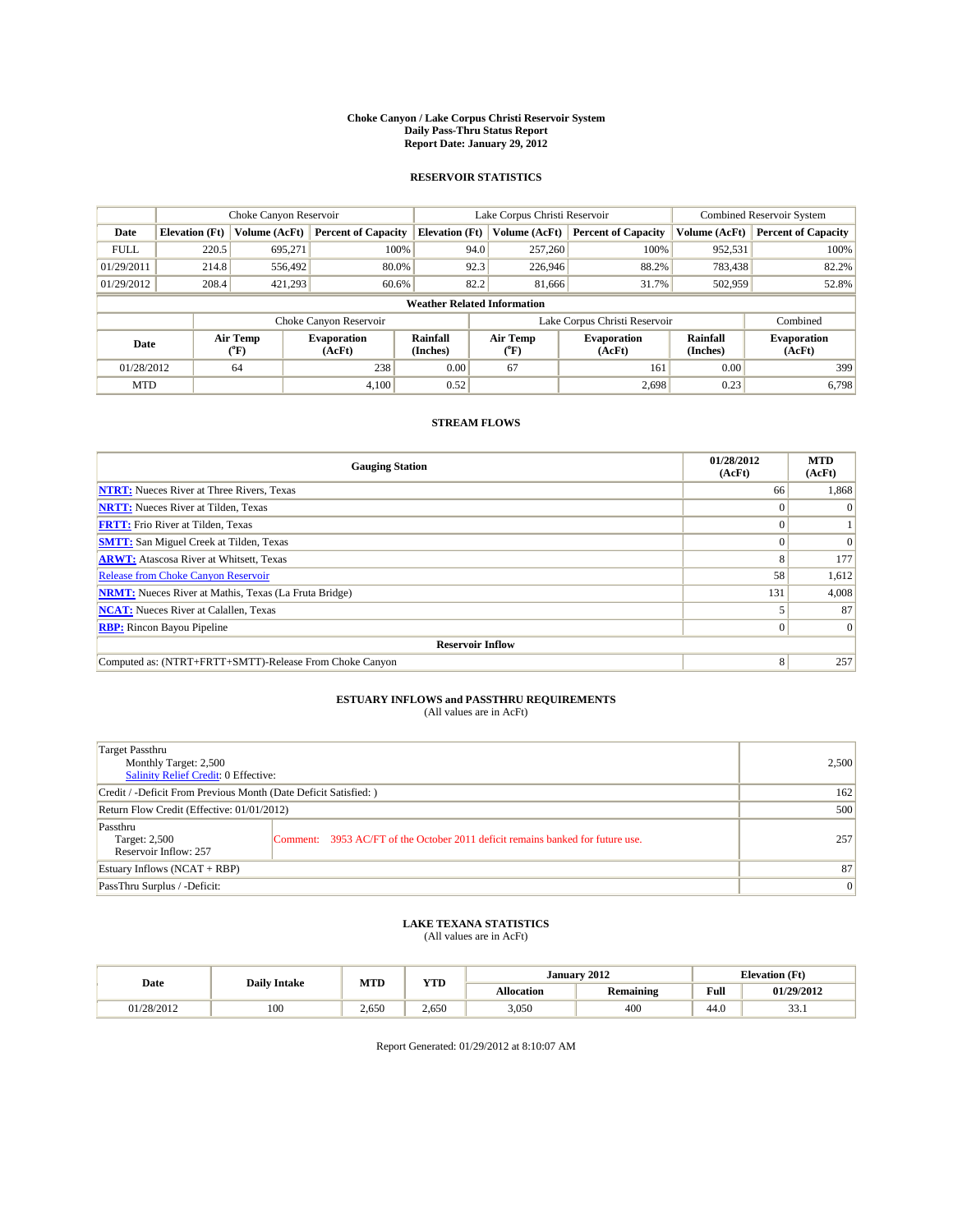#### **Choke Canyon / Lake Corpus Christi Reservoir System Daily Pass-Thru Status Report Report Date: January 30, 2012**

## **RESERVOIR STATISTICS**

|             | Choke Canyon Reservoir             |                  |                              |                             | Lake Corpus Christi Reservoir | <b>Combined Reservoir System</b> |                      |                              |  |  |
|-------------|------------------------------------|------------------|------------------------------|-----------------------------|-------------------------------|----------------------------------|----------------------|------------------------------|--|--|
| Date        | <b>Elevation</b> (Ft)              | Volume (AcFt)    | <b>Percent of Capacity</b>   | <b>Elevation</b> (Ft)       | Volume (AcFt)                 | <b>Percent of Capacity</b>       | Volume (AcFt)        | <b>Percent of Capacity</b>   |  |  |
| <b>FULL</b> | 220.5                              | 695,271          | 100%                         | 94.0                        | 257,260                       | 100%                             | 952,531              | 100%                         |  |  |
| 01/30/2011  | 214.8                              | 554,890          | 79.8%                        | 92.3                        | 226,770                       | 88.1%                            | 781.660              | 82.1%                        |  |  |
| 01/30/2012  | 208.4                              | 422,073          | 60.7%                        | 82.2                        | 81,154                        | 31.5%                            | 503,227              | 52.8%                        |  |  |
|             | <b>Weather Related Information</b> |                  |                              |                             |                               |                                  |                      |                              |  |  |
|             |                                    |                  | Choke Canyon Reservoir       |                             |                               | Lake Corpus Christi Reservoir    |                      | Combined                     |  |  |
| Date        |                                    | Air Temp<br>(°F) | <b>Evaporation</b><br>(AcFt) | <b>Rainfall</b><br>(Inches) | Air Temp<br>(°F)              | <b>Evaporation</b><br>(AcFt)     | Rainfall<br>(Inches) | <b>Evaporation</b><br>(AcFt) |  |  |
| 01/29/2012  |                                    | 67               | 159                          | 0.00                        | 68                            | 107                              | 0.00                 | 266                          |  |  |
| <b>MTD</b>  |                                    |                  | 4.259                        | 0.52                        |                               | 2,805                            | 0.23                 | 7.064                        |  |  |

## **STREAM FLOWS**

| <b>Gauging Station</b>                                       | 01/29/2012<br>(AcFt) | <b>MTD</b><br>(AcFt) |
|--------------------------------------------------------------|----------------------|----------------------|
| <b>NTRT:</b> Nueces River at Three Rivers, Texas             | 66                   | 1,933                |
| <b>NRTT:</b> Nueces River at Tilden, Texas                   |                      |                      |
| <b>FRTT:</b> Frio River at Tilden, Texas                     |                      |                      |
| <b>SMTT:</b> San Miguel Creek at Tilden, Texas               |                      | $\Omega$             |
| <b>ARWT:</b> Atascosa River at Whitsett, Texas               | 8                    | 185                  |
| Release from Choke Canyon Reservoir                          | 58                   | 1,669                |
| <b>NRMT:</b> Nueces River at Mathis, Texas (La Fruta Bridge) | 131                  | 4,139                |
| <b>NCAT:</b> Nueces River at Calallen, Texas                 |                      | 91                   |
| <b>RBP:</b> Rincon Bayou Pipeline                            | $\Omega$             | $\Omega$             |
| <b>Reservoir Inflow</b>                                      |                      |                      |
| Computed as: (NTRT+FRTT+SMTT)-Release From Choke Canyon      | 8                    | 265                  |

# **ESTUARY INFLOWS and PASSTHRU REQUIREMENTS**<br>(All values are in AcFt)

| Target Passthru<br>Monthly Target: 2,500<br>Salinity Relief Credit: 0 Effective: |                                                                                | 2,500 |
|----------------------------------------------------------------------------------|--------------------------------------------------------------------------------|-------|
| Credit / -Deficit From Previous Month (Date Deficit Satisfied: )                 | 162                                                                            |       |
| Return Flow Credit (Effective: 01/01/2012)                                       | 500                                                                            |       |
| Passthru<br>Target: 2,500<br>Reservoir Inflow: 265                               | Comment: 3953 AC/FT of the October 2011 deficit remains banked for future use. | 265   |
| Estuary Inflows (NCAT + RBP)                                                     |                                                                                | 91    |
| PassThru Surplus / -Deficit:                                                     | $\vert 0 \vert$                                                                |       |

## **LAKE TEXANA STATISTICS** (All values are in AcFt)

|            | <b>Daily Intake</b> | MTD                 | <b>XZOD</b> |                   | January 2012     | <b>Elevation</b> (Ft)                   |                |
|------------|---------------------|---------------------|-------------|-------------------|------------------|-----------------------------------------|----------------|
| Date       |                     |                     | 1 I.D       | <b>Allocation</b> | <b>Remaining</b> | Full<br>the contract of the contract of | 01/30/2012     |
| 01/29/2012 | 100                 | 2.750<br>'JU<br>، ت | 2.750       | 3.050             | 300              | 44.0                                    | $\sim$<br>JJ.1 |

Report Generated: 01/30/2012 at 8:16:32 AM